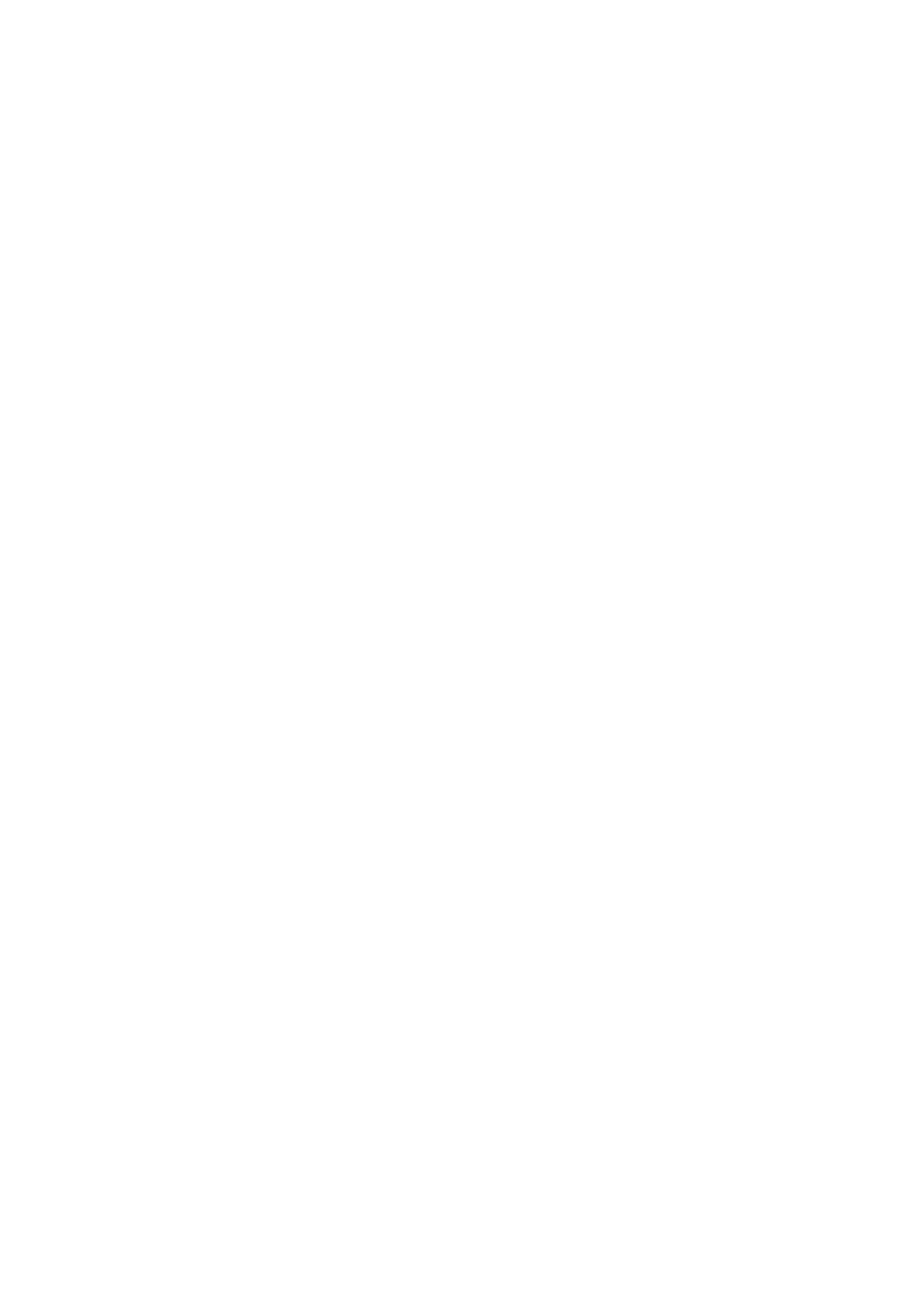# **Shaping our lives – from outset to outcome**

**What people think of the social care services they use**

**Shaping Our Lives National User Network, Black User Group (West London), Ethnic Disabled Group Emerged (Manchester), Footprints and Waltham Forest Black Mental Health Service User Group (North London), and Service Users' Action Forum (Wakefield)**

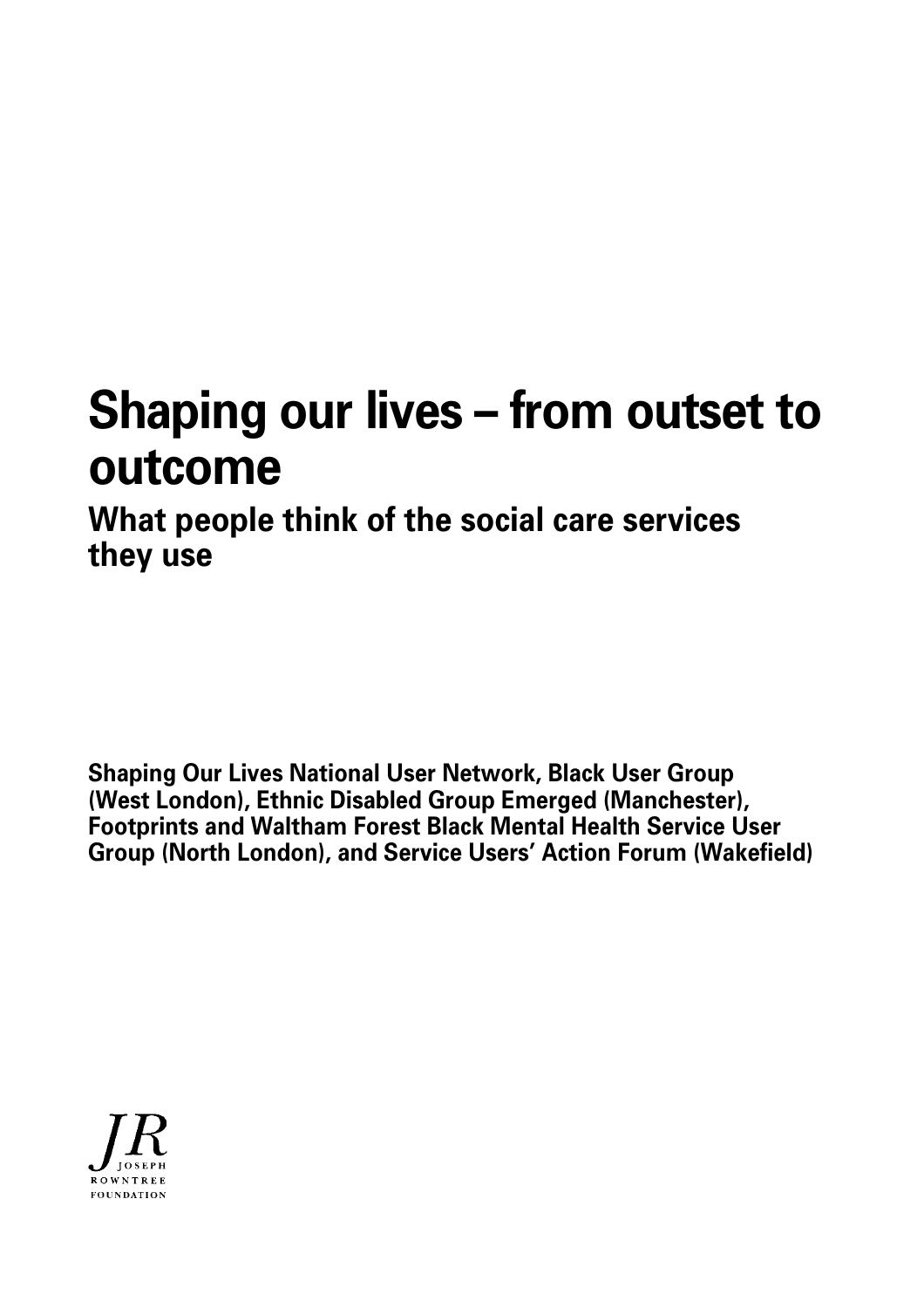The **Joseph Rowntree Foundation** has supported this project as part of its programme of research and innovative development projects, which it hopes will be of value to policy makers, practitioners and service users. The facts presented and views expressed in this report are, however, those of the authors and not necessarily those of the Foundation.

Joseph Rowntree Foundation The Homestead, 40 Water End, York YO30 6WP Website: www. jrf.org.uk

# **Our Lives <sup>S</sup>hapi<sup>n</sup>g**

Michael Turner Shaping Our Lives project worker 1996–2002

Shaping Our Lives is a national research and development project run by service users. It is working to establish a national network of organisations controlled by service users including: disabled people, older people, people with learning difficulties and users and survivors of mental health services. Shaping Our Lives are also working to make links with a wide range of other service users.

© Shaping Our Lives 2003

First published 2003 by the Joseph Rowntree Foundation

All rights reserved. Reproduction of this report by photocopying or electronic means for non-commercial purposes is permitted. Otherwise, no part of this report may be reproduced, adapted, stored in a retrieval system or transmitted by any means, electronic, mechanical, photocopying, or otherwise without the prior written permission of the Joseph Rowntree Foundation.

A CIP catalogue record for this report is available from the British Library.

ISBN 1 85935 113 1 (paperback) ISBN 1 85935 114 X (pdf: available at www.jrf.org.uk)

Cover design by Adkins Design

Prepared and printed by: York Publishing Services Ltd 64 Hallfield Road Layerthorpe York YO31 7ZQ Tel: 01904 430033; Fax: 01904 430868; Website: www.yps-publishing.co.uk

*Further copies of this report, or any other JRF publication, can be obtained either from the JRF website (www.jrf.org.uk/bookshop/) or from our distributor, York Publishing Services Ltd, at the above address.*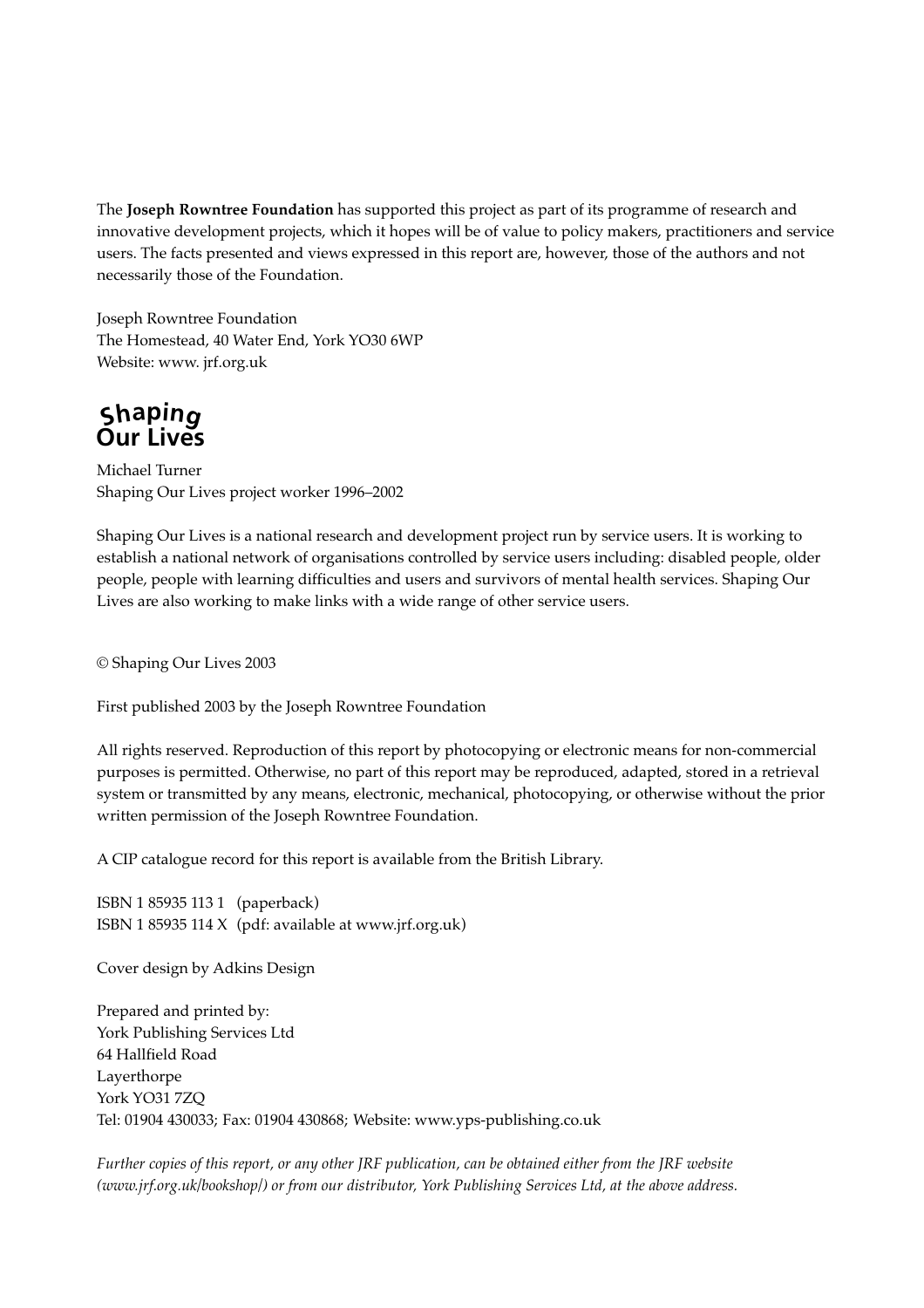# **Dedication**

This report is dedicated to the memory of John McKevitt.

John had co-ordinated the work of the Service Users' Action Forum's input to this project and had made a huge contribution to the involvement of older people in Wakefield and at a national level.

He frequently made the point that, when working with older people, you cannot be sure how long they are going to be around for. His work on Shaping Our Lives and other projects showed how great a contribution older people can make while they are with us.

John will be remembered with much fondness and great respect by those of us who were fortunate enough to work with him.

The project would not have been possible without the enthusiastic participation of the members of the four development projects.

The co-ordinators of each of the four groups played an essential role in getting things started and, in sometimes difficult circumstances, ensuring that they continued through to the end of the project: Pauline Abott-Butler, Patricia Chambers, Pam John and John McKevitt.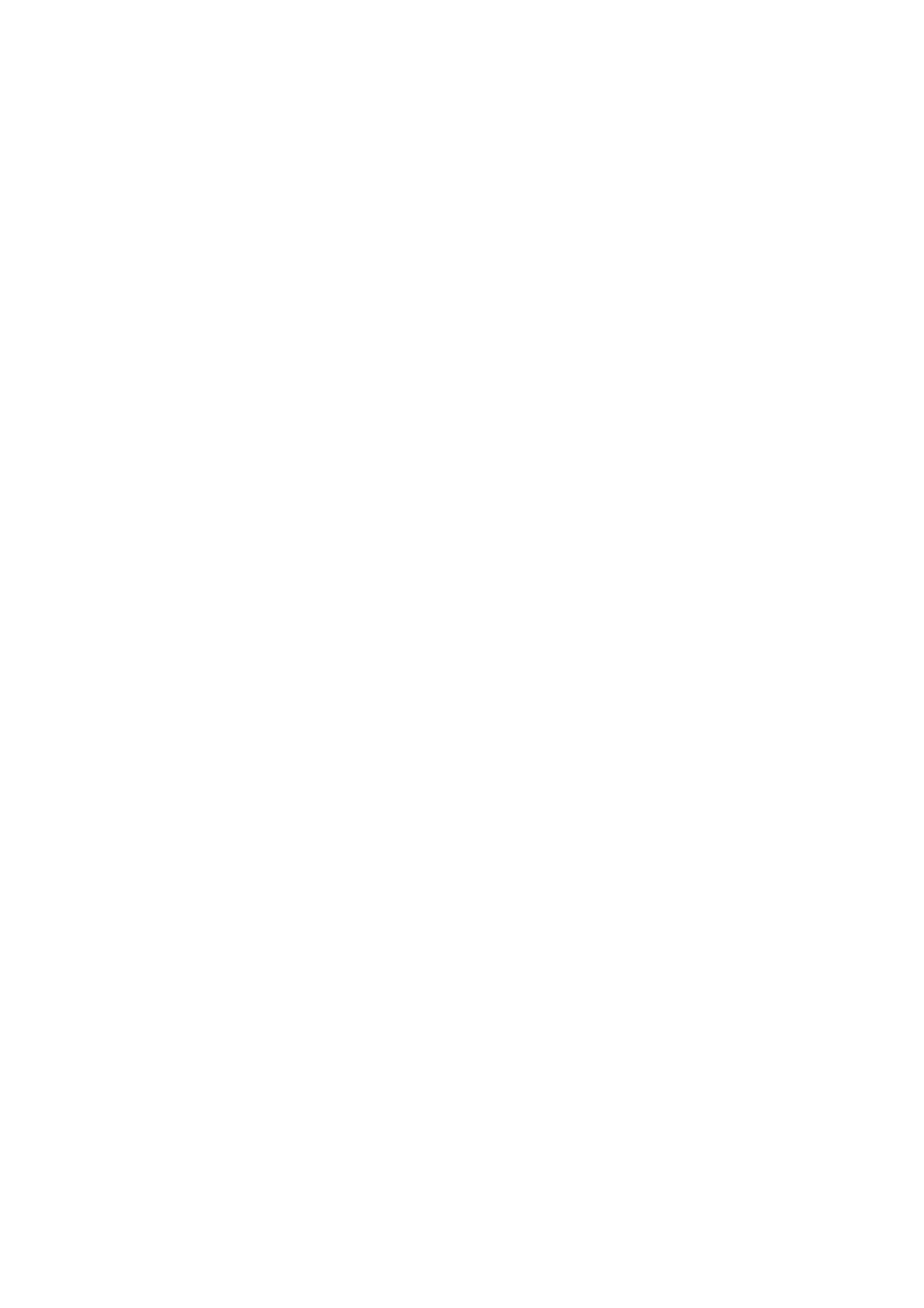# **Contents**

| Acknowledgements        |                                                                           | ix |
|-------------------------|---------------------------------------------------------------------------|----|
|                         | PART I: PROJECT OVERVIEW AND CONCLUSIONS                                  |    |
| $\mathbf{1}$            | Introduction                                                              | 3  |
| $\overline{2}$          | Setting up the local projects                                             | 5  |
|                         | The four projects                                                         | 5  |
| 3                       | Methodology                                                               | 7  |
|                         | Getting started                                                           | 7  |
|                         | Principles for the meetings                                               | 7  |
|                         | The first sessions: introducing users to outcomes                         | 7  |
|                         | Work outside the meetings                                                 | 8  |
| $\overline{\mathbf{4}}$ | <b>Common</b> issues                                                      | 10 |
|                         | Respect for service users                                                 | 10 |
|                         | Domiciliary care                                                          | 11 |
|                         | Direct payments                                                           | 11 |
|                         | Mobility and access                                                       | 12 |
|                         | Information                                                               | 13 |
|                         | Centres for users                                                         | 13 |
| 5                       | Problems and challenges                                                   | 15 |
|                         | General difficulties facing local user organisations                      | 15 |
|                         | Time and resources                                                        | 15 |
|                         | Producing the evidence of outcomes                                        | 15 |
| 6                       | Findings                                                                  | 16 |
|                         | Findings on work on outcomes                                              | 16 |
|                         | Findings on outcomes for service users                                    | 16 |
|                         | PART II: THE REPORTS OF THE FOUR LOCAL GROUPS                             |    |
| 7                       | <b>Black User Group</b>                                                   | 21 |
|                         | Introduction                                                              | 21 |
|                         | A day in the life                                                         | 21 |
|                         | An ideal day                                                              | 21 |
|                         | <b>Experiences of services</b>                                            | 22 |
|                         | Summary and conclusion                                                    | 24 |
| 8                       | Footprints (UK) and Waltham Forest Black Mental Health Service User Group | 26 |
|                         | Introduction                                                              | 26 |
|                         | The process                                                               | 26 |
|                         | Key findings                                                              | 27 |
|                         | Key outcomes                                                              | 27 |
|                         | Possible areas of work for the future                                     | 28 |
|                         | Monitoring and evaluation                                                 | 28 |
|                         |                                                                           |    |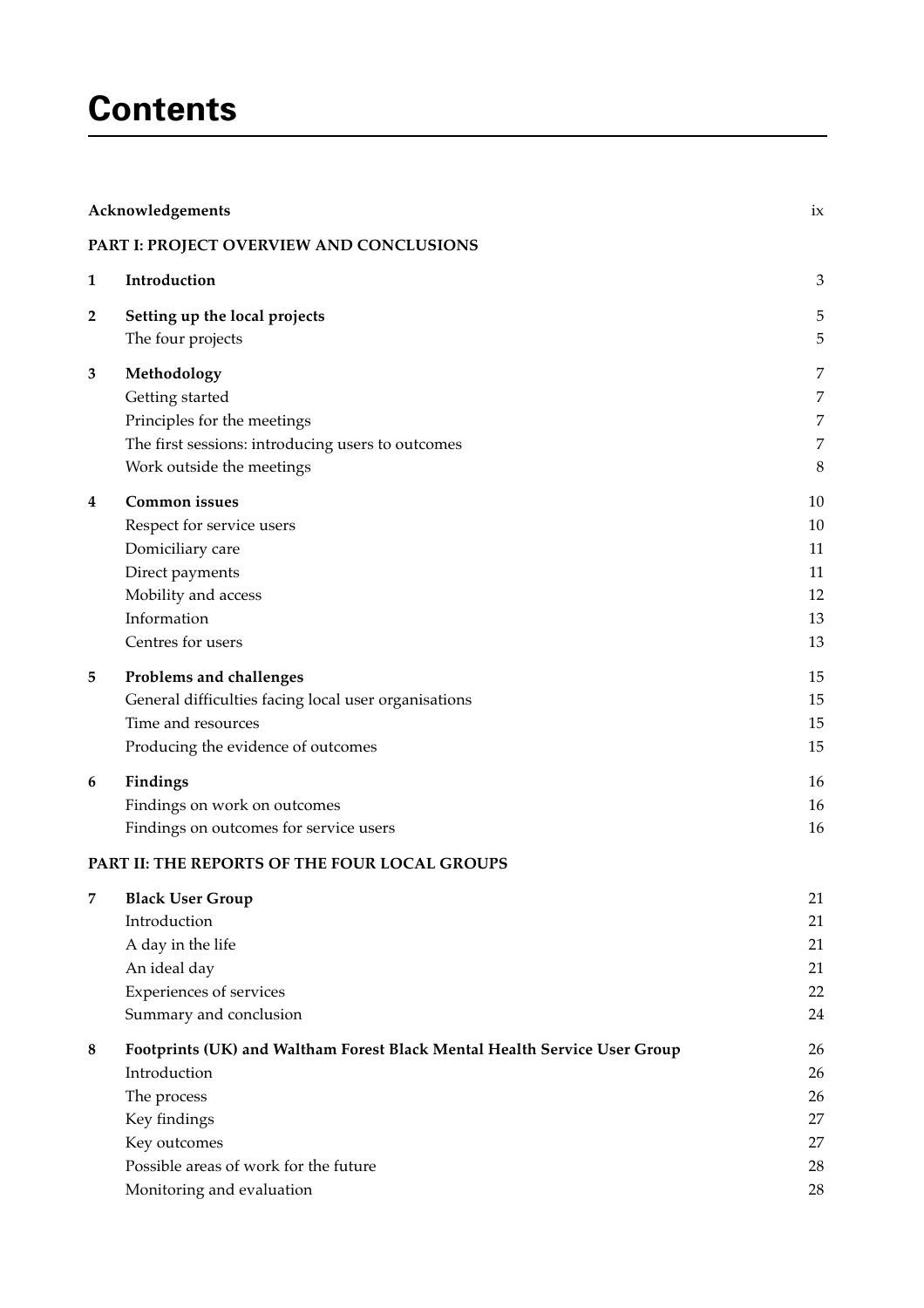|            | What worked and did not work                   | 28 |
|------------|------------------------------------------------|----|
|            | Conclusion                                     | 29 |
| 9          | <b>Service Users' Action Forum</b>             | 30 |
|            | Background                                     | 30 |
|            | Aims of the development project                | 30 |
|            | Methodology                                    | 30 |
|            | Service outcomes identified                    | 30 |
|            | Analysis of negative outcomes and action taken | 32 |
|            | Conclusion                                     | 34 |
| 10         | <b>Ethnic Disabled Group Emerged (EDGE)</b>    | 35 |
|            | Introduction                                   | 35 |
|            | What the project did                           | 35 |
|            | The issues addressed by the project            | 36 |
|            | Reports of two home visits                     | 37 |
|            | Conclusion                                     | 39 |
| References |                                                | 40 |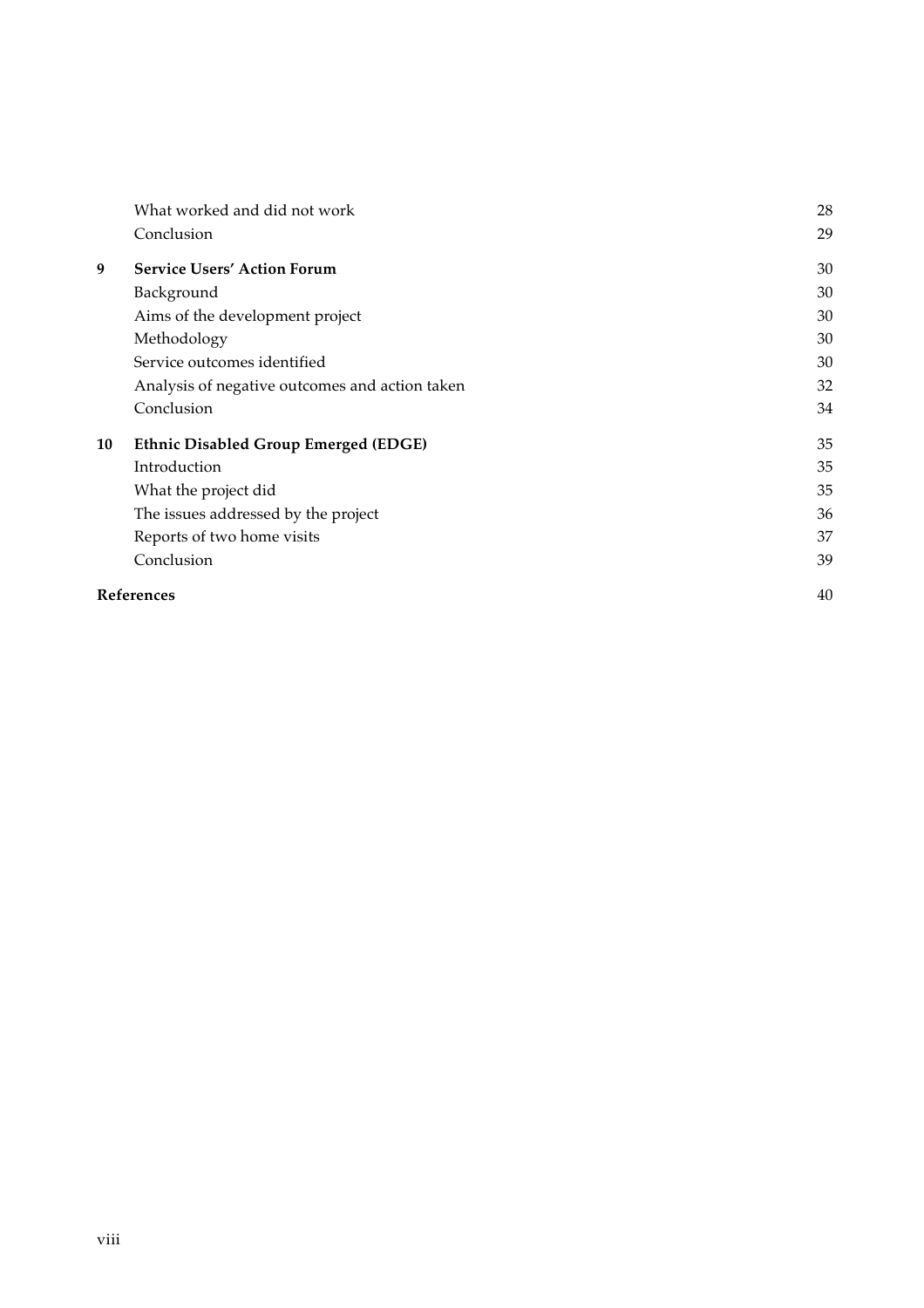Thanks are also due to the following:

- the Joseph Rowntree Foundation's (JRF's) advisory panel for the project for advice, guidance and, most importantly, energy and enthusiasm for the work we were doing: Sue Balloch, Don Brand, Claire Crawley, Simeela Khaliq, Claudia Mark, Reg McLaughlin, Hazel Qureshi and Alex O'Neil of JRF
- the Shaping Our Lives management team: Peter Beresford, Phil Brough, June Sadd and Peter Williams
- for administrative support: Fung-Yee Lee and Rose Freeman of the National Institute for Social Work
- for other guidance and support, and ensuring that the project had a base: Daphne Statham, director of the National Institute for Social Workers (NISW).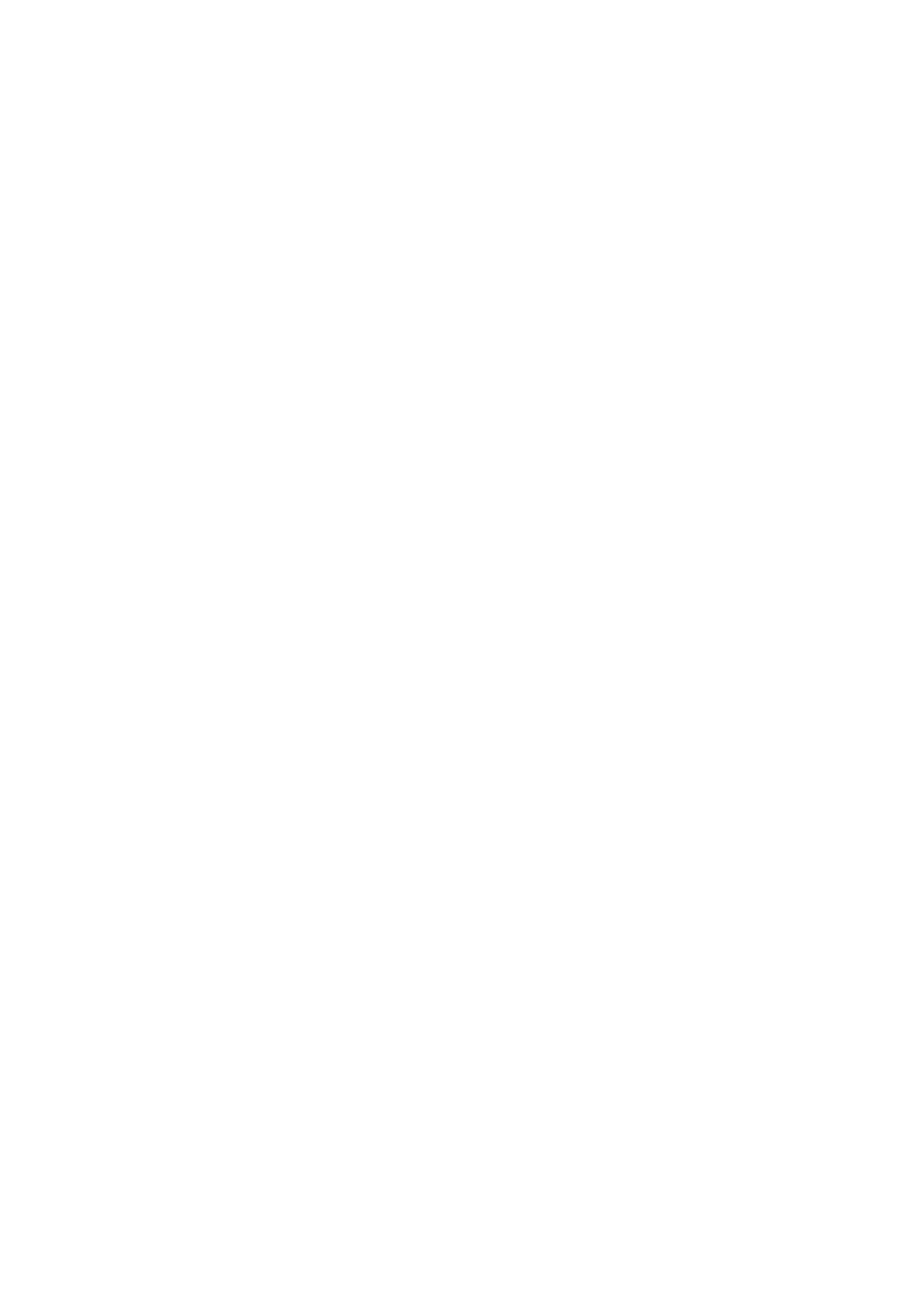# **PART I PROJECT OVERVIEW AND CONCLUSIONS**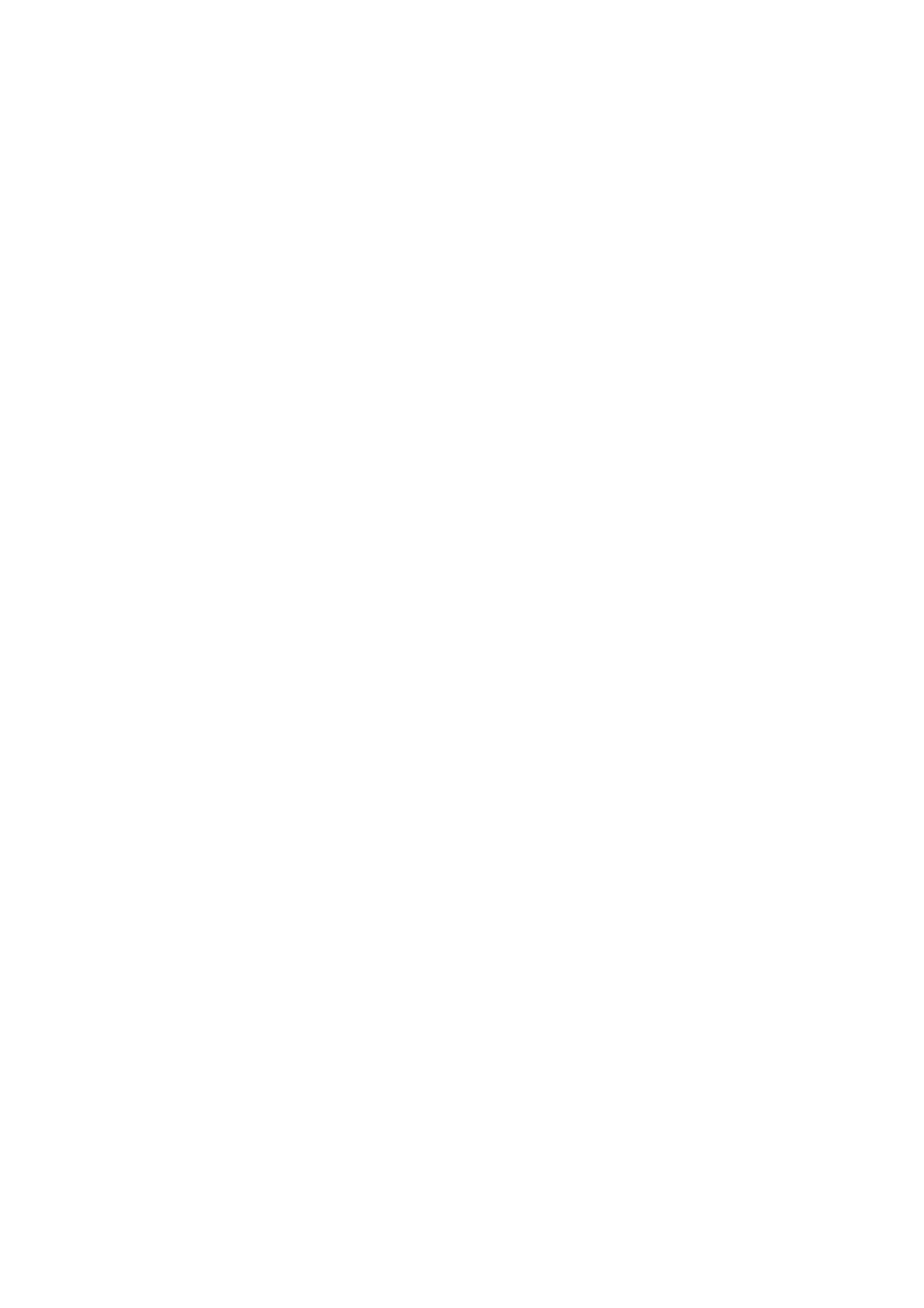The idea for Shaping Our Lives (SOL) to run development projects came out of the desire to test the ideas and findings of the first phase of the project in practice in 'real-life' situations.

Shaping Our Lives' first phase was a relatively small-scale research project carried out from 1996– 98. It involved a series of focus group meetings with different types of groups of service users, which examined their views on the concept of outcomes and their perspectives on the outcomes in their lives. The project was based on the principle of working across different types of service users, i.e. disabled people, older people, people with learning difficulties and users/ survivors of mental health services.

Following these focus meetings, a group of service users was established (which was named the Shaping Our Lives National User Group) which had the opportunity to give these issues more detailed consideration over an extended period of time.

The key findings that came out of this phase of the project were as follows.

- *Value of outcomes*: users recognised the value of evaluating services in terms of their outcomes, but they saw it as essential that users' views were primary in this process and that the evaluation included the subjective perspectives of individual users. They recognised that such work could be supported by an element of objective measures, for example, a mental health service user suggested that effective services could be measured in relation to spending on drugs and that effective support would lead to less spending on drugs.
- *Difficulty identifying outcomes*: some users had some initial difficulty with the idea of looking at services in terms of outcomes or results. This was certainly not because the issue of outcomes was beyond service users. It appeared to be the case that, where

services were poor and not being provided at an adequate level, users found it very difficult to determine the outcome of the service.

- *Outcomes for users of direct payments*: in contrast with the previous point, people in receipt of direct payments had very clear ideas about the outcomes that they had from the support that they arranged. This clearly showed the effectiveness and importance of direct payments – and pointed to the challenge for traditional services to provide a similar level of choice and empowerment by delivering the outcomes sought by service users.
- *Negative outcomes*: we found some clear examples of negative outcomes, which were characterised by being associated with services that did not meet the wishes of the user and usually disempowered, or added to the disempowerment, of the user.
- *Outcomes and process*: the process of getting a service and the way in which it is delivered can have a major impact on a user's experience of a service. These experiences include problems such as poor access to services, delays in service provision, poor treatment from service providers, lack of consultation or consultation which is ignored or not acted upon. Such experiences have an impact on the outcome of the service and are not detached from the outcome in users' perceptions. This view is contrary to the prevailing view among academics and professionals, who have focused primarily on outcomes in terms of the end result of a service.
- *A holistic approach*: many service users have needs that fall beyond the current limits of social care services. Some of these needs are those that may or may not be recorded as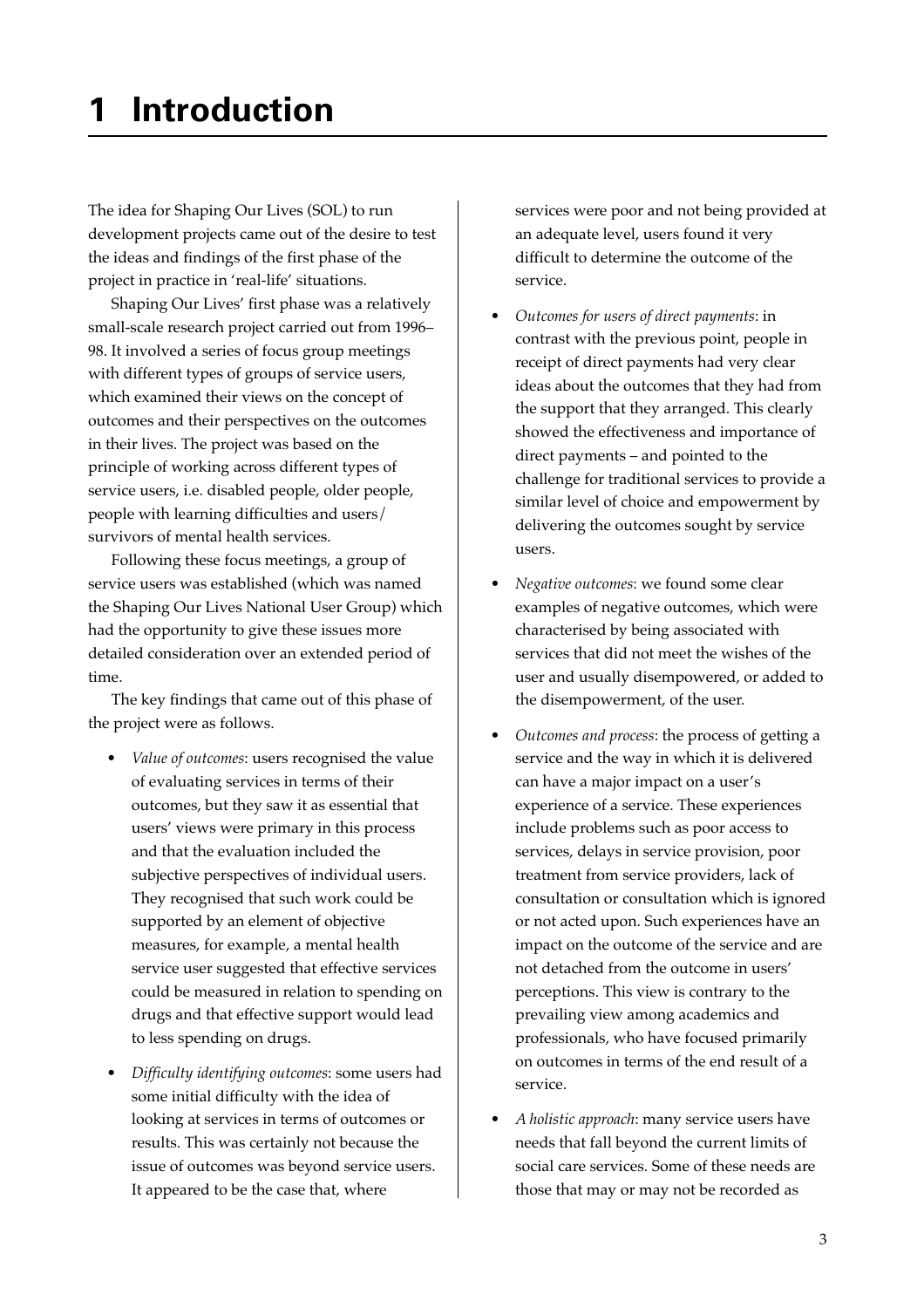unmet in the current system, but there are other issues as well that are beyond this. Looking at outcomes from users' perspectives involves taking a holistic perspective and considering issues such as housing, transport, employment, income and benefits, and broader issues around discrimination and equality. The need to consider such issues illustrates how service users want to look at their lives and their needs as a whole, which is difficult with the current way that most social care services are organised.

The desire to test these ideas in practice resulted in this second phase of work carried out in conjunction with four local groups of service users:

- the Black User Group run by black mental health service users and survivors in the London Boroughs of Hammersmith and Fulham and Ealing
- Ethnic Disabled Group Emerged (EDGE)
- Footprints and Waltham Forest Black Mental Health Service User Group (North London)
- the Service Users' Action Forum, which is run by older people in Wakefield.

Each of the four groups has been a project in its own right and their reports are included with this

report of the project as a whole. As well as feeding into this report, the local reports have been distributed locally to health and social services and other service providers in their areas to inform them about the work.

The role of this report is to bring together the overall findings of the project as a whole and to identify the common issues that have come out of what has probably been among the first projects of this type. The report also examines the process of the projects, looking at the lessons that can be learnt for other groups undertaking work in this field and some of the problems that have been encountered during the project.

The project should be seen as a start to work by service users in this area. It has been a good start but it has still been a relatively small project with limited resources. There is now the need to build on the experiences of this work and the lessons that have been learned, and to take them to other service users, service providers, planners and politicians.

Shaping Our Lives has now been given funding by the Department of Health to establish the Shaping Our Lives National User Network to support and promote user involvement at a national level. The Network will be promoting and building on the lessons from this project in many aspects of its work.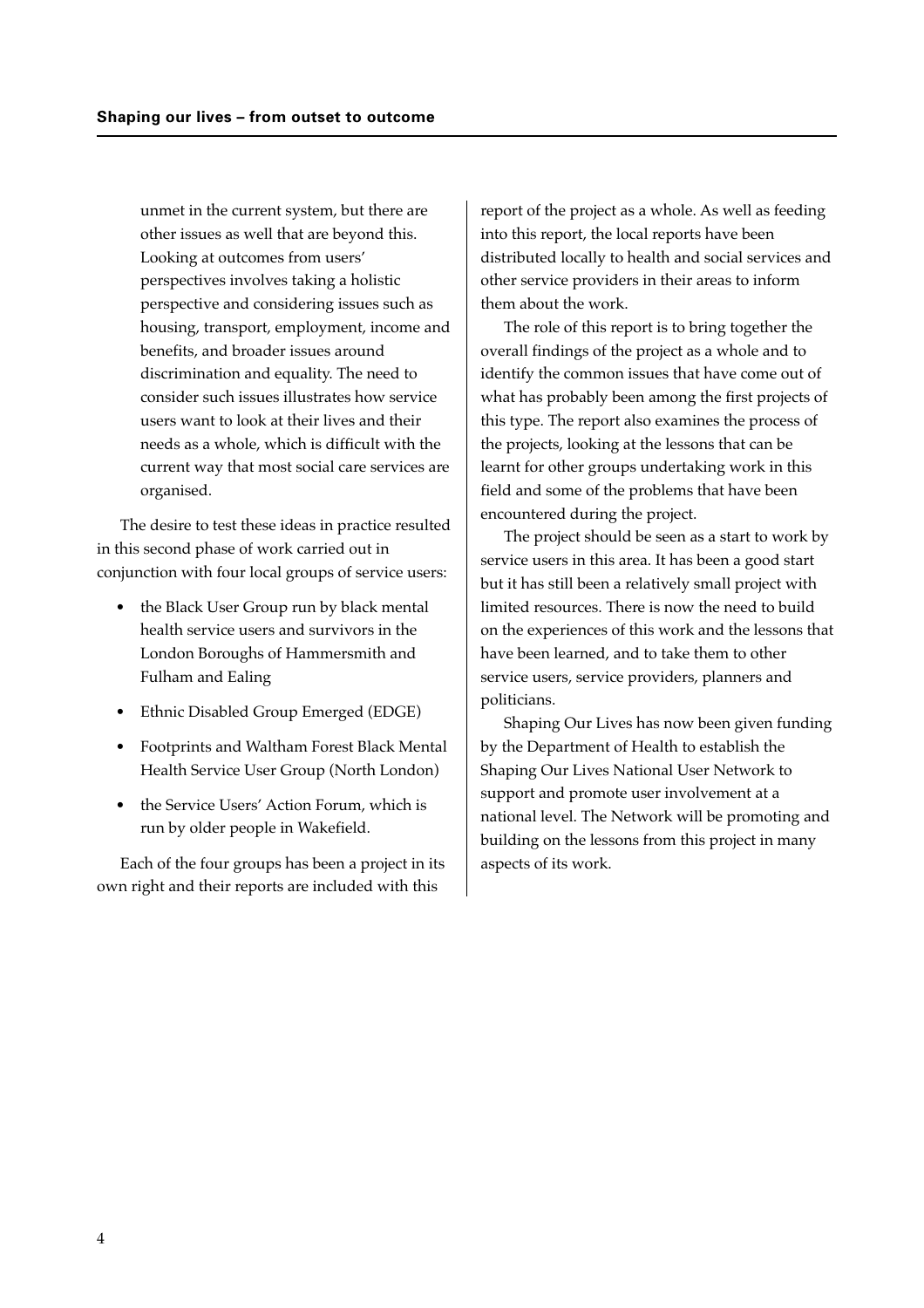The selection of groups to work with to establish the development projects took place during 1998– 99 during an interim phase for Shaping Our Lives, which involved completing some work from the first project and thorough planning for the next stage.

A number of local groups were approached and initial discussions took place with seven groups to be a part of this project. They had responded to a mailing to the 300 organisations on the Shaping Our Lives database and to direct approaches from the project worker.

A specific mailing was also sent to black and ethnic community user groups on the database, which stressed our aim to include at least one black organisation in the project. This led to contact with the three black groups that took part in the project.

There was a commitment in the funding application to the Joseph Rowntree Foundation to include at least one group of older people in the project. Several approaches were made to older people's groups but there was interest only from the one that was to take part in the project.

These four groups were in a position to go forward when it became necessary to apply for funding for the main project to get under way.

# **The four projects**

• Black User Group (BUG) (West London with participants from the London Boroughs of Hammersmith and Fulham and Ealing): this is a small, informal group of mental health service users that meets on a weekly basis for social activities and mutual support at a centre for black people. There have been around ten people participating in this group – six men and four women. The co-ordinator of the group was the point of contact for the project. In a reflection of this loose-knit structure, a core of five people in the group opted to share the writing of the reports of the meetings between them, although in

practice the key-worker has had a leading role in this work.

- EDGE Ethnic Disabled Group Emerged (Manchester): this is quite a large group of black disabled people, which itself provides services and support to people. It had originally planned to have up to 50 people working on the project in two groups, but the actual number involved was 24.
- Footprints (UK) and Waltham Forest Black Mental Health Service User Group (North London): Footprints is an independent voluntary organisation working with black mental health service users and run by a worker with experience as a user. It brought together this group of 20 people who regularly use a drop-in centre. Around a quarter of the group were male. Attendance at this group did fluctuate, but only slightly and at each meeting there were new people wanting to attend.
- Service Users' Action Forum (Wakefield): this is a network of older people associated with but independent of the local Age Concern group. Twelve people took part in this project – six men and six women. Membership remained constant; although one member and her husband became unable to attend meetings, they remained involved through visits by the worker.

The fact that priority had been given to black users and groups of older people when designing the project meant that there was not the mix of groups we originally anticipated. However, the fact that these groups constitute some of the least well represented people in the user movement made these four projects a valuable focus for initial work on outcomes with them. Starting with groups that have often been excluded from new work or brought into it only at a later stage has also meant that Shaping Our Lives has ensured that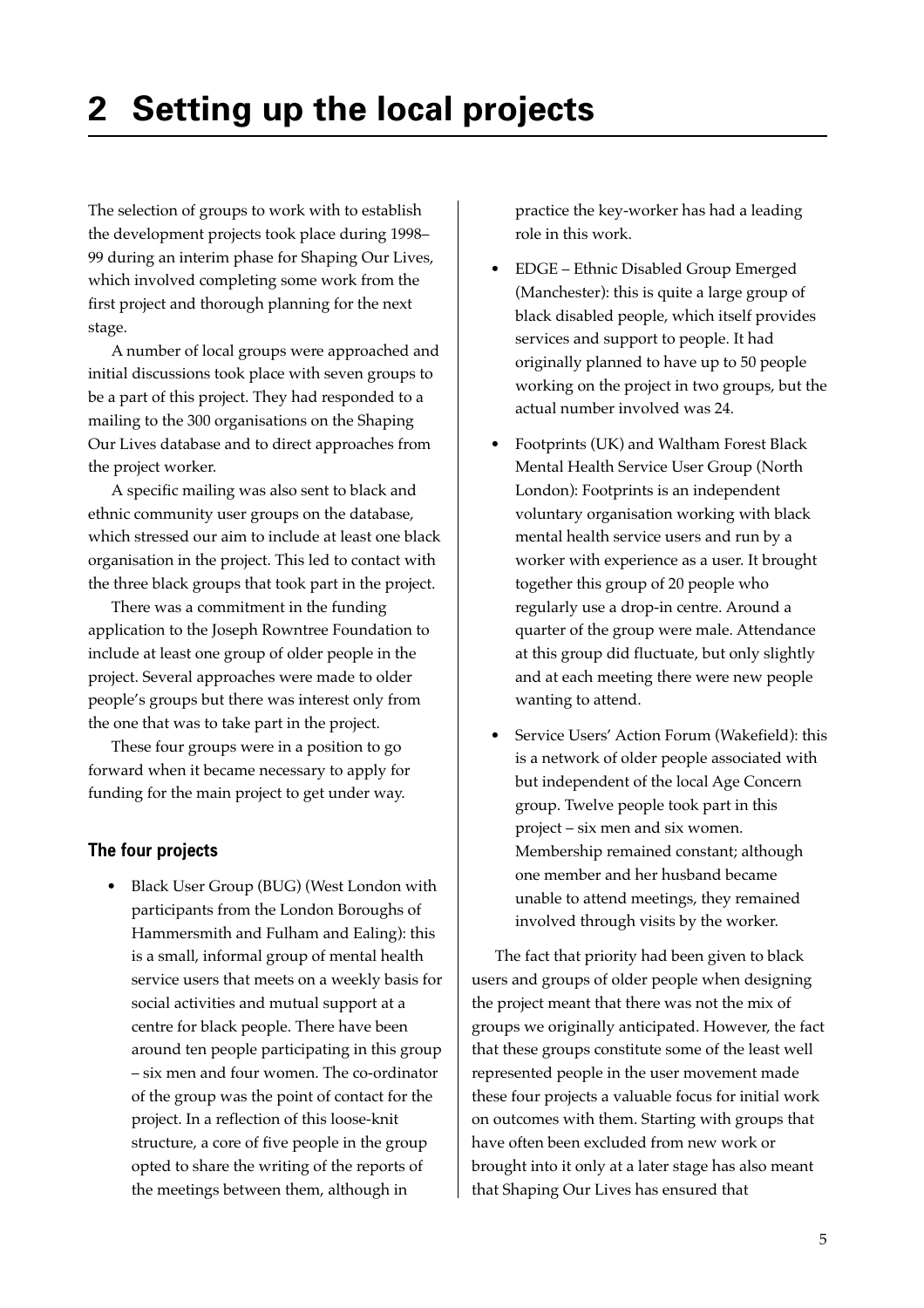marginalised groups are part of this work from the outset.

It had been intended that Shaping Our Lives would be able to support the three other organisations that had also been discussing running projects to take the work forward. In the event, none of the groups found themselves able to pursue the work.

In looking at the start of the project, it should be noted that there was some delay following the

initial approval of the grant and being able to go ahead with the project. After the grant was approved, and the four groups were informed that work could begin, it became necessary for SOL to negotiate the terms of the advisory panel for the project with the Joseph Rowntree Foundation. This delayed the project for several months initially, and then for a further period, as the groups had to reengage the participants who had earlier identified their interest in the work.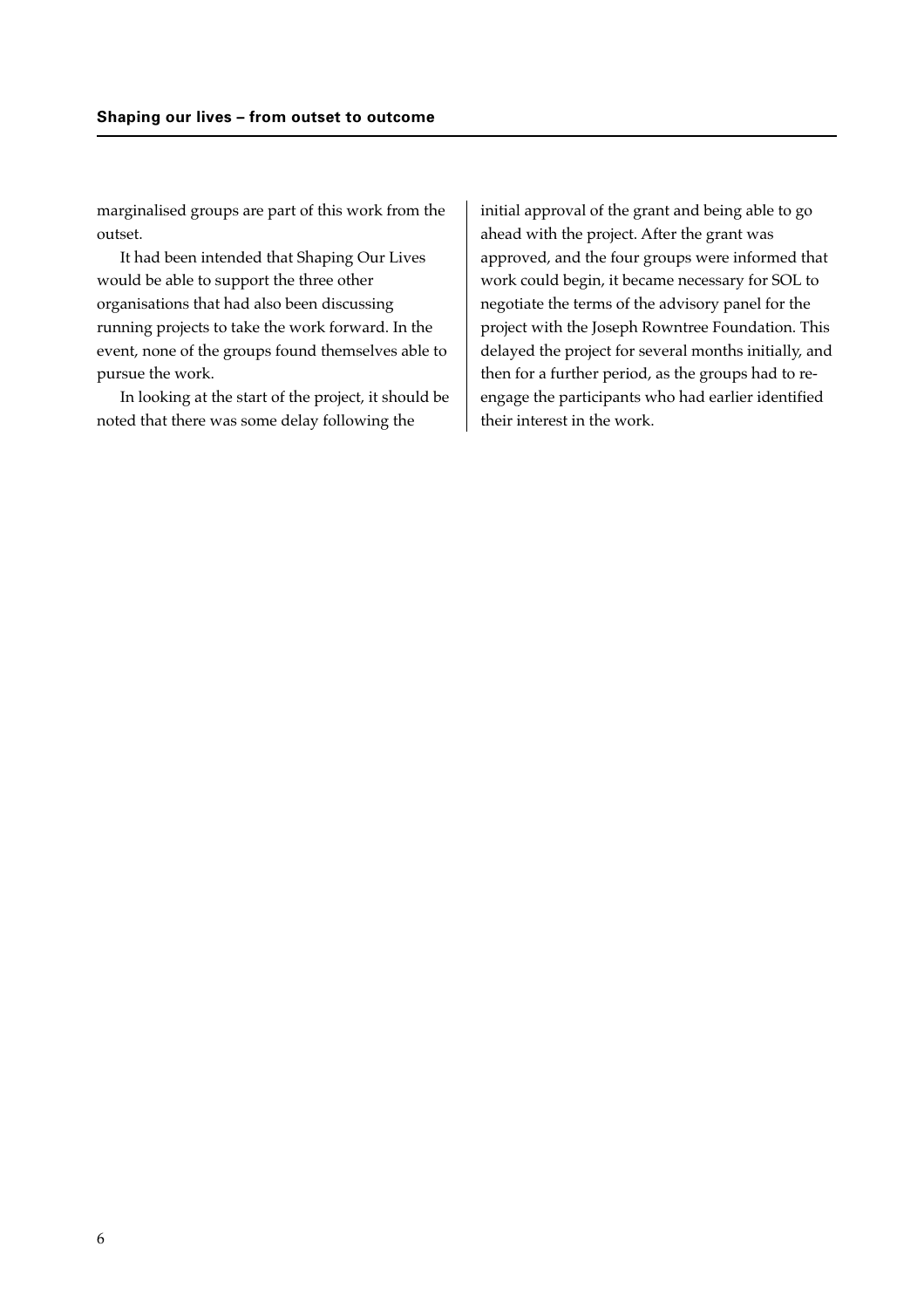# **Getting started**

In setting up the four groups, the aim was to give each group as much choice and control as possible over the project and how it was run. The groups were given a 'blank sheet' and asked to do work around user perspectives on outcomes in the way that they thought would be most appropriate.

This turned out to be too difficult for the groups to work with in practice. The idea of work on outcomes proved to be so new that the groups wanted a firmer idea of what was involved and what they should be doing. This meant that the project worker drew an initial plan for each group that was broadly similar, with the work structured around a series of five meetings over one year.

The first meeting was designated as a training session to introduce participants to the concept of outcomes and what the project was trying to achieve.

The second session was intended to enable people to apply the ideas from the first meeting to their own situations and the three follow-up meetings would look at changes that had taken place.

Once the projects started, they naturally began to diverge and new methods began to emerge, with two of the groups having key differences:

- *Service Users' Action Forum*: previous work indicated that older people found using a diary a good way to record important issues and changes, and this was adopted for this project. The group also agreed that it was important to meet more frequently than originally planned to give participants a proper sense of continuity. As a result, the group held its meetings over a period of nine months rather than the proposed 12.
- *EDGE*: the group here indicated that black users would prefer to discuss issues individually rather than in a group. This meant that the worker here has played a very

active role in carrying out home visits and taking up issues on behalf of the individual service users. It also meant that the group's work was more individualised.

# **Principles for the meetings**

One of the issues that was put to Shaping Our Lives during the first phase of research was that service users should be paid for taking part in research projects.

This was taken on board during the planning of the development projects and the budgets included payments for each service user who attended a meeting. This was in addition to expenses and the provision of lunch at the meetings. These arrangements are crucial to ensuring that service users who took part in the projects felt that their contribution was recognised and valued.

Each group also used a set of rules for their meetings. These involved respecting other participants' views and treating information given by individuals as confidential.

The high level of continued interest by members of each of the groups seems to indicate that these principles have been successful in encouraging and maintaining people's involvement in the work.

# **The first sessions: introducing users to outcomes**

In the light of the initial project's finding that service users took some time to take on the idea of looking at services in terms of their outcomes, each of the groups began the project with a training session introducing people to the idea of outcomes and how they relate to their lives.

The training session was constructed around the Shaping Our Lives video which features a variety of service users describing their lives and the outcomes they are seeking to achieve. Other key parts of the training included exercises in looking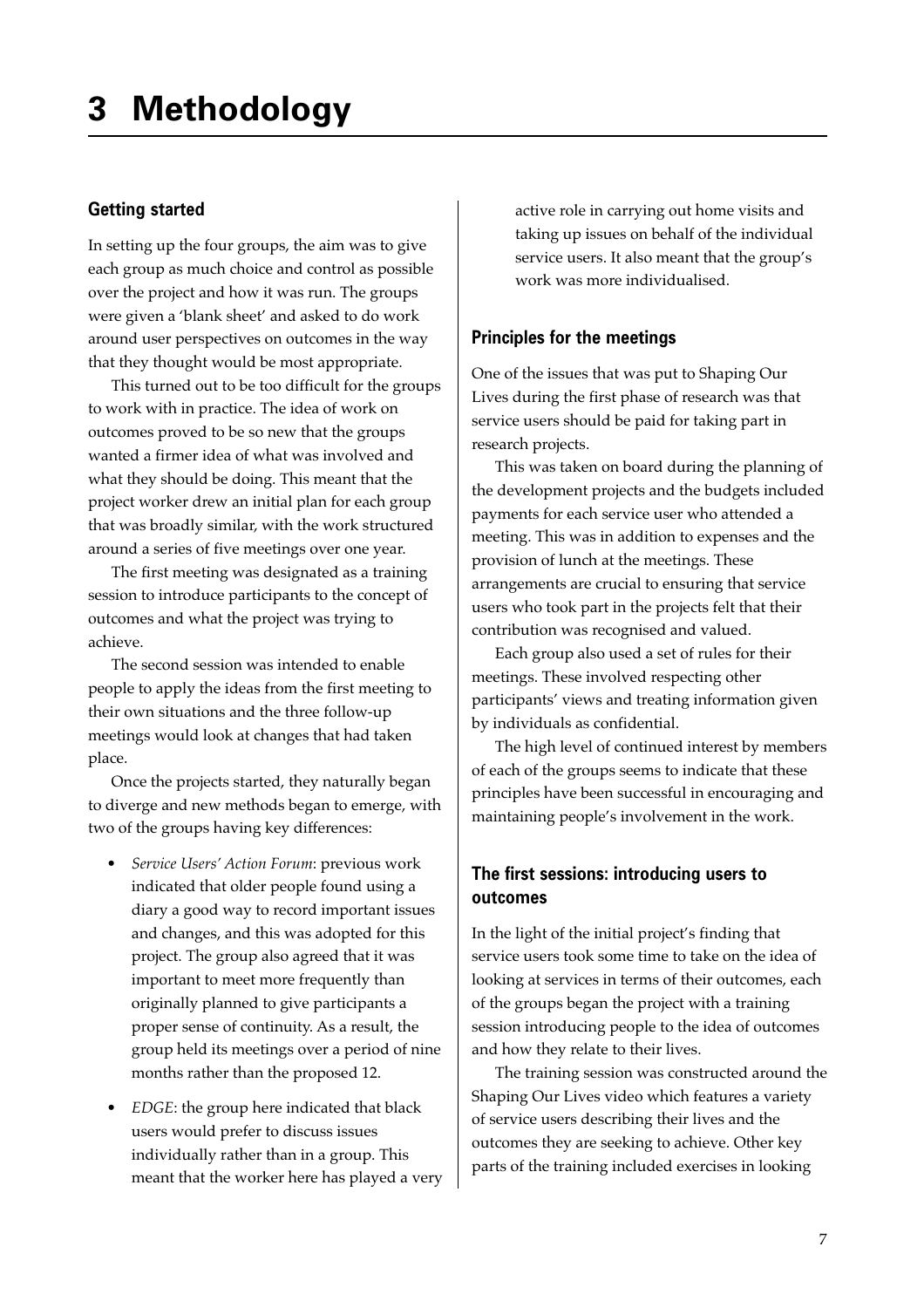at participants' typical days and what their ideal day would include. This seemed to work well and served as an effective way of getting participants to think about outcomes, their lives and their aspirations.

The typical day was not unusual ... None of the users felt that their day was a waste. (BUG)

Using the video had benefits and limitations. The variety of people featured in the video in terms of different types of service user and ethnic diversity helped participants to identify with the issues being discussed. However, the emphasis on people with physical impairments and issues such as direct payments made it difficult for some of the groups to relate fully to the video.

There is certainly a need for more focused video and printed material, and this project has generated a significant amount of new information that could form the basis for such material. This needs to be developed in collaboration with other agencies that have more expertise in training than is currently available within the project.

#### **Work outside the meetings**

Having started with a remit, to look at outcomes, all of the groups became active, to varying degrees, in working to influence the outcomes of the groups themselves, both for the individuals in the groups and the service users represented by the groups.

There was some variation in the way that they approached this action. The Action Forum took a strong, proactive line on all of the issues that were dealt with in the meetings. This was probably a development of an existing campaigning stance and hence the co-ordinator of the group actively lobbied the local health and social services, the local council and other service providers from early on in the project.

The Black User Group secured a meeting with representatives of the local health trust and social services department at the end of its series of

meetings. This gave the group's co-ordinator, with support from the SOL project worker, an opportunity to present the issues that had emerged from the meetings. The response was generally favourable, with agreement to examine issues that were within their control, but the point was made that issues such as high turnover of staff are beyond their control.

EDGE and the Footprints group took a slightly different and more individualised approach on many issues. The worker at EDGE took something of a 'caseworker' approach, which probably grew out of the more individualised emphasis of this project as a whole. Hence there was work on individual users' benefits and housing problems. Some of the issues did affect a number of people whom the project worked with, though these issues came out of the themed meetings held in addition to the visits to users' homes. In particular, this led to work on domiciliary care and raised awareness of EDGE's own service in this area. On transport issues, it led to increased awareness of the Dial-a-Ride service for disabled people.

Footprints particularly picked up on members' desire to develop their skills in regard to employment. Contact was made for interested members with the Disability Employment Adviser at the local Job Centre for information and assistance with training and employment issues. Members of the group also identified an interest in having access to computers to develop their skills, and the co-ordinator and SOL project worker successfully obtained funding from the Community Fund's small grants scheme to provide £5,000 of equipment.

It is important to note that both EDGE and Footprints did contact their local social services departments to inform them of this work while their projects were in progress but, at time of writing, had not received any response.

The emphasis that grew in each project on action to achieve the outcomes reflects the suggestion made in the report of Shaping Our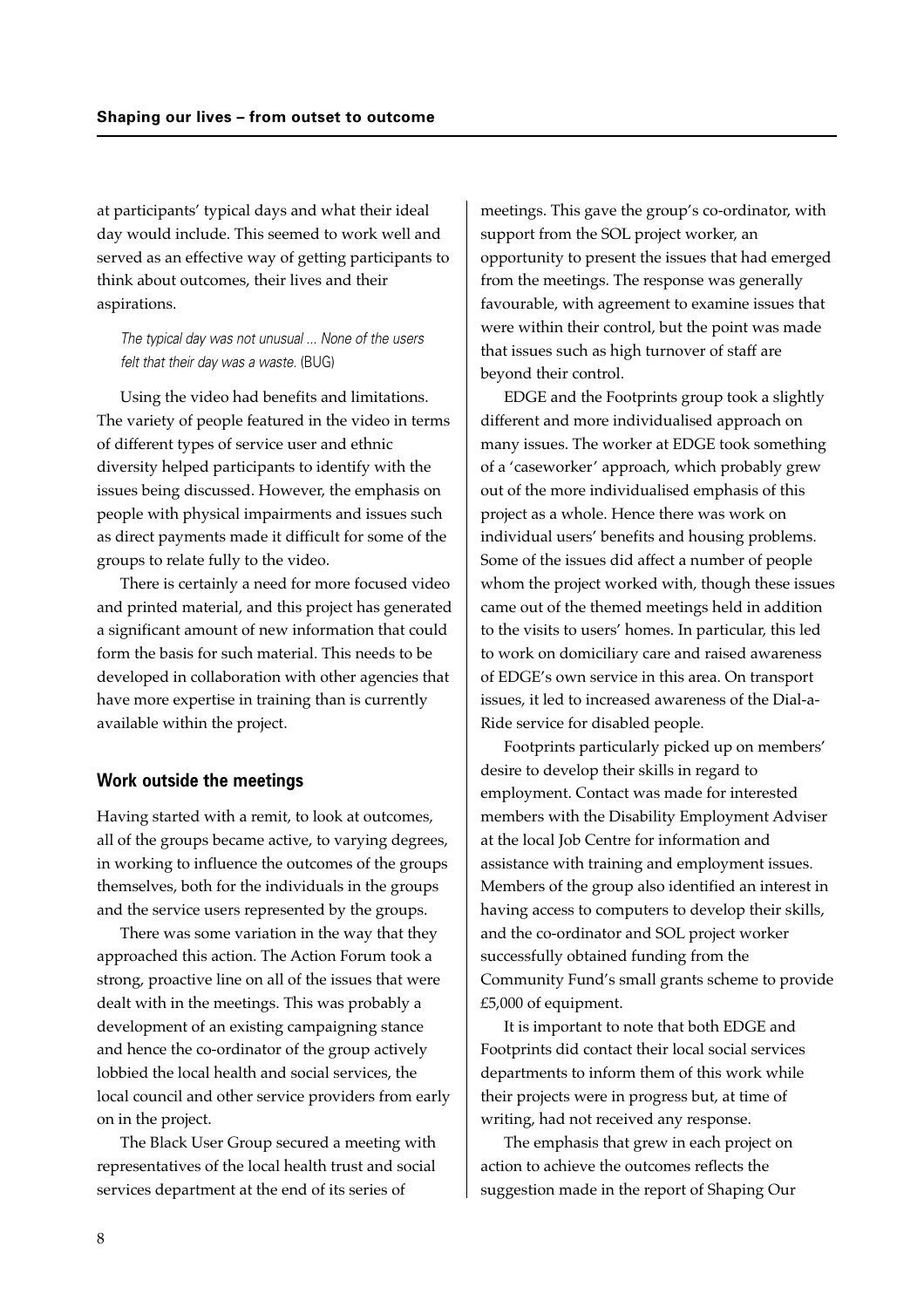Lives initial research (available to download from www.shapingourlives.org.uk) that user involvement in work around outcomes must involve service users in setting and defining those outcomes.

There was an expectation when Shaping Our Lives set up these projects that they would involve some element of action but this was seen very much in terms of supporting participants to deal with issues that came up during the meetings. The full extent of the activity that has taken place, ranging from local campaigns to casework for individual users, was far beyond expectations. However, it does seem to reflect the idea in the first SOL report that:

User involvement in defining and measuring outcomes has the potential to sharpen the focus of the idea and purpose of 'user involvement'.

To some extent, this is an obvious point to be made. The literature review carried out for the initial Shaping Our Lives research noted the work of American writer Robert L. Schalock (1995) who sees outcome measurement as an essential tool in good organisational management, and usercontrolled organisations benefit as much from good management as any other organisation.

However, the point goes beyond good management. It goes to the centre of what user involvement and user organisations should be seeking to achieve. This is not to say that this is not what user-controlled organisations are doing already but that it may be useful for it to become clear and explicit that user-defined outcomes are their goal.

In the short time that they have had, the four groups in this project have been able to demonstrate the strength of this approach. Given the short time, and the limited resources available, it is reasonable to suggest that the projects have given just an initial indication of the full potential of an outcomes-based approach to user involvement.

The project has given some indicators of the approaches that work best in relation to achieving the outcomes desired by service users. The basic approach of the project through group meetings to identify collective issues and then follow up by the key worker seems to have been effective, but certainly needs more time to prove itself. Time seems to be an important factor and it is probably indicative that the greatest progress was made by the Service Users' Action Forum where there were existing relationships between the group and service providers in the area. BUG also made some progress in discussing issues with its social services department and health authority by building on previous contacts.

This would appear to show that, as well as the outcomes approach, time is needed for relationships to develop between user groups and service providers.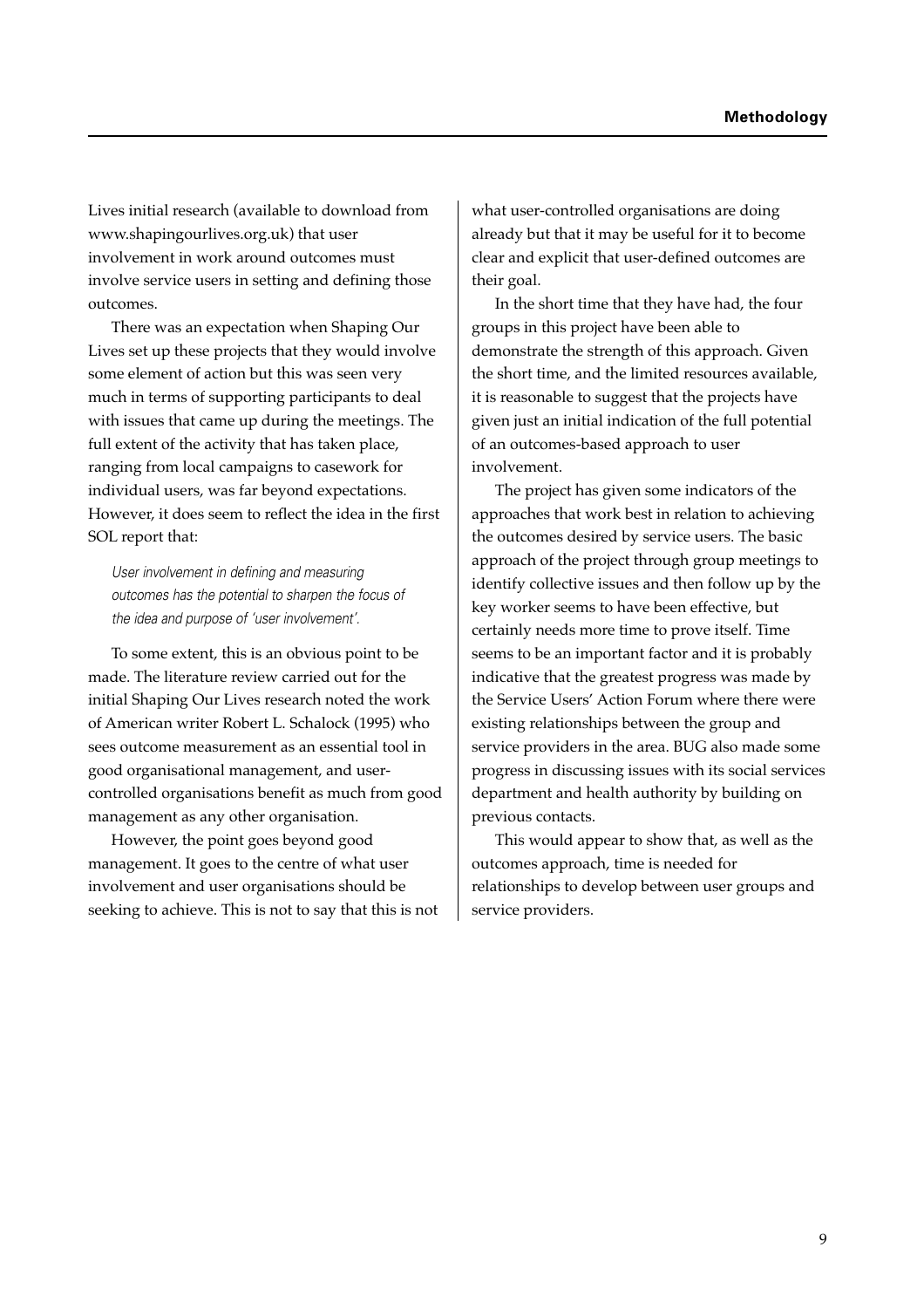This chapter draws out the themes that we have come across in all or in a number of the groups. Shaping Our Lives' previous projects and other research have indicated a high degree of consistency in service users' views and concerns, so it was expected that this would be reflected in this project and there would be common issues across the four groups.

The groups' efforts to address these issues resulted in some impact and positive outcomes in terms of the project's own work.

### **Respect for service users**

They felt that the attitude of the staff at the local social services was patronising and condescending, and that they were not treated with enough respect. (BUG)

Respect for service users at an individual and collective level came up as an issue for all the projects. There were a number of clear examples of lack of respect for individual users for the groups in the project themselves: failure of the social services departments to take up the contact made by two of the projects, and the outright verbal abuse of the Service Users' Action Forum's worker when he attempted to talk to a GP about improving access to his surgery. The worker went on to succeed in changing the access to the surgery concerned.

One member complained that he was physically abused during his stay at a local mental health hospital but was not able to retaliate as he felt that he would not be believed or further abused. (Footprints)

There were also numerous examples of individual participants experiencing a lack of respect in dealings with staff. The most serious of these were experiences of physical abuse of people while staying in psychiatric hospitals and the placing of 'do not resuscitate' orders on the notes of older patients in hospital without their consent.

The Wakefield group had positive discussions on this issue which, combined with efforts at a national level in the Health Service, resulted in the agreement of local procedures about consultations that should take place before such orders are issued.

Mental health service users also saw lack of respect in terms of being made to take medication that they did not want to take, with some saying that they were ignored even when they reported serious side-effects from their drugs. They felt they were treated differently as black users when compared with their white peers in the mental health system.

They felt that, as black people, they were given higher levels of medication than their white counterparts and also that they were not offered counselling in the same way as their white counterparts. One member stated that he and a school friend went into the mental health system at about the same time and he was given medication while his friend, who was white, was given counselling and not medication. He thought this was grossly unfair. (BUG)

Other examples included users who felt that their needs were not taken seriously, particularly mental health service users who felt that their own expertise on their situation was generally ignored and that their difficulties were not properly understood by service providers. In Manchester, users of the subsidised voucher scheme for taxi travel for disabled people reported that the main taxi company often ignored their bookings. When the worker tried to take up the issue with the company, it also ignored her letters.

This lack of respect from service providers is indicative of how service users are frequently treated as second-class citizens, even by the services that are meant to support them. While the four projects are by no means a large sample, the fact that the issues have come from such diverse groups is an important addition to the growing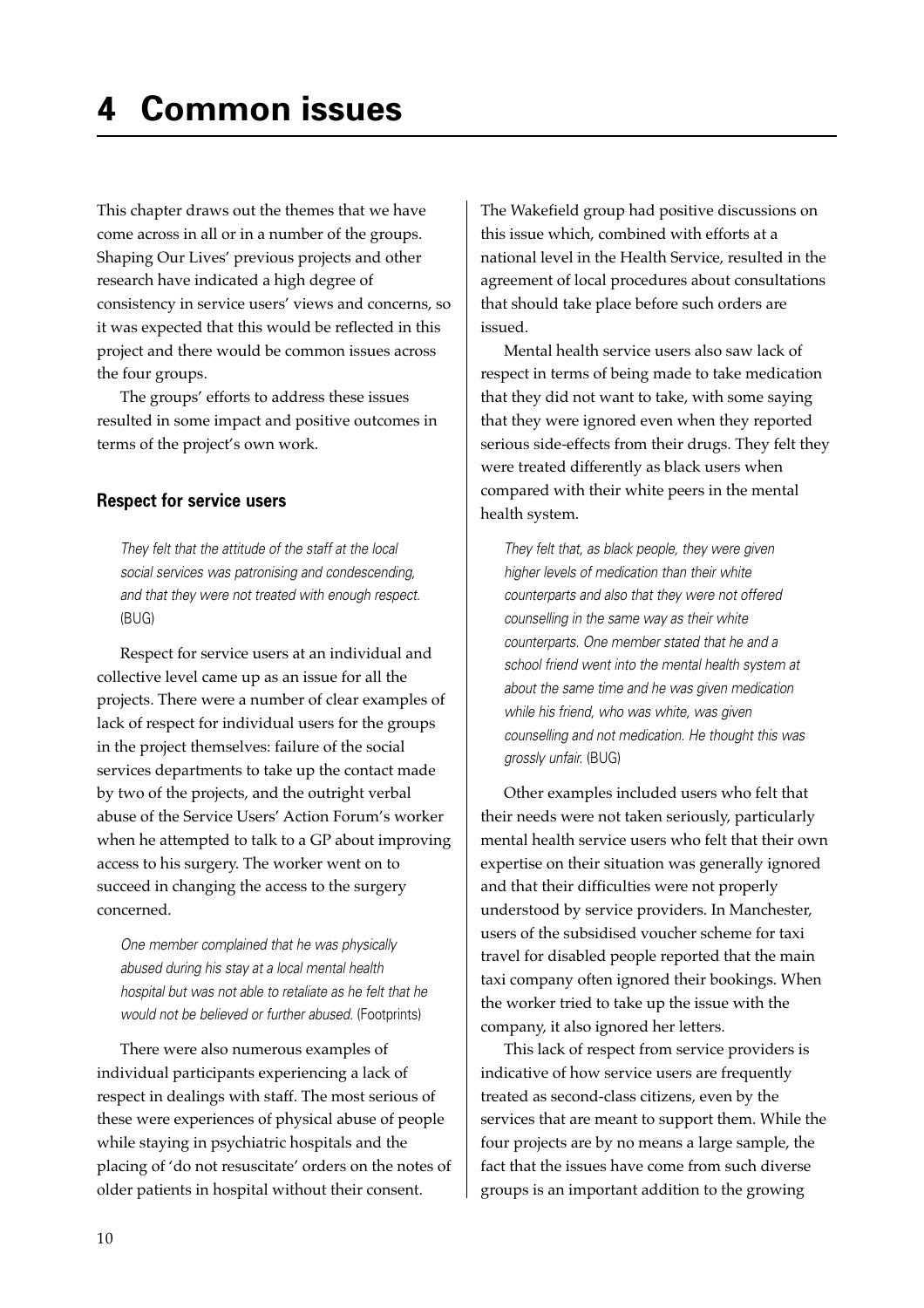amount of evidence on this issue. Given that three of the four groups have been run by black service users, there may also be issues around racism in the lack of respect that they have received from service providers but it has not been possible to investigate this within the scope of this project.

One of the important messages that came from Shaping Our Lives' first project was that outcomes cannot be divorced from the processes that deliver them, which challenged established thinking among academics and professionals that outcomes can be looked at without considering the process by which they are achieved. Addressing the issue of staff respect for service users is a crucial one if services are to truly support and empower service users, and deliver positive outcomes as defined by service users.

#### **Domiciliary care**

They sent out a social worker to see her but they told her they could not send anyone to do her shopping or laundry. She asked them about cleaning her home and was told that this was not essential. (EDGE)

Many of the concerns raised by participants related to the limitations of the home care services. The main complaint was around services not being allowed to undertake tasks such as window cleaning and curtain hanging. (Service Users' Action Forum)

Every group spent a considerable amount of time discussing issues around domiciliary care and it is clearly an issue of fundamental importance in users' lives.

The specific concerns varied according to the outcomes the groups wanted to attain. Participants in the two black mental health users' projects were simply concerned with being able to get a service, with people in the Footprints group particularly highlighting the lack of understanding among service providers of the importance of domiciliary services to mental health service users. Members of BUG highlighted the outcomes of receiving assistance with keeping their homes tidy and with cooking as improving their frame of mind and motivation. Women in this group also pointed out the importance of assistance with child care.

Participants in the EDGE project were concerned about the lack of culturally sensitive services. EDGE has a service of its own which addresses exactly this issue and was able to use work on this project to increase awareness of its service. It also had contact with the local Care and Repair organisation, which provides assistance with small household maintenance jobs (e.g. dripping taps, changing light bulbs, fitting curtain rails), home safety and security, and help and advice with contacting builders and other services for larger jobs, and, again, the project has been able to increase awareness of the service.

The issue for members of the Service Users' Action Forum was lack of control over the home care service and the staff not being allowed to do certain tasks, particularly window and curtain cleaning. These concerns are to be fed into a review of the service being carried out by the social services department.

Ensuring that their home environment is clean and comfortable is clearly an important outcome for many service users across all user groups. The benefits of achieving this that were identified by participants in this project were wide ranging and likely to reduce the need to use other acute services.

#### **Direct payments**

Direct payments were discussed in each of the groups. These discussions were prompted in part by the inclusion of the Shaping Our Lives video, which features a section on direct payments, in the introductory session, but they were also raised as an issue by the project worker as they were identified as a key method for achieving userdefined outcomes in the initial project.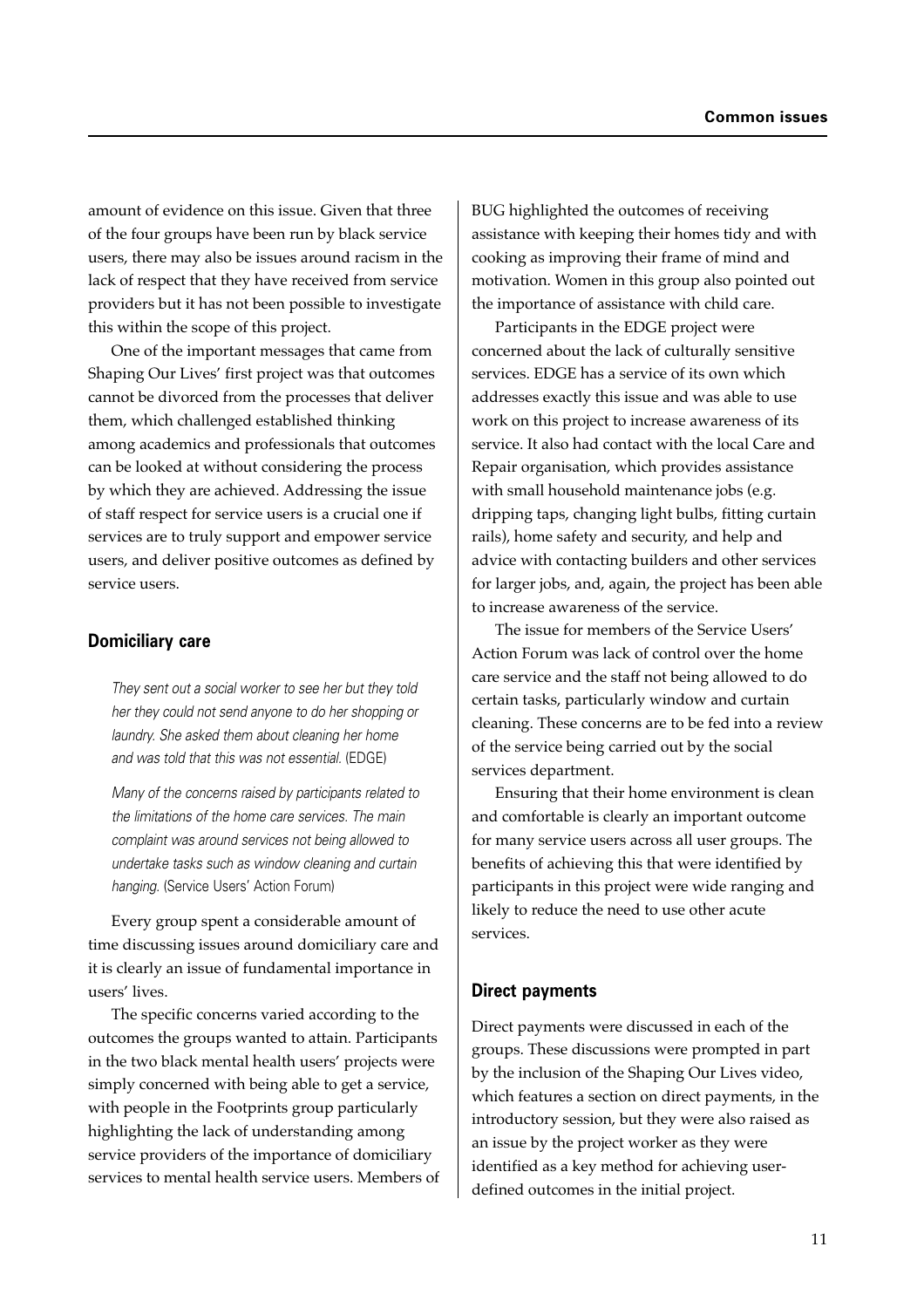These discussions showed that participants had a great deal of reluctance around direct payments. They illustrated a clear need for more information and support for users who were interested in the option. For most of the participants, these meetings were the first time that they had heard of direct payments and there was particular confusion around whether the payments were part of the benefits system.

The project worker was able to explain and pass on information on direct payments. While there was recognition that they might deliver better outcomes, there remained considerable concerns about the complexities of direct payments and one of the groups included a user who had chosen to stop receiving payments because of these complexities. A representative from the National Centre for Independent Living attended one of the BUG group meetings and this did generate greater enthusiasm among some members.

This is an issue that would need to be returned to if the projects continue.

#### **Mobility and access**

After they had taken up the issue with the Highways Manager, group members were invited to take part in a survey of the city centre. Following this, there was a delay in getting a response and the files were passed to the councillor responsible for highways. As a result, the Highways Manager has informed the group that, because of the complexities of the subject and the legal rights of traders, the local authority is to appoint a dedicated Highways Enforcement Officer. (Service Users' Action Forum)

She feels very restricted about getting out and where she can go. She wishes there were people to help her to get out and more places where she could go. She had to give up going to one day centre because they were not able to guarantee transport for her. (EDGE)

Issues around mobility and access were raised in different contexts in each of the groups.

The Service Users' Action Forum discussed the issue in relation to a variety of services. The limited availability of the city's door-to-door transport service was criticised. Enquiries were made to find out how funding levels for the services were calculated, but it was not possible to obtain further information.

Access issues were of key importance to the group and it took up a range of issues. It liaised with the council about several problems relating to the city's pavements. These included the poor condition of some pavements, the placing of litter bins at shoulder height on lamp-posts which caused an obstruction to people with visual impairments, and the placing of signs and goods on pavements by shops and traders. The group's work in raising these issues contributed to the council appointing an officer in the highways department with specific responsibility for pavements, which should result in clear improvements in the pedestrian environment for people with mobility impairments.

The group also raised several access issues in relation to health services. These issues included improving signs at one of the local hospitals, which resulted in the simple but effective change of including the words 'blood tests' on the signs for pathology, and persuading a GP surgery to allow people with mobility impairments to be dropped off in their car park with the assistance of another agency's advice on the relevance of the Disability Discrimination Act:

Members praised the city's Ring and Ride Service. The nature of the service – picking people up from their own homes – was highly valued. Participants also praised the staff who run the service for the assistance they give to passengers. (EDGE)

EDGE endeavoured to address problems that users experienced with a subsidised taxi scheme. It also identified the positive outcomes experienced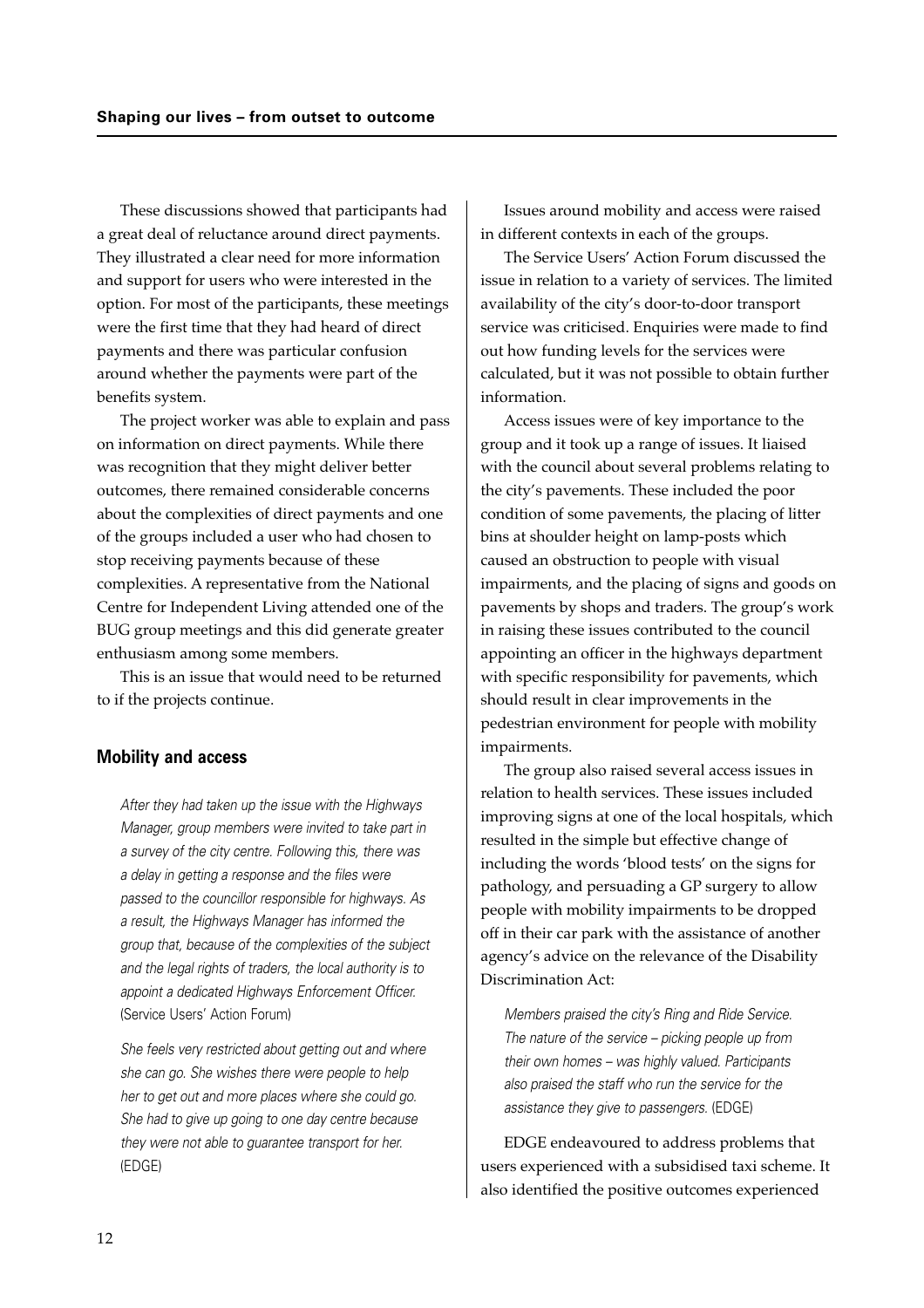by users of Manchester's Ring and Ride door-todoor transport service for disabled people. As a result, other members of the group were given information about the service.

The Footprints group included discussion of the free use of bus and rail services provided for older and disabled people in London through the Freedom Pass. Some clarification was given on use of the pass for members of the group. BUG did not discuss mobility in detail but it was clear from ideas that came out in the 'ideal day' exercise in the introductory session that being able to get out and about was a key issue in participants' quality of life.

The importance of access and transport to the equality of disabled people is well established in the disability movement. The evidence gathered through this project illustrates the impact and importance of these issues at an individual level.

#### **Information**

The group also felt that there needed to be an improvement in the passing down of information from the professionals to users. An example given was informing users of a crisis house that nobody knew about. (BUG)

I don't think that I'm receiving the right kind of care but I don't know what to do about it. (EDGE)

Lack of information on services is a common complaint among service users and an issue that has been identified by many other projects.

EDGE found a lack of awareness on services like dial-a-ride, Care and Repair, and its own home care service.

Members of BUG were critical of the failure of service providers to give information on the support available after their initial contacts with mental health services. They said that, after initial stays in psychiatric hospitals, they were given little or no information on support services in the

community. There was a crisis house for mental health service users in the area that none of the members had heard about. In another example, it took one person almost a year after they left hospital to find out about services in the community. Even then, the information came from an informal contact. The group has suggested that an information pack should be produced for people leaving hospital and staff need to make the provision of information more of a priority.

A meeting with representatives from the social services department and the health authority confirmed that efforts were under way to improve information provision and the idea of an information pack produced by service users was discussed.

Participants in the Footprints group also noted difficulties with accessing services after leaving hospital.

The key point here is that, in many circumstances, service users cannot achieve the outcomes that they want if they are not aware of the services that are there to support them and that such a lack of information will often lead to low expectations of the outcomes that can be achieved.

# **Centres for users**

Members of EDGE and BUG said that they found centres for service users useful:

Asked about how often she got out, she said that she went to three centres. She had to pay £4 to go to one of them, although it did not do anything for her apart from getting her out of the house. The centres were her only means of getting out of the house. She would not see anyone otherwise and felt lonely in the flat by herself. (EDGE)

The BUG group was based at a user-controlled drop-in centre so it was predictable that the participants would identify the service as valuable. As well as identifying the value of their own centre, they also looked at the wider availability of drop-in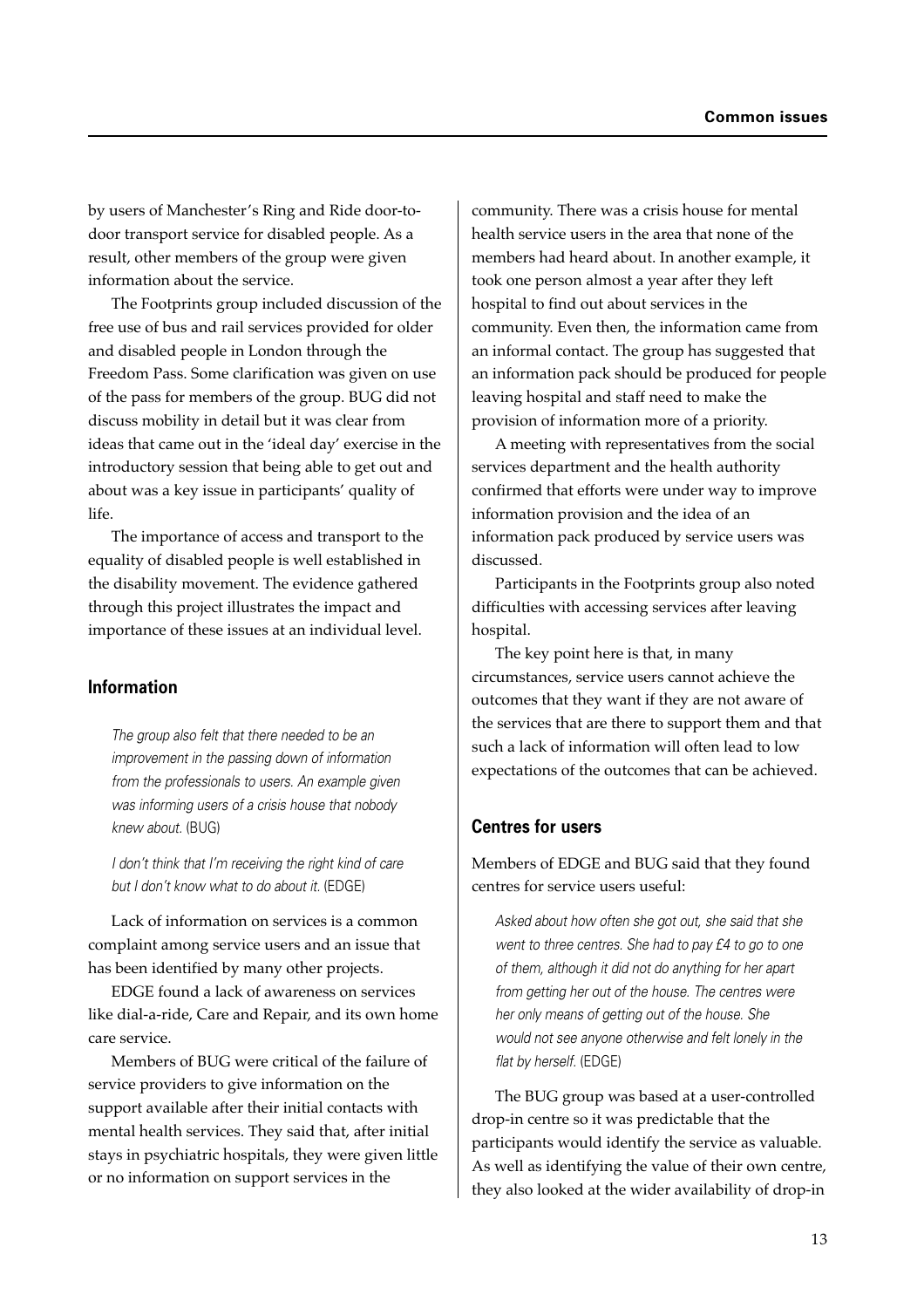facilities and particularly the times at which they were open. Members of the group thought that the current arrangements for centres being open in the day were not adequate and that the centres would be more beneficial if they were open in the evening and first thing in the morning.

People from EDGE also identified day centres as an important part of their daily lives. Attending centres, often for meals at lunchtime, was reported

as an important part of people's daily lives, particularly for older people with mobility impairments who had limited social contact. Getting to and from the centres was a problem for some of the users.

Members of the Footprints group also found day centres useful. Some complained that centres could be used only on referral from a social worker or psychiatrist and wanted to be able to 'self-refer'.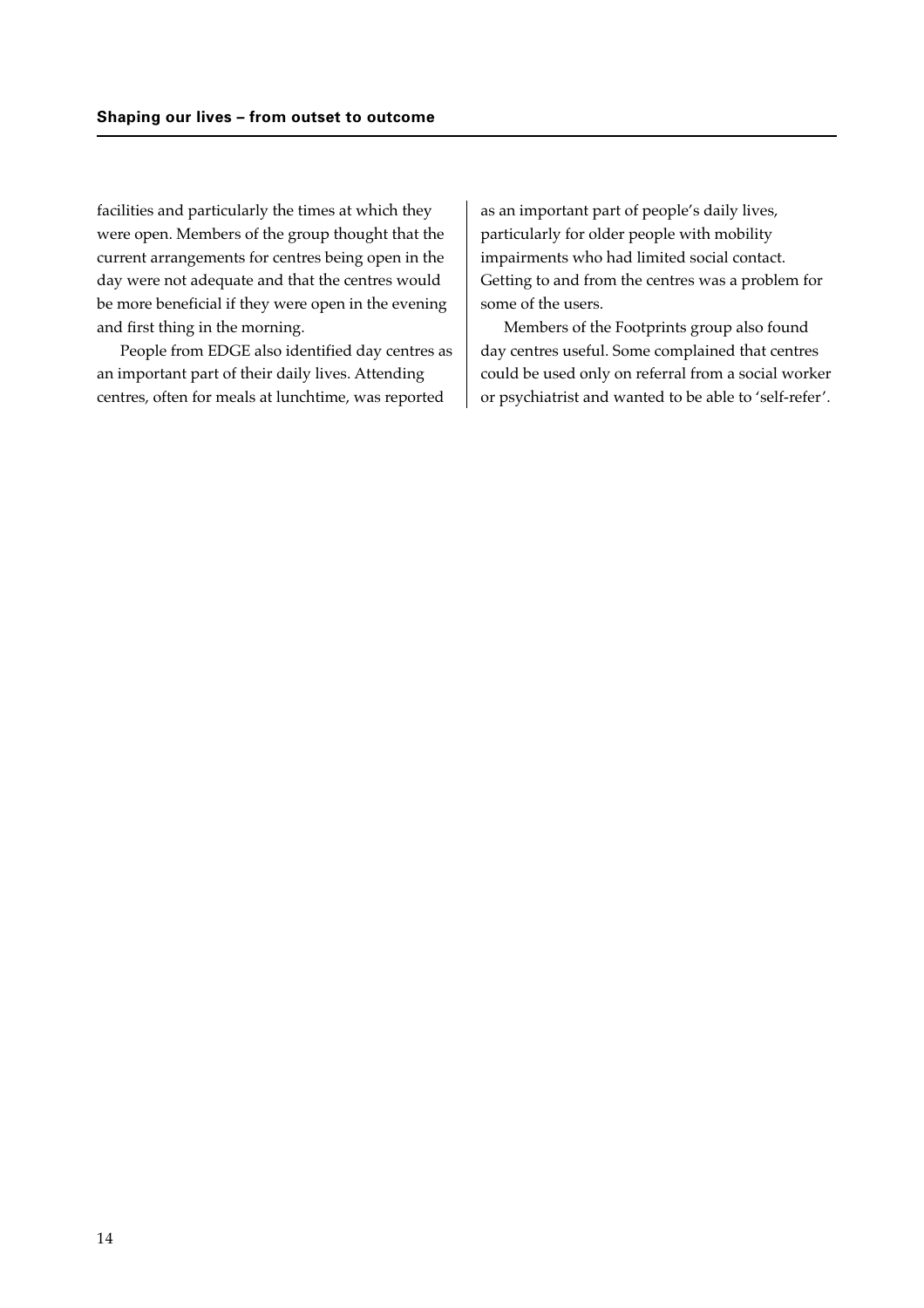Shaping Our Lives' experience of carrying out a project by working through four diverse and independent user groups has not always been easy. In many ways, this project has been based on the antithesis of what would normally be considered to be good practice in user involvement, in that an idea that has been developed at a national level has been implemented by a national organisation at a local level, and this may have been at the root of some of these problems.

The key difference between this and other similar situations is that Shaping Our Lives is a national user-controlled organisation, though this by no means meant that the four local groups had to put aside their existing work and priorities to be a part of Shaping Our Lives' work. It has meant that it has been difficult to ensure that the work has happened within the allotted timeframe.

There have also been several other problems and challenges across the project as a whole that need to be recorded in this report. The first of these problems related to external factors that make life in general very difficult for all local user organisations but the other problems relate to this project and point to some important lessons that need to be addressed in any future work.

# **General difficulties facing local user organisations**

Research by the National Centre for Independent Living, the British Council of Disabled People and the Disability Research Unit at the University of Leeds (Barnes *et al*., 2000) has highlighted the precarious situation of many service user organisations. The experience of this project has highlighted some of these problems.

All the projects were based with groups with very limited staffing. This caused particular problems with two of the groups when the coordinators had to be absent from work for extended periods. In many ways, the project was fortunate not to experience greater difficulty in this area.

These issues may also be evident in the fact that three other groups that had expressed an interest in taking part in the project were not able to pursue the interest.

## **Time and resources**

It has been noted above that the Service Users' Action Forum's approach to holding meetings more frequently worked very effectively. Other groups also identified a desire to hold more frequent meetings and most of the groups wanted to involve more service users as the work progressed. Limited resources meant that this was not possible within the current project.

All the workers also reported the need to spend more time on the project than had initially been anticipated during the planning of the work. The experience of having carried out these four projects should give Shaping Our Lives a much more realistic basis for planning similar work in the future.

### **Producing the evidence of outcomes**

Looking at the project as a whole and the reports that have come out of the four individual projects, the actual evidence that has come out of the individual projects has not been as strong as it could have been.

This is probably an issue that should have been addressed more explicitly at the outset of the project with more discussions with the key workers/co-ordinators about how the group meetings should be recorded and written up in order to ensure that the results of the work were as useful as possible.

A key part of any future work should be some training on research skills for the key workers. Again, this is an important lesson that needed to be learnt by actually carrying out these development projects.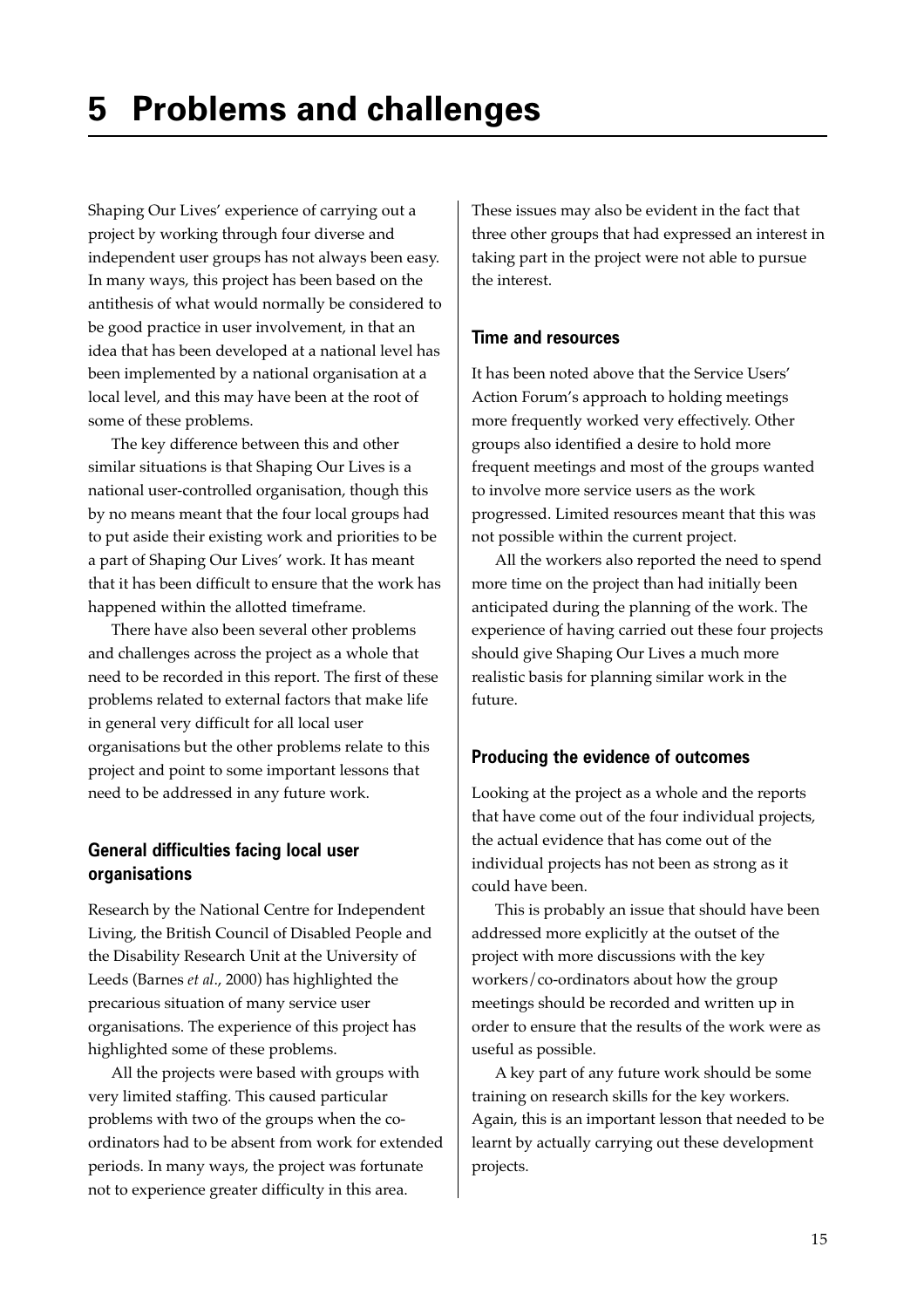### **Findings on work on outcomes**

The key purpose of this project was to examine the process of service users being involved in work on outcomes at a local level.

- 1 In each project, the approach of looking at outcomes from users' perspectives has led to action being taken by the groups to influence those outcomes. This indicates that user-led work on outcomes needs to include scope for action – rather than being carried out simply in order to monitor and evaluate outcomes. This supports the finding in SOL's initial project that involving users in work on outcomes must include users in defining the outcomes.
- 2 Point one above means that work to support users to examine outcomes is more intensive than originally anticipated. All of the workers reported that the work took more time than expected.
- 3 Also following from point one is the issue around frequency of meetings. The initial approach – looking at outcomes as a way of monitoring and evaluating services – indicated that gaps of around six months between meetings would be appropriate. With the emphasis that emerged on action, more frequent meetings became more appropriate. The Service Users' Action Forum's more frequent meetings have certainly given it a greater degree of momentum than the other groups, and the Footprints group expressed a desire to meet more often than had been planned for. Future work would need to take this into account and the gap between meetings needs to be shortened.
- 4 More consideration needed to be given to skills required by the workers and participants in the groups. There is a particular need for research skills to ensure that evidence of outcomes experienced by service users is gathered and recorded as effectively as possible.

5 As with Shaping Our Lives' initial project, this project has shown that service users are like anyone else in looking at their lives as a whole when considering outcomes. The project has covered issues relating to social and health care services, transport, access and the built environment, employment and training, and income and benefits. While this is a strength for the work, it may also cause problems for securing funding as it may not fit into 'boxes' as easily as local funders would like.

# **Findings on outcomes for service users**

While this project was primarily about the process of involving service users in outcomes, it was designed as a real exercise with practical outcomes for the groups and individuals involved. The four projects have used their results to inform the work of local service providers and there are also a number of key messages that can be drawn from the common themes that emerged across the four groups.

These are as follows.

- 1 Respect for services: participants in the groups gave examples of their experiences of being treated without respect by service providers. The groups themselves provided further evidence of this, with social services departments failing to respond to approaches from two of the groups.
- 2 Domiciliary care and having a clean and tidy home environment is important to the majority of service users. Support to achieve this outcome can have a significant wider impact on the quality of life of service users.
- 3 Direct payments: members of the groups were interested in direct payments but had some reservations about how they would work in practice. Further information and support is required.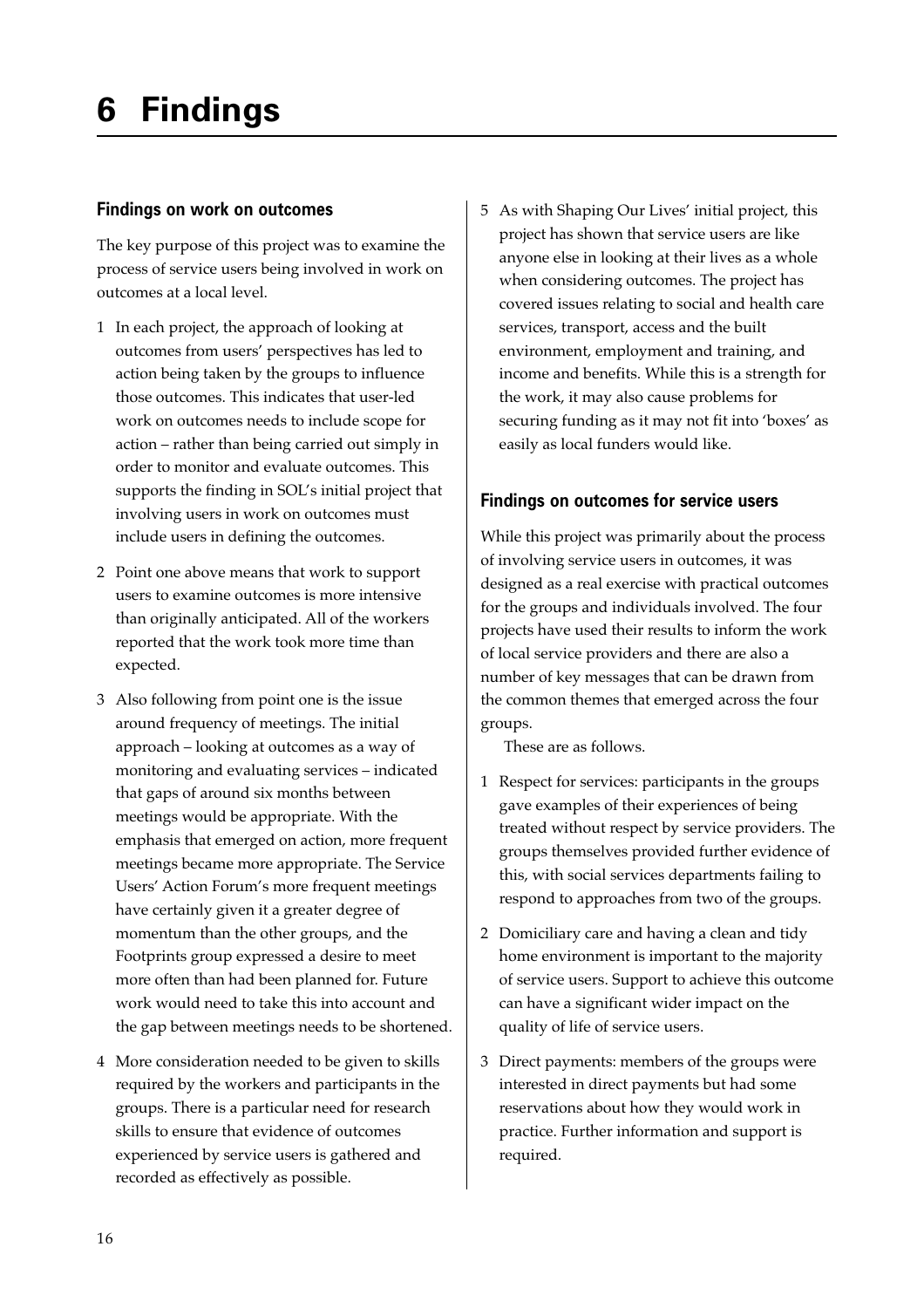- 4 Mobility and access: users placed considerable importance on being able to get around and to access facilities but continue to experience difficulties in both areas.
- 5 Information: most of the groups had discussions on the difficulties of getting information about services and the inevitable difficulties that this led to in obtaining services.
- 6 Centres for users: participants valued having access to drop-in and day centres but they were keen for them to be more flexible and open to them when they most required support, such as in the evenings.

Beyond these findings, perhaps the most important achievement of the project has been the personal benefit that individual participants have gained from being involved in the work. Participants have said that the project has made them feel valued and have expressed strong enthusiasm for the work, as evidenced in the attendance records for all the groups.

This group has really helped me to speak up. At my recent appointment with my psychiatrist, I asked to see my records and noticed that some of the information on my records was incorrect, and asked that such information be removed. The psychiatrist tried to dismiss my challenge but then had to agree with me as his explanation as to how this information was obtained lacked evidence. He tried to explain that this information was given to him but every time he tried to make me withdraw my demand for corrections I was more determined that my records should be corrected. In the end he agreed, but I will make sure that I see the corrections when I next go to see him. (Footprints)

This should be seen as a result in itself for the project, and an important result given the growing evidence of users feeling disenchanted with being 'researched'. Any research project that leaves its participants feeling valued and enthusiastic for the work has done at least one thing right.

As well as being a result of its own value, this should also be seen as another indicator of the value of an outcomes-based approach to user involvement. The approach puts the individual service user and their views, needs and wishes at the centre of the work, as they should be. Reestablishing this as the purpose and principle of user involvement may be essential at a time when many service users have become disillusioned and disenchanted with the idea.

The conclusion of this project comes at an opportune time. The later part of 2001 saw the new national bodies for improving quality and standards in social care starting to come into operation. At the same time, the move towards closer working between health and social care services, particularly through primary care trusts, has been gathering pace.

Against this background, the need to refocus and revitalise user involvement through the use of the outcomes perspective is both timely and important. This project is a small start for such a major change. Shaping Our Lives is in the process of establishing a national network of organisations controlled by service users and this will provide a framework in which to develop this approach.

Beyond this, there is a need for further project work to build on the work carried out by this project, and particularly to support the continuation of the four groups that formed this project. These groups have achieved a substantial amount in a very short time and with very little resources, and in many ways this first year is best seen as a pilot phase for a project that would continue this work over a more substantial period of time.

This would enable Shaping Our Lives to fully develop and assess this approach to service users working on outcomes.

One of the clearest messages to come from this project has been the need for increased time and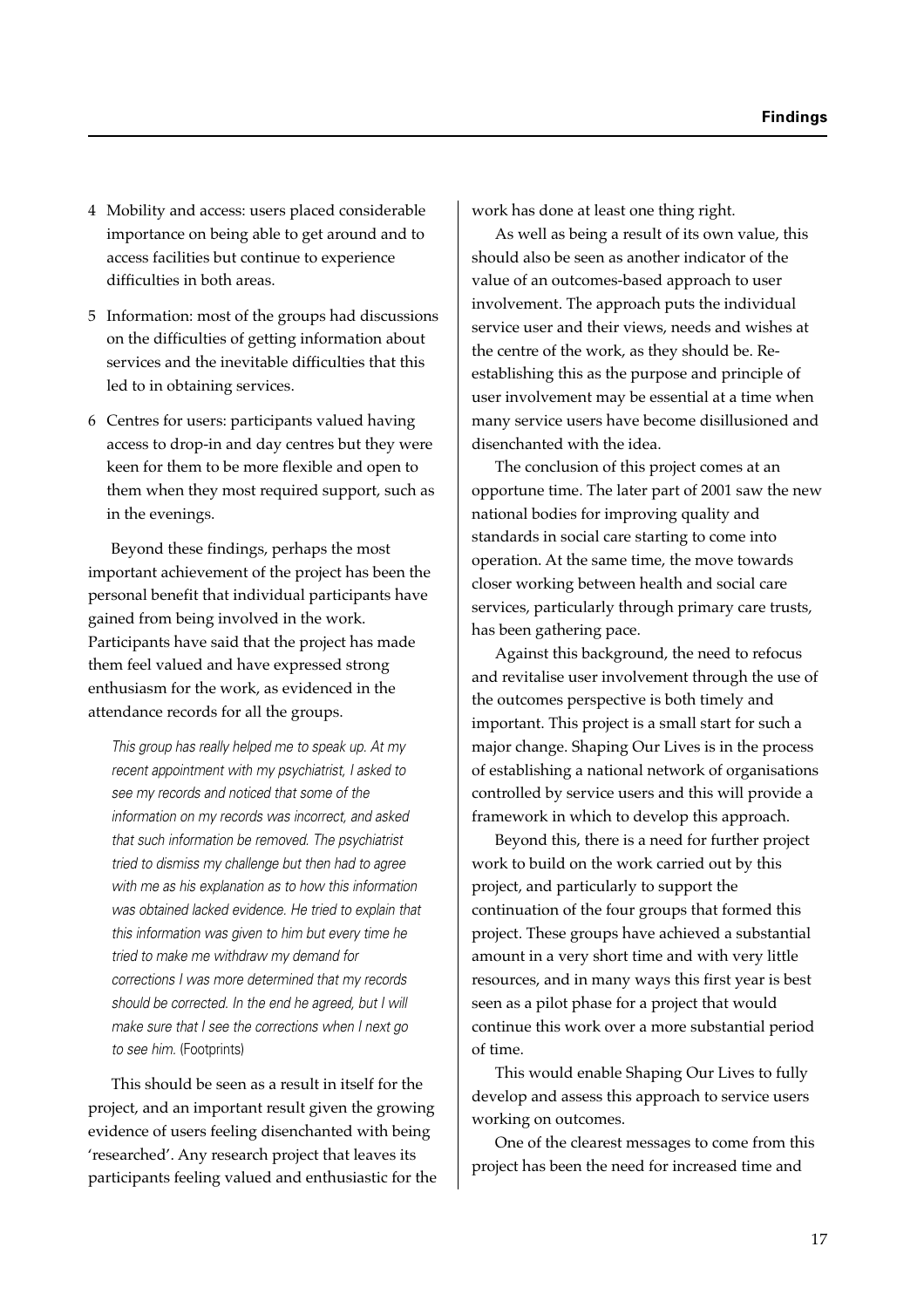resources for the work to be carried out as effectively as possible, and in particular to support more frequent meetings and to enable more people to be involved.

SOL will develop a proposal for a new project that will support the continuation of the existing groups at an expanded level in accordance with the findings of this project. The new project would also carry out local and national dissemination about the work to service users and service providers.

The national dissemination would need to form part of a national strategy that Shaping Our Lives would need to develop to promote this type of work among user groups.

The possible combination of this further project with the establishment of the Shaping Our Lives National User Network during 2002 gives the potential for the beginnings of real movement towards linking user involvement and outcomes.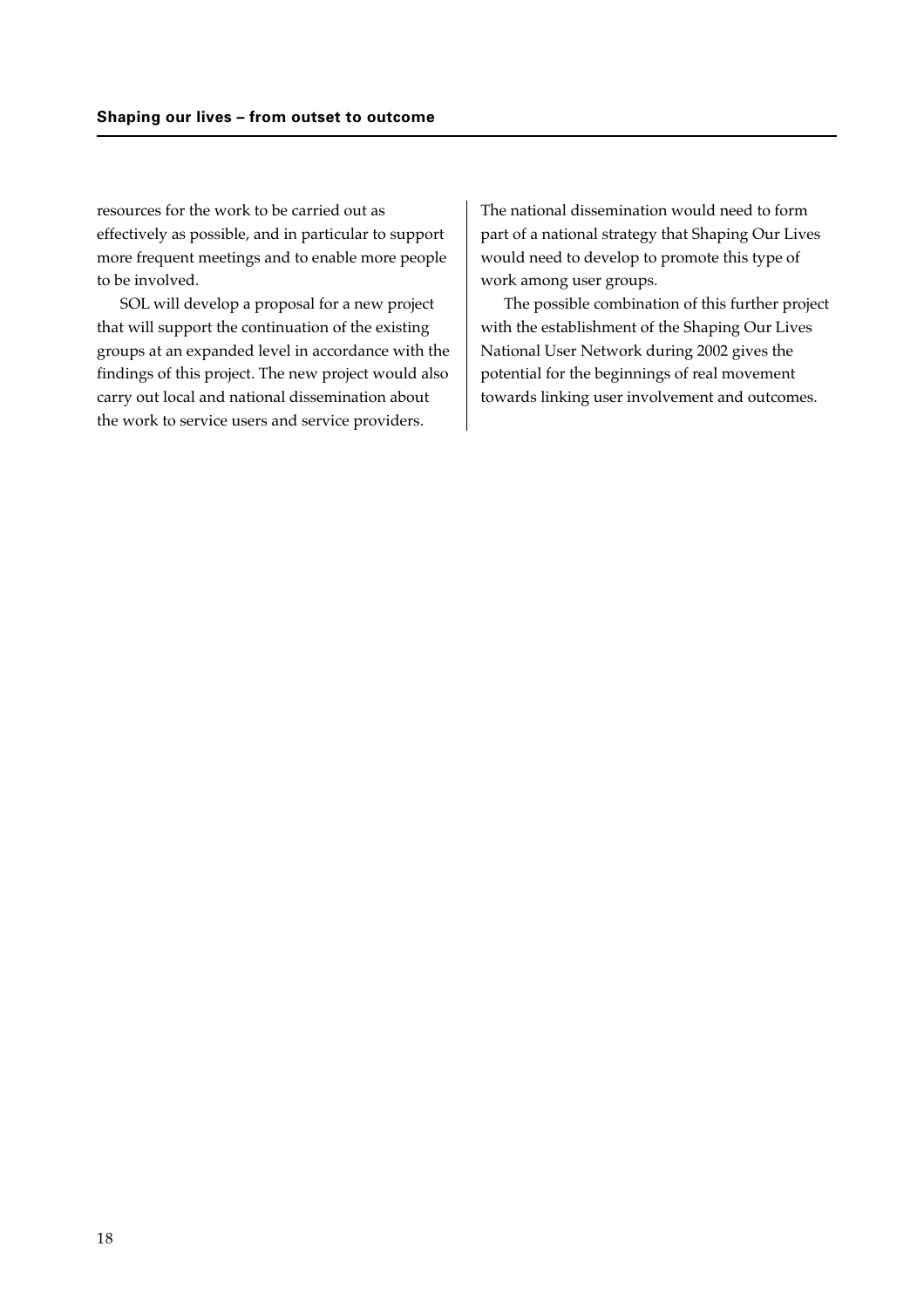# **PART II THE REPORTS OF THE FOUR LOCAL GROUPS**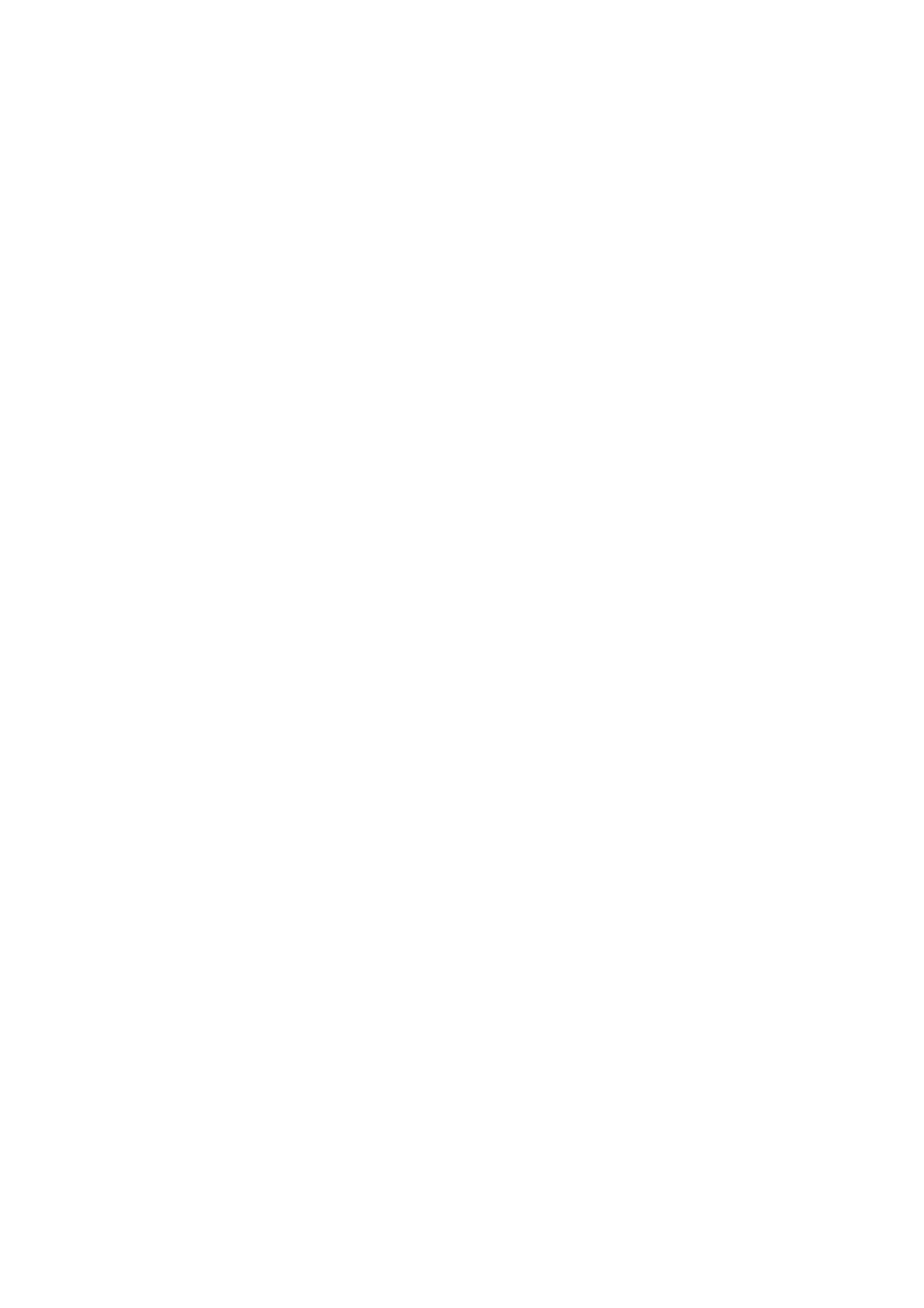#### **Introduction**

We were asked to take part in Shaping Our Lives' research into user-defined outcomes – what users wanted from the services and what they were getting, were they satisfied and how could things be improved.

The project began in November 2000. The group of ten black mental health service users met every six to eight weeks mainly at the Black Cafe, a centre for black users.

Over the year, the group was to discuss issues pertaining to users and especially black users. We had five sessions over the year.

### **A day in the life**

In the first session, the group was encouraged to talk about a typical day in their lives and issues that they thought were important to users.

The typical day was not unusual; users generally got up between 10.00 and 12.00 in the day. Some would have breakfast but quite often they would not, as they could not make the effort. Then they would do things like go to a day centre, or an appointment. Two users had to take their children to school and that would take up the morning, then they would go on to a centre.

During the day, people would make phone calls and see friends, and eat and go to the pub. One user had to have a nurse come round in the day to dress his wounds. Users stated that they wanted many more benefits so that they could do the things that they wanted to do. They would also spend the day doing housework or going to the gym. Users felt that it was important to be occupied in the day. Those with children felt that they would like help with the children, someone to collect the children from school and someone to help with cooking them an evening meal. Users felt that, if they had someone to collect the children from school, then they could spend longer at a day centre. None of the users felt that their day was a waste.

Some of the users had a lot of help from their families; this help would be to cook meals for them or assistance with housework. Users felt that they fared better in a clean and tidy environment, and housework and cleanliness were very important to the majority of them. Most of the group felt that they needed the help of a support worker in the evenings.

#### **An ideal day**

The second session was spent talking mainly about an ideal typical day, what sort of day the users would like to have if they could. In this session, people talked about going to the pub again, going to see a football match, having a meal cooked by someone in their family – either their mum or a nephew or niece – just going out to a mate's house.

Interestingly enough, most users specified a wish to get up early in the morning, the most favourite time being around 7.00 or 8.00 a.m. Upon rising early, it was also their wish to have a good breakfast. Users also wanted help with the housework and cooking, and in their ideal day this was available to them. They also wanted an evening service open for black people. In their ideal day, some users wanted to do quite ordinary things like spend the evening with a few friends playing music. Parents in the group wanted parenting classes and a nanny to help with very small children and assistance with the evening meal. They also wanted someone to look after the children while they attended a day centre. One user would like a t'ai chi teacher early in the morning and another would like to go jogging. Users wanted to work if possible and study, and they were able to do this in an ideal day. They were also much fitter from going to the gym. They also wanted to be up to date with events by reading the newspapers and going to college to learn computing and other modern skills. Users also wanted to be involved politically with issues of the day. In some users' ideal day, they were provided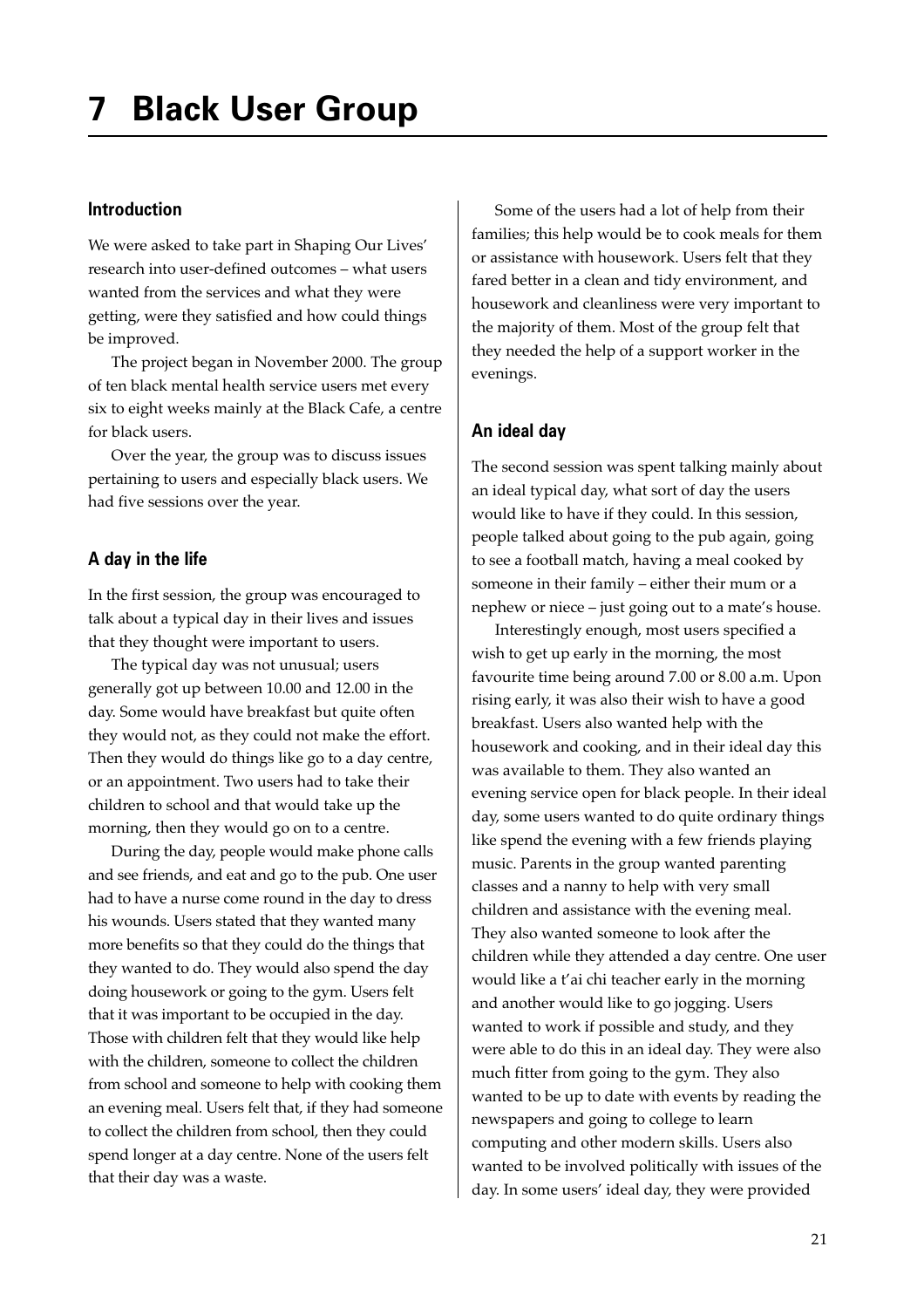with reading and writing groups and resources that offered gym and sports facilities. Some members of the group talked about the state of where they lived and how they would like it to be in an ideal situation. Most users would like to enjoy a clean environment with equipment that worked to keep their places free from dirt. One user stated that she would like a hoover with carpet-washing facilities on it to keep the carpet clean.

A few users would like to be without their medication or to be on less of it. Members of the group stated that they wanted more user-led organisations and resources. Time and time again, they wanted more money from their benefits so they could do things like go shopping, buy a takeaway, go out clubbing, take a day trip away somewhere, go on a course, pay for crèches, have driving lessons. Their ideal typical day would also include things like going to London Zoo, or a sports centre, or museums and places relating to art. Members also said that the holiday scheme should pay for holidays abroad as a week away in the country costing around £400 is the same as the average fare to the West Indies and users felt that a holiday there would be of far more benefit to them than a holiday here.

In conclusion, when we looked at the typical day and the ideal typical day, we found that there was not much difference. In both days, users wanted to eat, they wanted someone to cook for them and help with housework, and they wanted to be able to go out with their friends and go to the pub. Overall, users felt that the main obstacle stopping them from carrying out the things they wanted to do was not enough benefits and no support in their areas of need.

#### **Experiences of services**

Other issues that came up were what users thought about the services. They felt that the attitude of the staff at the local social services was patronising and condescending, and that they were not treated with enough respect. People felt as though they were not listened to and that professionals ran things by the book too much. They also felt that their own expertise on mental illness should be utilised as they were living the illness.

Users thought that there was not enough understanding of the illness that they had. As it was an invisible illness, they felt that it was not taken seriously enough unless you did something drastic when you said that you were ill. People said that they were only taken into hospital when a professional like a social worker or Community Psychiatric Nurse (CPN) went with them to the hospital and verified that they were ill. They said that this was not good enough as professionals only got involved when you had done something seriously wrong. People wanted more notice taken of them because they felt they were not so mad as not to know when they were ill.

Members of the group did not comment much on their stay in hospital but it was said that the Patients' Charter was not applicable once you had left hospital. The group felt that, after their stay in hospital, the service was not good enough. People were not told of services that were available and were left to their own devices as to how to get follow-up services after they had left hospital. One member was left for one year after a stay in hospital before follow-up services were available to him. It was his GP – someone outside of the mental health system – who eventually put him in touch with mental health follow-up services. He was very unhappy about this, even though to date his circumstances had changed positively. The group suggested that an information pack be devised and given to people leaving hospital. This information pack would tell people how to access services, and where to go and who to see. The group also felt that there needed to be an improvement in the passing down of information from the professionals to users. An example given was informing users of a crisis house that nobody knew about.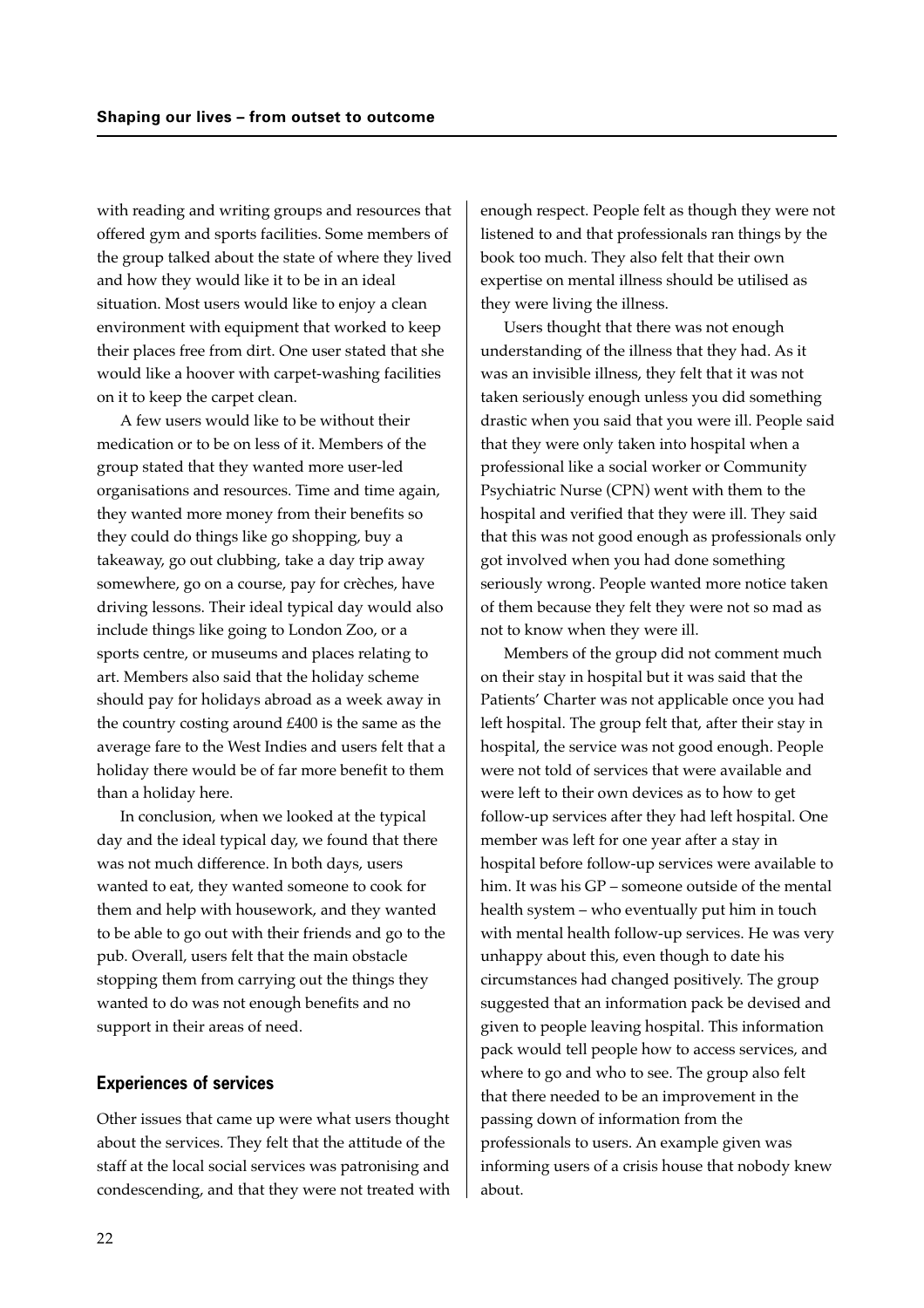Users also felt that care in the community was not working. Unless they accessed the services themselves, they felt that they were easily forgotten. For care in the community to work, there needed to be more social workers readily available and at the moment this was not the case. Users felt that it should not be so hard to get a social worker. They felt that more effort should be put into preventative methods of treatment rather than treating illnesses when they got very serious. This would cut down on hospital admissions and improve the quality of life of users.

People said that, once they were out of hospital, they were not told about benefits available to them and that they found things out through word of mouth. Parents in the group felt that the fact that they had children was not taken into account. They wanted crèches available to them when they went to visit day centres, as quite often they could not attend centres because they had nowhere to put the children and no one to look after them while they were there.

Users felt that there was a gross lack of communication between professionals. Although there had been an integration of the services, sometimes things that were in their file and needed to be passed on to the relevant parties were not passed on; one user in the group had experience of this. The group also felt that users should have a crisis card so that, if they were in a crisis, people dealing with them would find the card and know who to contact. Members of the group felt that staff changed too frequently not giving them a chance to build up a relationship or, if they built a relationship, the member of staff would leave soon after, so they would have to start all over again with someone new. People did not like having to repeat their story over and over again to different individuals. They felt that, with frequent staff changes, their care was affected. They thought that the building of a relationship was important as staff who were familiar with your case were likely to know better how to handle it and this could only

lead to an improvement in your care.

Members of the group complained that they thought they were being used as guinea pigs for doctors. Quite often, they would go to their doctor with a complaint and the doctor would suggest a new medication that had recently come out onto the market. People did not like the idea of being used to try out new drugs. This was a common point in the group and members felt strongly about it. They had the opinion that they were being used as stepping stones in the careers of professionals. They felt that professionals came into mental health for a few years, worked with people at the grassroots level, then used the experience to further their careers and did not really care about the users that got them that promotion. An even worse scenario was people who came into mental health with no intention of staying and who saw users simply as a means to an end in furthering their careers.

The group also talked about medication. They felt that, as black people, they were given higher levels of medication than their white counterparts and also that they were not offered counselling in the same way as their white counterparts. One member stated that he and a schoolfriend went into the mental health system at about the same time and he was given medication while his friend, who was white, was given counselling and not medication. He thought this was grossly unfair. It was believed by the group that white professionals were of the opinion that black people could not cope with counselling and were therefore not given it. The professional view was that black people with mental health problems were wild, violent and dangerous and therefore needed to be given higher levels of medication than their white counterparts. This problem was especially true of black men. The group also generally felt that, if they were to be given counselling, they would like it from someone who was culturally the same as them as a fellow black person would more easily understand the problems of another black person. Some members of the group felt that there were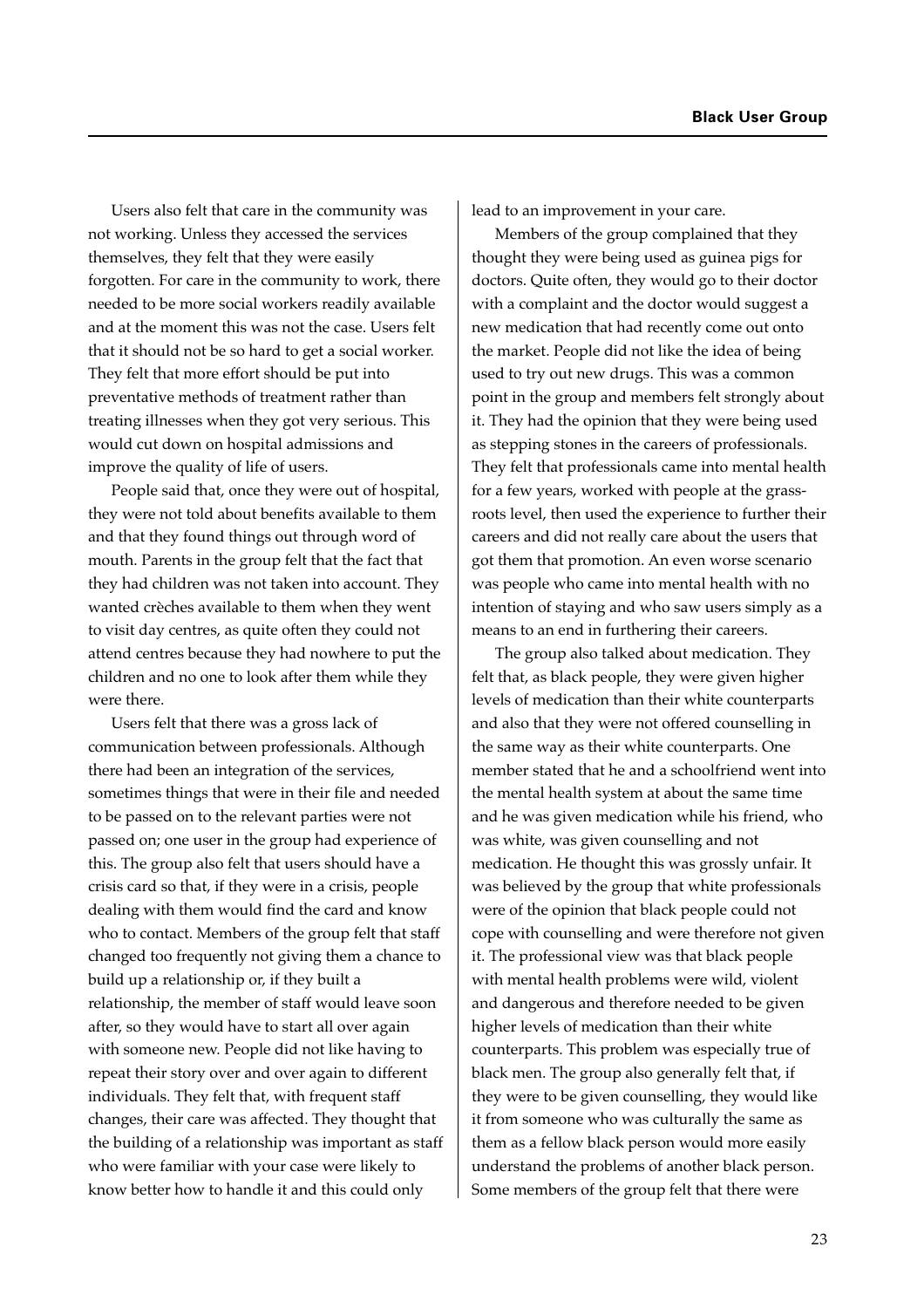issues about life that they could not explain to a white person and would be uncomfortable trying to do so. The group pointed out that psychology books were written by Europeans with Europeans in mind. They also pointed out that Afro-Caribbeans and Africans and other blacks were different, had different cultures and experiences, and saw life in a different light. At present, the services do not reflect this. The group felt that the black voice was ignored and that, as users, they wanted more power. They would like some kind of drop-in service for black people, which was open in the evening – somewhere where they could 'chill out' and relax, with food, music, TV and video available. They wanted this place to be user led. They felt that they were capable of running such a service and would need a professional there only to satisfy any legal requirements. Members of the group also wanted to see gyms in hospital as a regular feature. There was one in St Bernard's in Ealing and people felt that the use of it contributed positively to their recovery. They said that, if they were stuck in hospital with nothing to do, they would use the gym if they were given the chance – especially if they could be motivated to go.

Although members of the group were critical of the present services, it was not discussed in detail what they would prefer. Direct payments was talked about after the group had seen a video on it and had received a visit from a representative of the National Centre for Independent Living. Some group members felt that it might help with the child-care situation and others felt that it might help them now that they had started work. Employment rules were discussed and people were inquisitive but there is still reluctance in the group as no one has taken it up.

#### **Summary and conclusion**

The project has shown through the many issues discussed that the relationship between professionals and users, especially black users,

needs to be improved. The members of the group felt that they were not respected and were even ignored, and they wanted improvements in consultations with them. They felt that the black voice was unheard and that services did not reflect the large numbers of black people in the mental health system. There was quite a lot of pessimism in the group about how and when things would change. The group believed that the main thing that needed to change was people's attitudes and that this would take years.

The exercise of writing about your typical day and ideal typical day threw light on the fact that users did not want to do anything too much out of the ordinary and yet they were not able to do what they wanted to do. This indicates a gap in the services that perhaps direct payments could fill. However, people did not feel comfortable going to social services to arrange this, which was possibly one reason for the reluctance to take up direct payments.

Users said that they needed more support and that this should come from more listening to users. They felt that their 'invisible illness' was still not properly understood. More communication was necessary and improved communication between users and professionals and between professionals themselves. Parents within the mental health system said they needed more support and somewhere to put their children with someone to look after them while they were at day centres.

Members of the group felt that they were only taken notice of when they were ill and needed to go into hospital. It was not acknowledged that they themselves knew when they were ill – it always had to be a professional that got them into hospital. Care in hospitals was not really discussed in detail but users said that they wanted gyms in hospital as they felt exercise helped them to recover. It was also felt that more emphasis should be put into preventative methods of treatment, although what these methods should be was not discussed.

Medication was a strong issue and people felt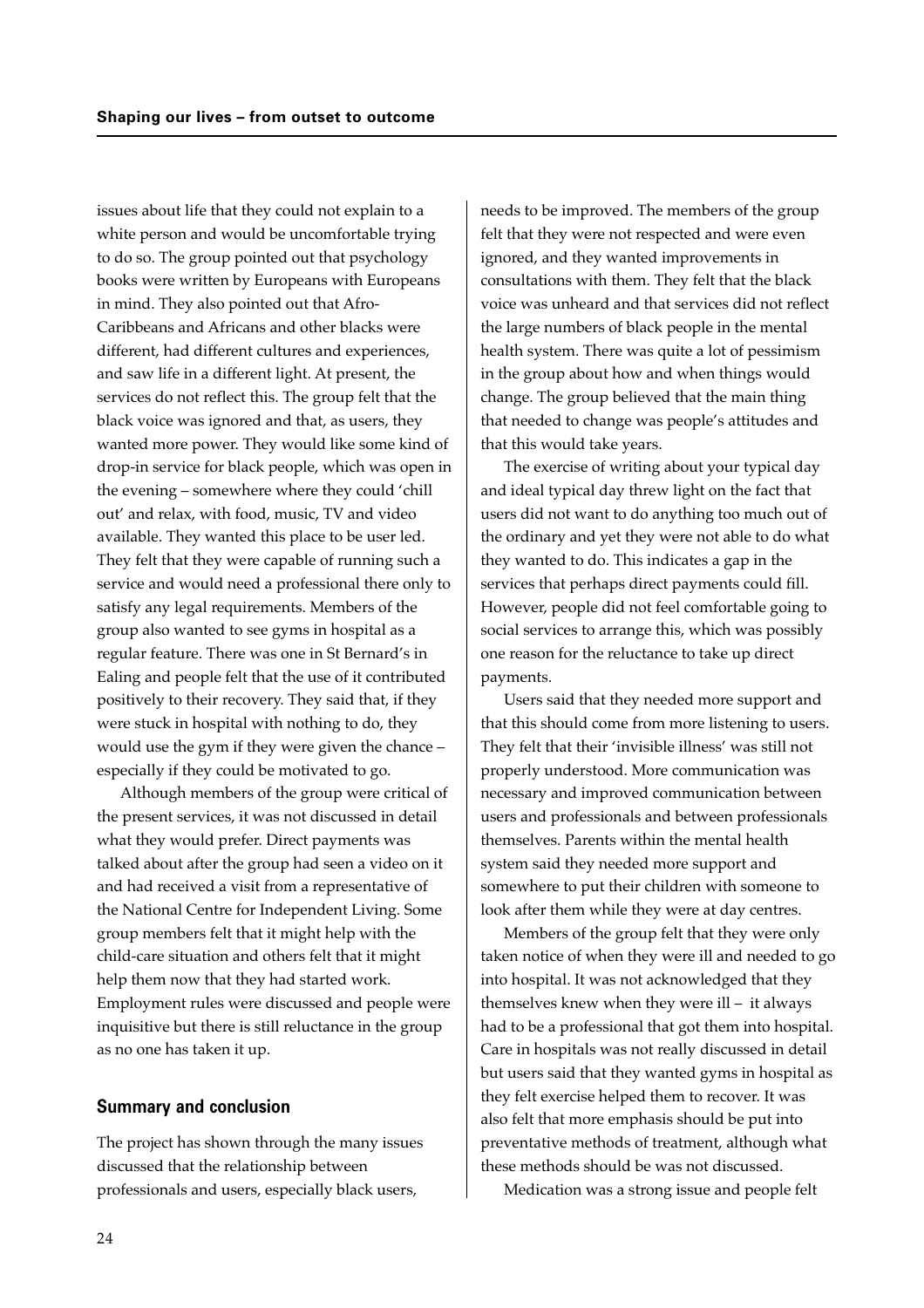that they were being treated like guinea pigs. Quite a few of these medications are dangerous to take and users did not like this. A meeting was arranged after the five sessions and at the end of the year with the assistant director of services, Heather Schroeder, and the head of adult acute services, Trevor Farmer. Issues that the group had been discussing throughout the year were brought up. A lot of the issues that users had been talking about were already in progress, for example the crisis card, but matters like staff retention were said to be an ongoing problem. It was reported that there was an exercise area in the new mental health block at Charing Cross. Heather Schroeder and Trevor Farmer said they would look into the issue of black

users getting counselling as they were concerned with the view on that. They also said that finances dictated a lot of what could and could not be done but on the whole we were listened to and the meeting went positively. This is to be reported back to the group.

To conclude, I think it has to be said that the group is generally unsatisfied with the way things are at present. Although there is a shake up in the mental health system with the implementations of the recommendations of the National Service Framework (NSF), a lot still has to be done. Hopefully, in the next year, we can look at possible solutions to the problems that have arisen in the last year.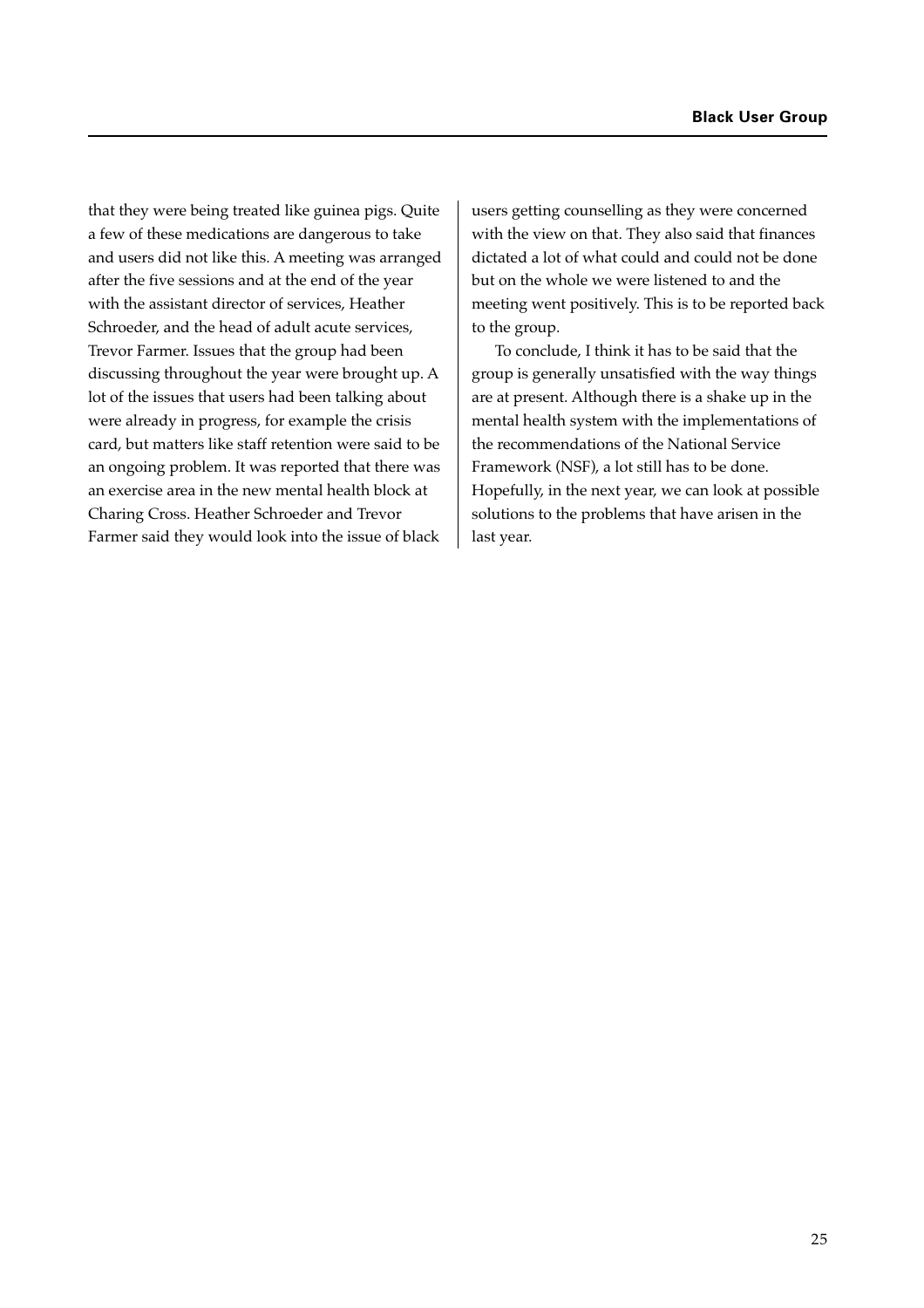# **8 Footprints (UK) and Waltham Forest Black Mental Health Service User Group**

# **Introduction**

The *first phase* of the initial project organised by Shaping Our Lives was centred on a series of focus group meetings with a number of user groups who worked on looking at the concept of outcomes and the different experiences in their individual lives.

Footprints (UK) was subsequently invited to participate in the *second phase* of the project in taking forward the concept of outcomes.

A black user group, Down to Earth, an independent black user group but based in the same premises as Waltham Forest Black People Mental Health Association, was selected to work in partnership with Footprints (UK).

#### **Population profile of Waltham Forest**

Waltham Forest is composed of a diverse mix of people with pockets of deprivation more prominent throughout the borough. Table 1 reflects the population based on the 1991 census.

| Table 1 Population profile of Waltham Forest |  |  |
|----------------------------------------------|--|--|
|                                              |  |  |

|                      | % of total population |
|----------------------|-----------------------|
| Black African        | 8                     |
| Black Afro-Caribbean | 5.2                   |
| <b>Black Other</b>   | 2.6                   |
| Indian               | 4.0                   |
| Pakistani            | 9.1                   |
| Bangladeshi          | 1.1                   |
| Chinese              | 0.7                   |
| Other Asian          | 2.1                   |
| Other ethnic groups  | 3.1                   |
| White                | 64.2                  |

Note: overall population  $= 220,818$ .

# **The process**

An introductory meeting was held in June 2000 to meet with members of the user group and to seek their co-operation in participating in the project.

Participants were given a brief overview of the objectives of the group, explaining how their participation could impact on their personal development and increase their awareness of issues that affect their lives within a mental health context.

It was also important to use the session to enable participants to familiarise themselves with some of the language/jargon being used such as 'outcomes', 'concepts', 'independent living', etc. as many experienced difficulties in discussing the provision and quality of services in these terms.

The follow-up session focused on the showing of a video where users gave their testimonies and views as to what it was like to work around outcomes, and how they were able to familiarise themselves with the jargon and increase their awareness of the different benefits available to them. The video also showed users expressing the importance of being confident and being able to assert themselves in ensuring that their needs and rights were met.

The first session was in June 2000 and the last session (evaluation) was held in February 2002. It was felt that this was necessary to ascertain whether or not the sessions were of benefit to them and whether the group's interest and motivation were being maintained; also to find out how many members wished to continue to participate in the group.

A total of 31 members registered for the project. As the sessions progressed, the attendance increased with average attendance of 20. A total of seven sessions were held including the introductory and evaluation meetings, with the overall attendance totalling 140.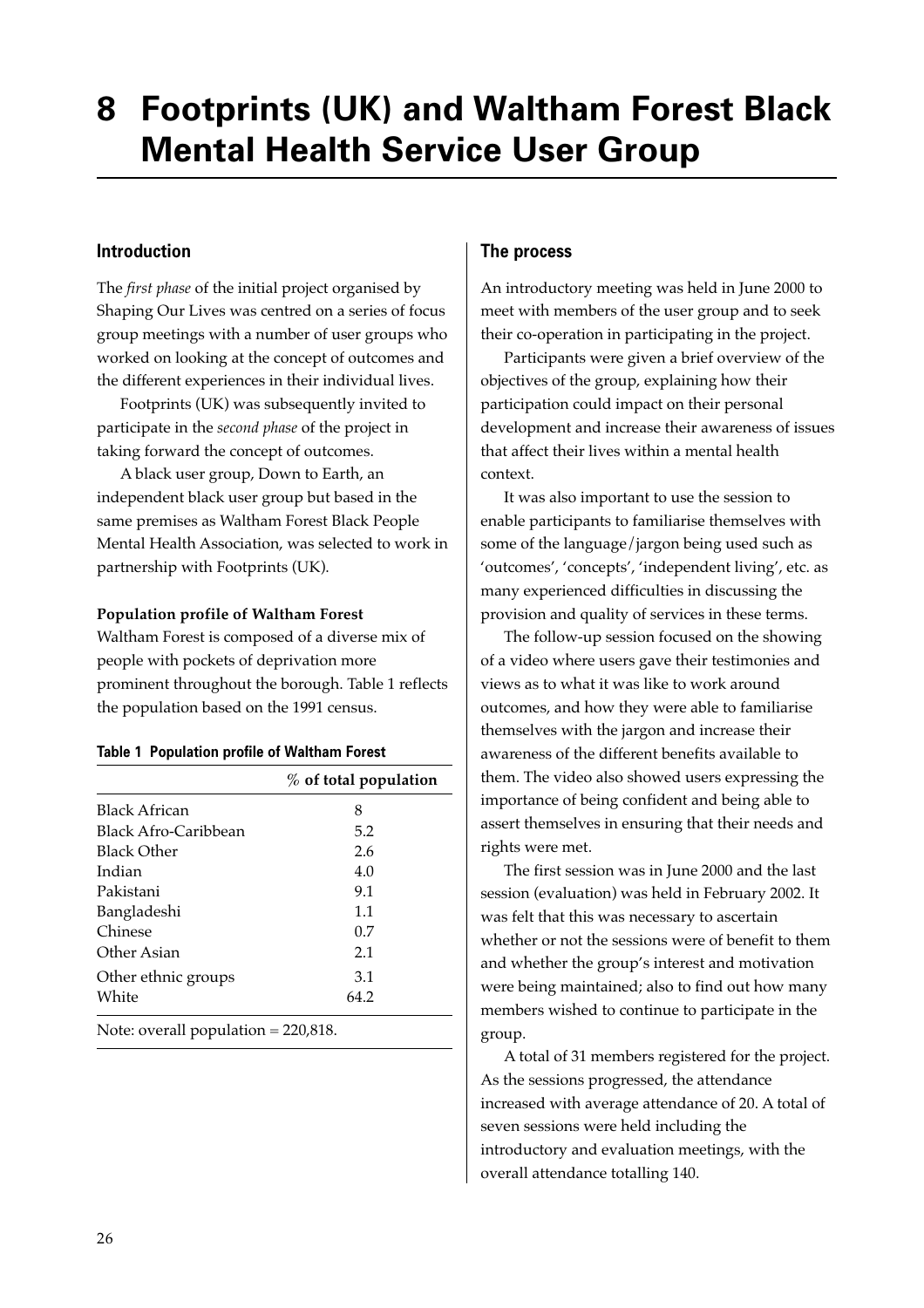# **Key findings**

- Mental health services provided to service users should be monitored in terms of ethnicity, disability and gender. These details should then be published.
- Services should also be monitored in terms of users' satisfaction and outcome of services provided, and service users should play a role in such evaluation.
- Service users should be trained prior to being invited to participate in decision-making forums such as steering groups, etc.
- Lack of response from health trusts and social services in the project: members felt that this clearly demonstrated the lack of recognition/ respect shown by policy-makers – this indicated how black users are treated by professionals.
- A need to have a full-time worker to work with other black service users – especially those who do not attend day centres – in terms of capacity building.
- There is an urgent need for social workers' performance to be closely monitored as the quality of service received from some is poor. If users were to complain, they feared that they would be victimised as professionals protect each other. One member complained that he was physically abused during his stay at a local mental health hospital but was not able to retaliate as he felt that he would not be believed or would be further abused.
- There is an urgent need for an independent mental health advocacy service as many black users are not listened to or respected as human beings.
- There is also a need for an information pack to be available for users experiencing mental health problems.
- Visit other user groups to enhance their networking skills.
- Workshops to be organised to improve skills of members such as facilitating meetings, minute taking, drafting agendas and public speaking.

# **Key outcomes**

• The majority of participants expressed their increased level of motivation and confidence in issues that affect their lives, and being able to take on the authorities in challenging practitioners. For example, one member of the group gave a testimony of how, as a result of her increased knowledge and awareness, she was able to ask her psychiatrist to see her records:

This group has really helped me to speak up. At my recent appointment with my psychiatrist, I asked to see my records and noticed that some of the information on my records was incorrect, and asked that such information be removed. The psychiatrist tried to dismiss my challenge but then had to agree with me as his explanation as to how this information was obtained lacked evidence. He tried to explain that this information was given to him but every time he tried to make me withdraw my demand for corrections I was more determined that my records should be corrected. In the end he agreed, but I will make sure that I see the corrections when I next go to see him.

- A total of 15 members indicated an interest in learning/developing their computer skills – as a result a successful joint funding bid for the total of £5,000 was made to the Awards for All scheme run by the Community Fund. The course commenced on 18 February 2002 and ran for ten weeks. It was very successful and we are now looking for training for other members of the group.
- Participants are now more relaxed and open in sharing with other members of the group their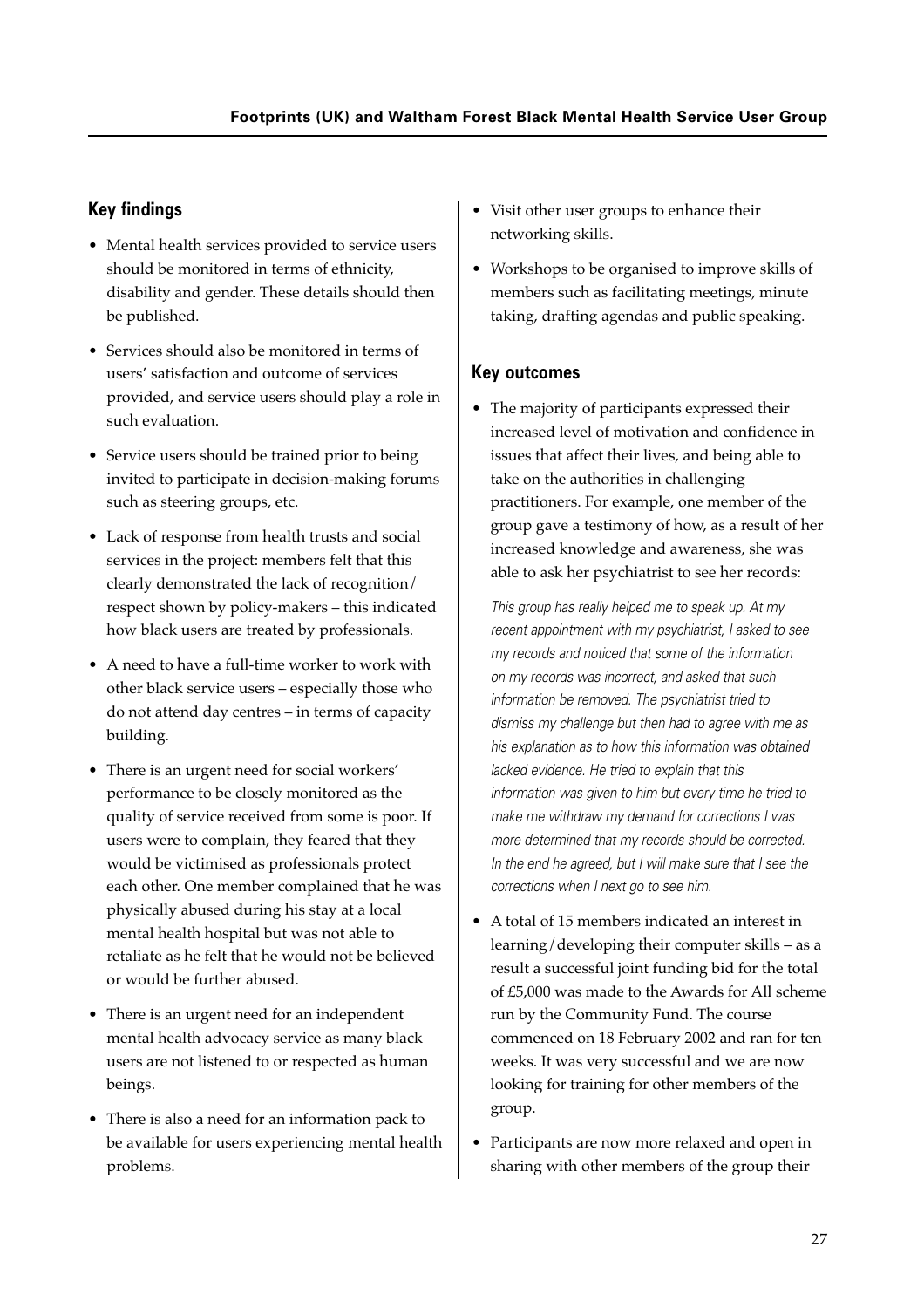thoughts about mental health issues and their personal strategies for coping with mental health problems.

### **Possible areas of work for the future**

The project was relatively short and has really been the start of what needs to be an ongoing process. A number of areas of work were identified for the future.

- Funding to be sought to provide a video on group activities, ideas and areas of concern – it is expected that this video can be used as a learning tool for other user groups.
- Organise workshops on different aspects of mental health, e.g. coping strategies and recognising when one is becoming unwell. Members would like to share their experiences with a wider group.
- Invite psychiatrists and social workers to talk about their work.
- Publish a booklet for local service users.
- Training workshop sessions to focus on volunteering – this is seen as a form of preparation for future employment.

# **Monitoring and evaluation**

Thirty-one members registered for the project – 21 female and ten male. In terms of attendance at the sessions, it was 70 per cent female, 30 per cent male.

There were seven sessions with an average attendance of 30 people.

The ethnic breakdown of the participants was 96 per cent African and African/Caribbean origin, 1 per cent Asian and 1 per cent Turkish.

Three of the participants were refugees.

## **What worked and did not work**

This was a new area of work and we needed to look at what would and would not work.

Areas that worked well were as follows.

- Having an introductory session prior to the actual start of the session in order to familiarise members with the facilitator (concepts and language to be used), to get members used to sharing thoughts with each other, to build trust within the group.
- Ground-rules, e.g. confidentiality, respect for each other's views, commitment to group in terms of attendance, etc., the dos and don'ts of participating in meetings where different members can feel safe in their participation.
- Working with participants already known to the facilitator enables participants to relax and have confidence in the group – building a sense of belonging and trust of the abilities of the facilitator.
- Financial incentive a sense of valuing their contribution – by sharing their experiences and ideas to influence change.
- Participants experiencing actual outcomes from their discussions, e.g. funding for computer classes acts as a motivation that it is not all talk and no action. This is viewed to be a practical example of the fact that their ideas and suggestions can make a difference.
- Cohesion of group: participants taking part equally, each being given an opportunity to share and express their individual views and valuing each other. Views: realising that individuals are not the only ones experiencing mental health problems.
- Facilitator being sensitive and flexible in facilitating the group while at the same time focusing on the objectives of the session. It is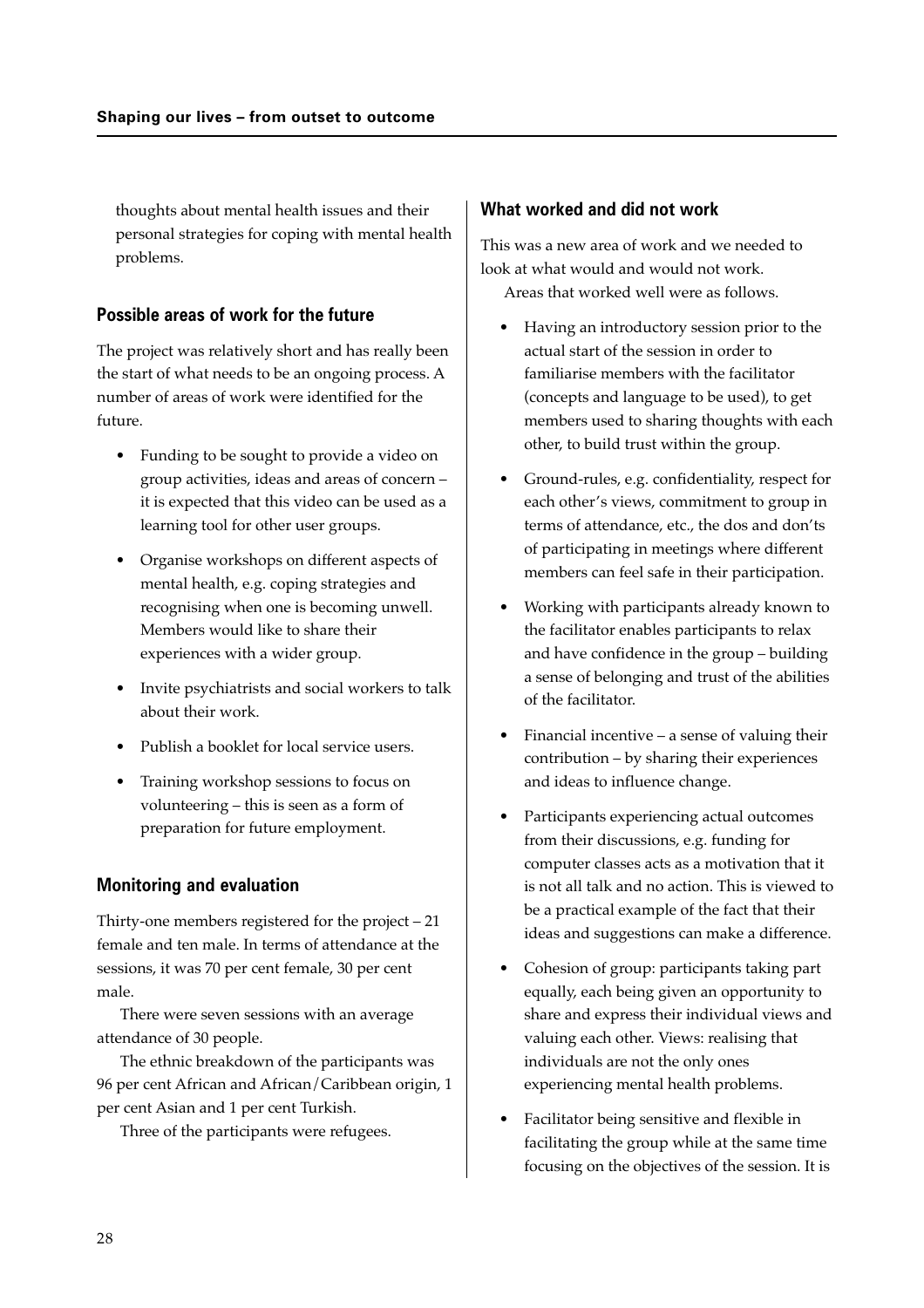important not to be too set in their own agenda, but to be guided by what the group wants to discuss.

- Working in partnership with the 'Shaping Our Lives' development worker, especially at meetings and submitting joint bids. It is important to maintain a joint approach.
- Attending advisory group meetings for the project as a whole – sharing and building knowledge of what other groups are doing in their own localities. It is important that at least two member representatives are nominated by the group to attend and report back from each meeting. This enables the group to be aware of issues raised in a wider forum.

Areas in which there were problems or that did not work were as follows.

- Insufficient funds for facilitator and administrative costs, facilitating and travelling, etc. In practice, the budget did not reflect the amount of work that was entailed in carrying out the project. A lot of good will was shown in terms of follow-up time, organising meetings and attending advisory group meetings.
- Too long a gap between meetings taking place: once members are motivated it is important that the motivation is maintained so that members do not lose interest or view the meetings as having no focus or serious approach to the issues. It is important to maintain bonding among members.
- Lack of a clear decision on the future of the project – exit strategy – where do we go after the project is completed?

#### **Conclusion**

In conclusion, it was really encouraging to have worked with a group of people who clearly expressed the benefits gained from participating in the 'Shaping Our Lives' project.

It was encouraging also because members of the group demonstrated their commitment to establish and take ownership of the group as the session progressed. The introduction of new ideas and strategies in functioning as a group helped to attract new members.

It is, nonetheless, disappointing that the group did not receive a response to their invitation to Waltham Forest Health Trust or Social Services to take an interest in the outcomes from the group. This, I believe, clearly shows the disrespect or lack of seriousness with which policy-makers view the opinions of black mental health users.

As mentioned above, it was disappointing to learn of the abuse of power that some practitioners have shown to certain members of the group; further, of the poor quality of social workers who are employed and allocated to provide services to such a vulnerable and discriminated against group of clients.

On the whole, I believe that the project was successful in the sense that changes in attitudes, confidence and awareness were clearly evident during the evaluation. In fact, psychiatrists are now being monitored and challenged in a positive way in terms of accuracy of information on their records.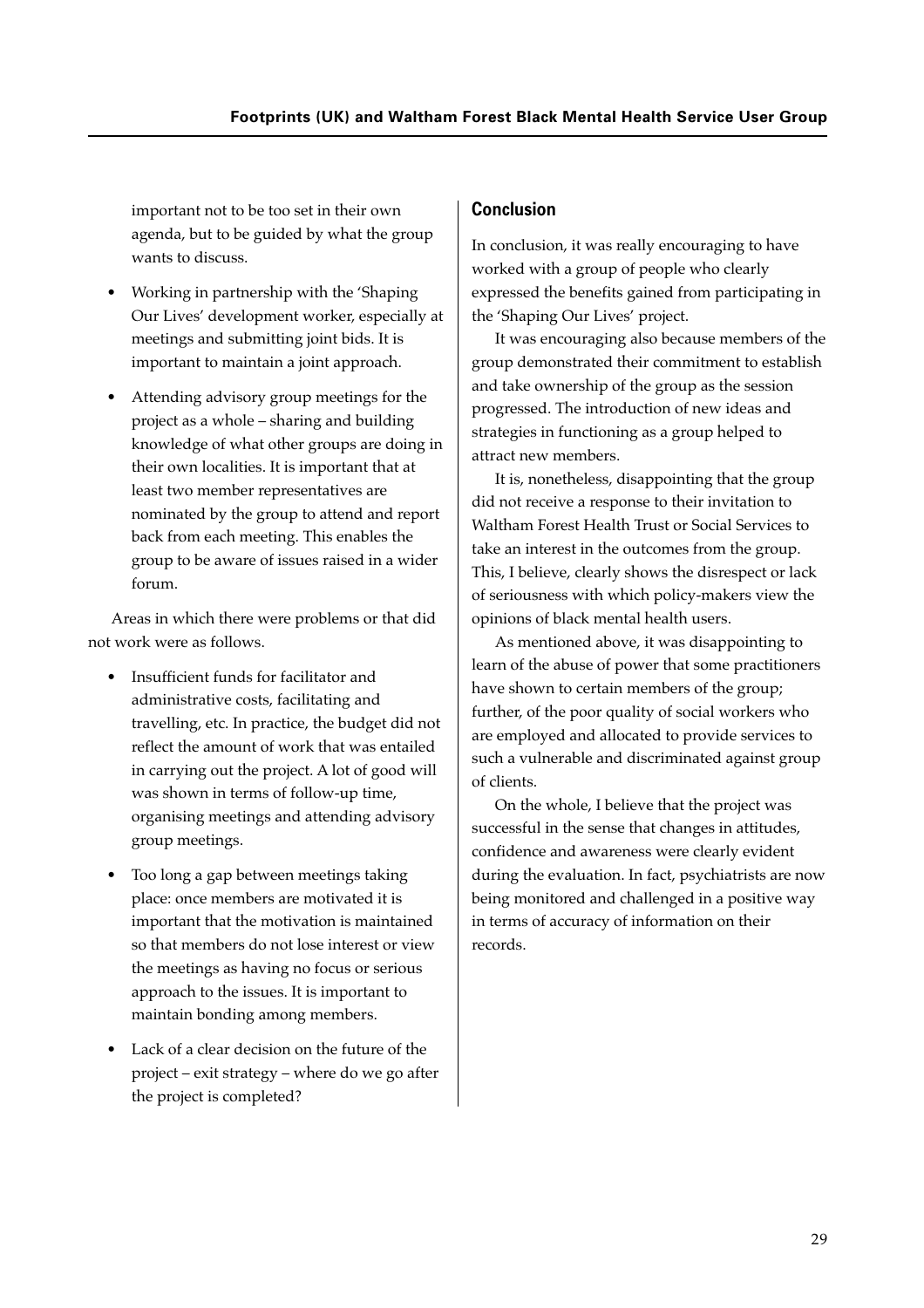### **Background**

The Wakefield project arose from research by Shaping Our Lives, which was interested in the development of work looking at the outcomes of health and community care services for service users.

The project recognised that providers consider outcomes as a means of monitoring how good services are. It was decided that the work would be completed through groups to consider the outcomes experienced by service users, whether those outcomes were as wanted and to lobby the appropriate authorities if not.

## **Aims of the development project**

The following aims were developed.

- Involve service users in defining and measuring outcomes over an extended period.
- Have an input into and influence services in the areas where the project operates.
- Enable participants in the project to improve their situations through the consideration of outcomes.
- Develop models of good practice for service users to take the lead in the discussions on outcomes.

Specific objectives were developed for the Wakefield project group that reflected the input of older people.

# **Methodology**

Two methods were employed for the feedback of information about the outcome of services:

• the completion of a diary by participants, based on the diary method used in a

previous project, the Talk-back Project, to record their own experiences to feed back to the meetings

• discussion at the meetings of participants' experiences of service outcomes.

The meetings were held bi-monthly with the average number of participants being eight at each meeting. There were also personal visits to those participants who were unable to attend meetings. The first meeting took place in September 2000 and the last in July 2001.

Particular concerns about a participant's poor experience of in-patient care were dealt with during the time of the project following the completion of a detailed report, which was passed to the appropriate trust officials for action.

#### **Service outcomes identified**

Information received from the project's participants about their concerns, and their positive experiences, showed the broad range of issues of concern to older people.

A wide-range of positive experiences/outcomes were identified, as follows.

- 1 Sheltered accommodation:
	- feeling 'not alone, but independent'
	- a good transitory option
	- relocation: welcomed and pleased with new home
	- social activities available
	- security
	- council relocation correspondence was clear and understandable
	- committed warden
	- high standards
	- easy access to transport and amenities.
- 2 Transport:
	- access bus trips to supermarket welcomed.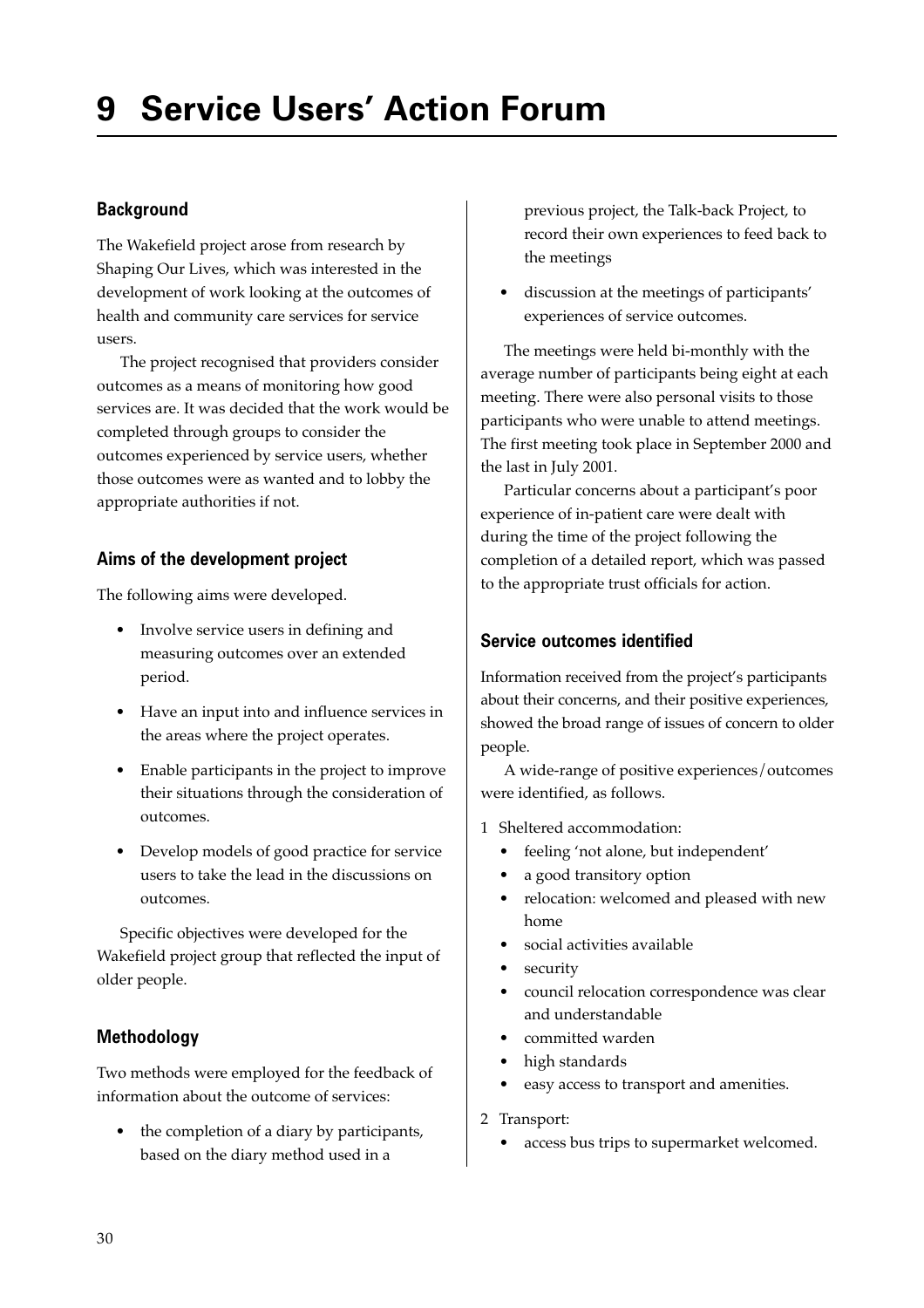### 3 Health:

- NHS Walk-in Centre made immediate referral to A&E
- better discharge arrangements negotiated by family
- NHS Walk-in Centre good care
- care received on P ward lovely (Elderly Care).
- 4 Aids and adaptations:
	- adaptations completed for discharge.
- 5 Home help:
	- very good.

The project also looked at areas where participants had experienced difficulties/negative outcomes. The following is a list of all of the topics that were raised in this context.

- 1 Aids and adaptations:
	- need for walk-in shower not provided because of house/cost.
- 2 Meals on wheels:
	- concern at lack of choice and quality.
- 3 Sheltered accommodation:
	- lack of consultation regarding refurbishment plans
	- wardens being allowed to do odd jobs
	- no help with relocation/no provision of boxes
	- relocation: no help with taking down/ putting up
	- need for temporary parking permits
	- need for Carelink pull cords in lounge/ kitchen
	- no signs to entrance to sheltered housing complex
	- problem of disposing of boxes after move
	- poor location of fridge power point
	- difficulties using communal clothes-washing facilities
	- no shower available.
- 4 Home care services:
	- need for help with floor cleaning
	- reliable private home help/occasional help
	- need for help with spring cleaning
	- need for help with hanging curtains
	- inappropriate dress
	- difficulties with shopping.
- 5 Health:
	- concern with notes marked 'do not resuscitate'
	- concern at impersonal approach of doctors
	- no help with stopping smoking
	- blood pressure monitoring
	- access to health services waiting times at GP's
	- access to health services waiting times for appointments with consultants
	- problems of miscommunication in GP's surgery
	- communication problems with foreign GPs
	- no access to hospital transport because of criteria
	- medical records not available to Walk-in Centre
	- Walk-in Centre prescription concerns
	- unable to gain access to GP's entrance from taxi
	- waiting times for chiropody appointment
	- problems of delayed discharge
	- waiting for beds for surgery
	- ear problem dealt with without examination
	- need for appropriate signing for blood tests at hospital
	- need for clarification for process of test results
	- lack of public toilets at Pinderfields General Hospital
	- no treatment from GP no access to treatment room
	- over 75 health checks by GPs not being compulsory
	- changed medication without explanation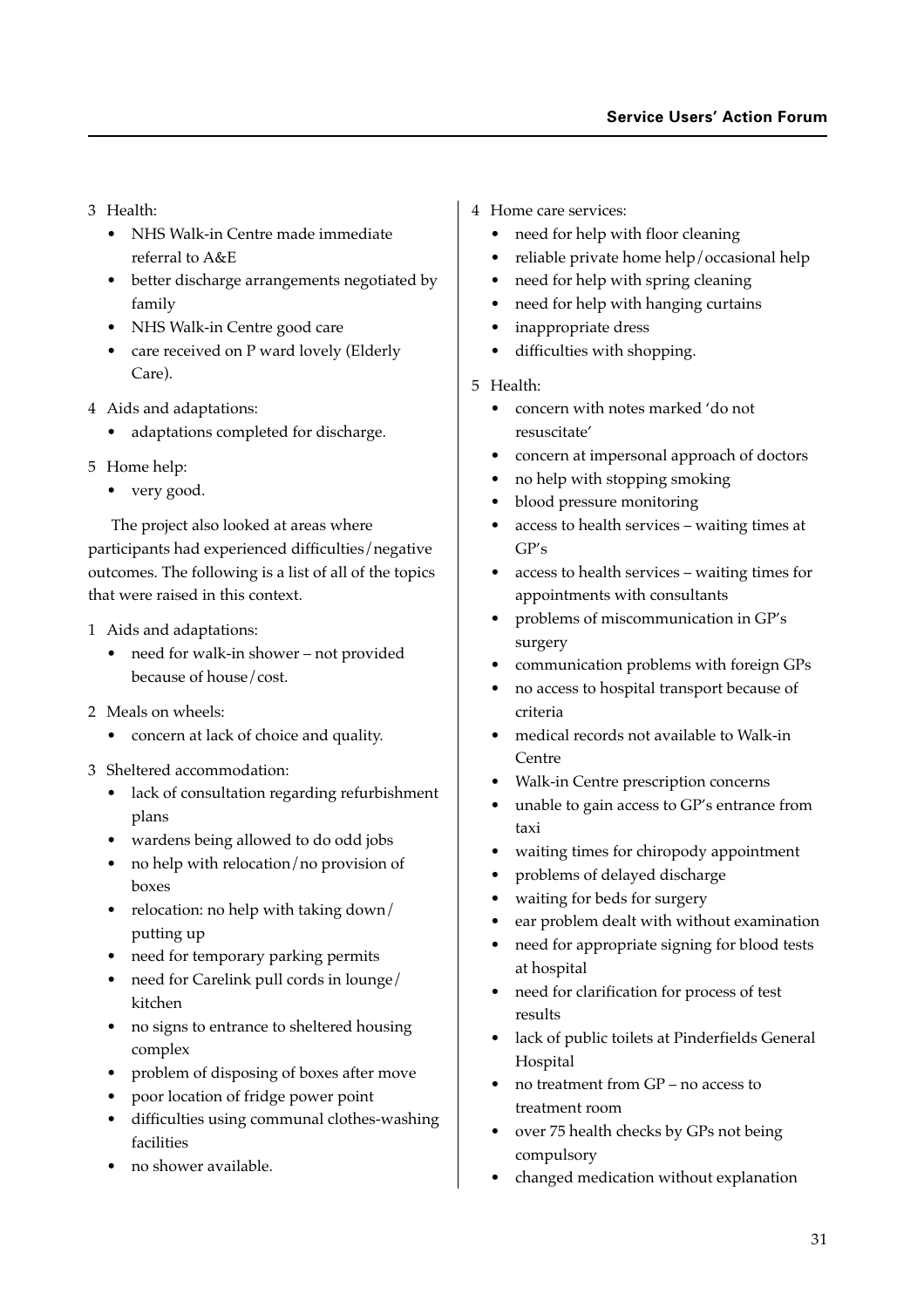- delay in changes to repeat prescriptions
- not informed of ward transfer of relative
- non-completion of scan although consent given
- medication not transferred resulting in recurring problem
- concern at lack of help with feeding/ drinking on wards
- private health care confusion over payment of account
- misinformation about withdrawal of services
- poor care on general ward
- non-transfer of notes, resulting in delay for consultation
- insensitive, inappropriate consultation
- illness not identified on general ward
- volunteers not trained in leading for visually impaired
- care at home because of concern about wait in hospital.
- 6 Transport:
	- concessionary fares only from 9.30 a.m. to 3.00 p.m.
	- lack of services on Sunday
	- transport to hospital no reimbursement for taxi
	- no transport for residents relocating in sheltered housing.
- 7 Highways and pathways:
	- poor condition of pavements around Town Hall
	- litter bins dangerous for those with impaired vision
	- crossing points without signals for the visually impaired
	- work on pavements causing obstruction
	- obstruction caused by 'A' boards
	- obstruction caused by cars on pavements.

# **Analysis of negative outcomes and action taken**

#### **Health**

Analysing the information received, it is clear that a major concern is waiting times, either for GP or hospital services. Such waiting time concerns include problems encountered with delayed discharge, anxieties around the uncertainties of the availability of beds for surgery and the frustration of waiting for consultation appointments. Indeed, one participant had a fall at home but was advised not to attend hospital because of waiting times. They were cared for at home by family members and the GP.

During the project, concerns were also expressed about the standards of care on general wards. One incident was raised separately with officials from the acute trust and other difficulties were encountered, from the non-transfer of medication, to concerns about the lack of help for feeding and drinking.

Action was taken on a number of the issues identified.

- *'Do not resuscitate' orders*: participants' concerns over this issue led to discussions being held between the project and the acute trust. Subsequently, the trust undertook work to develop protocols to ensure consultation prior to a 'do not resuscitate' order, which gave participants considerable reassurance.
- *Access to GP's surgery*: there was a positive outcome to the matter of access to a GP's surgery, where a barrier had been placed that prevented patients being dropped off at the entrance by vehicle. The matter was raised with the Practice Manager, but the reply was less than satisfactory. The matter was passed to the Disability Advice Officer at DIAL (Disability Information and Advice Line), which has resulted in access now being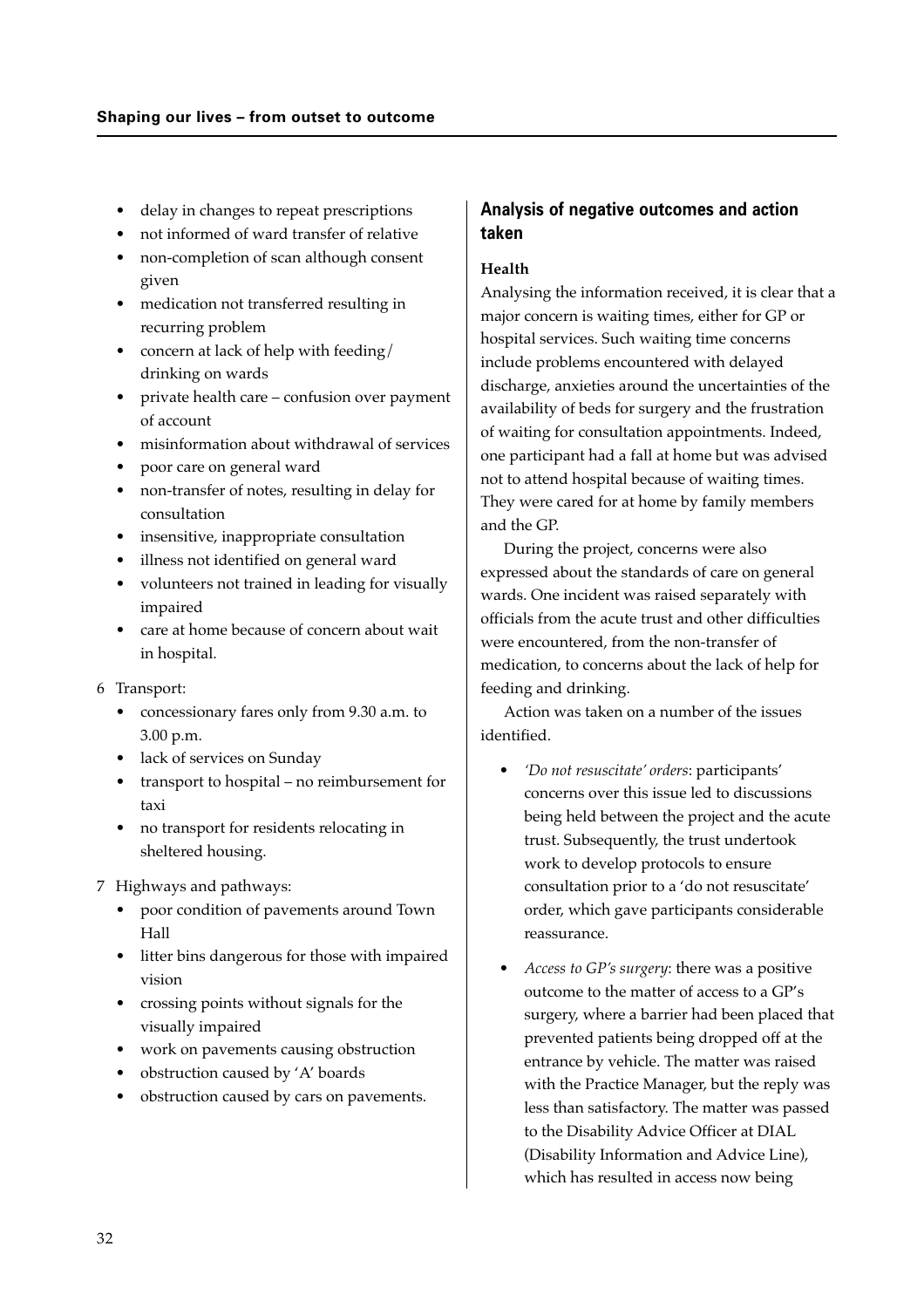available on request. The barrier will be lifted to allow those patients who need to alight at the door.

• *NHS Walk-in Centre*: a group member raised a concern that, following a visit to the Centre, she had been prescribed medication which, when checked, was found to be dangerous to take in conjunction with other medication which she was taking. The matter was flagged up to the Centre and the health authority. Guidance appears to have been given on this issue – when another participant visited the centre at a later date, he was asked about medication that he was taking before being prescribed further medicine. There were also positive experiences of the care received, including an immediate referral to A&E.

#### **Sheltered accommodation**

One participant experienced many of the problems relating to a move necessitated by refurbishment requirements. Most of the problems were similar to those encountered by many older people, who often find it hard to do odd jobs, such as the putting up and taking down of household items, and would welcome reliable help.

However, those participants living in sheltered accommodation were generally pleased with their homes. Security related to the sense of not being alone, but being able to live independently, was perceived as a major strength.

One participant moved to a new sheltered flat during the course of the meetings. She reported how this had had a positive impact on her quality of life:

Since moving my life has run smoothly. Easy access to transport and all amenities has greatly improved my quality of life.

She noted that the standards in the new flat are higher and the warden is 'committed and

professional'. She also observed that differences in standards are often to do with having the right staff in the right job.

#### **Home care services**

Many of the concerns raised by participants related to the limitations of the home care services. The main complaint was around services not being allowed to undertake tasks such as window cleaning and curtain hanging.

Information was also obtained about the London Borough of Lewisham's provision of a spring cleaning service. This information was passed to the new Director of Housing and Social Care in Wakefield, from whom a positive response was received. The new Director has instigated a review of home care services, which should be completed in six months, and members of the project will be invited to contribute to the discussions.

#### **Highways and pathways**

Problems were encountered by one participant in particular in the area around the venue where the project meetings took place. The problems included the poor state of the pavements and the situation of bins at shoulder height, which were a particular hazard for those with a visual impairment.

The proliferation of 'A' boards and display baskets outside shops was also raised.

After they had taken up the issue with the Highways Manager, group members were invited to take part in a survey of the city centre. Following this, there was a delay in getting a response and the files were passed to the councillor responsible for highways.

As a result, the Highways Manager has informed the group that, because of the complexities of the subject and the legal rights of traders, the local authority is to appoint a dedicated Highways Enforcement Officer.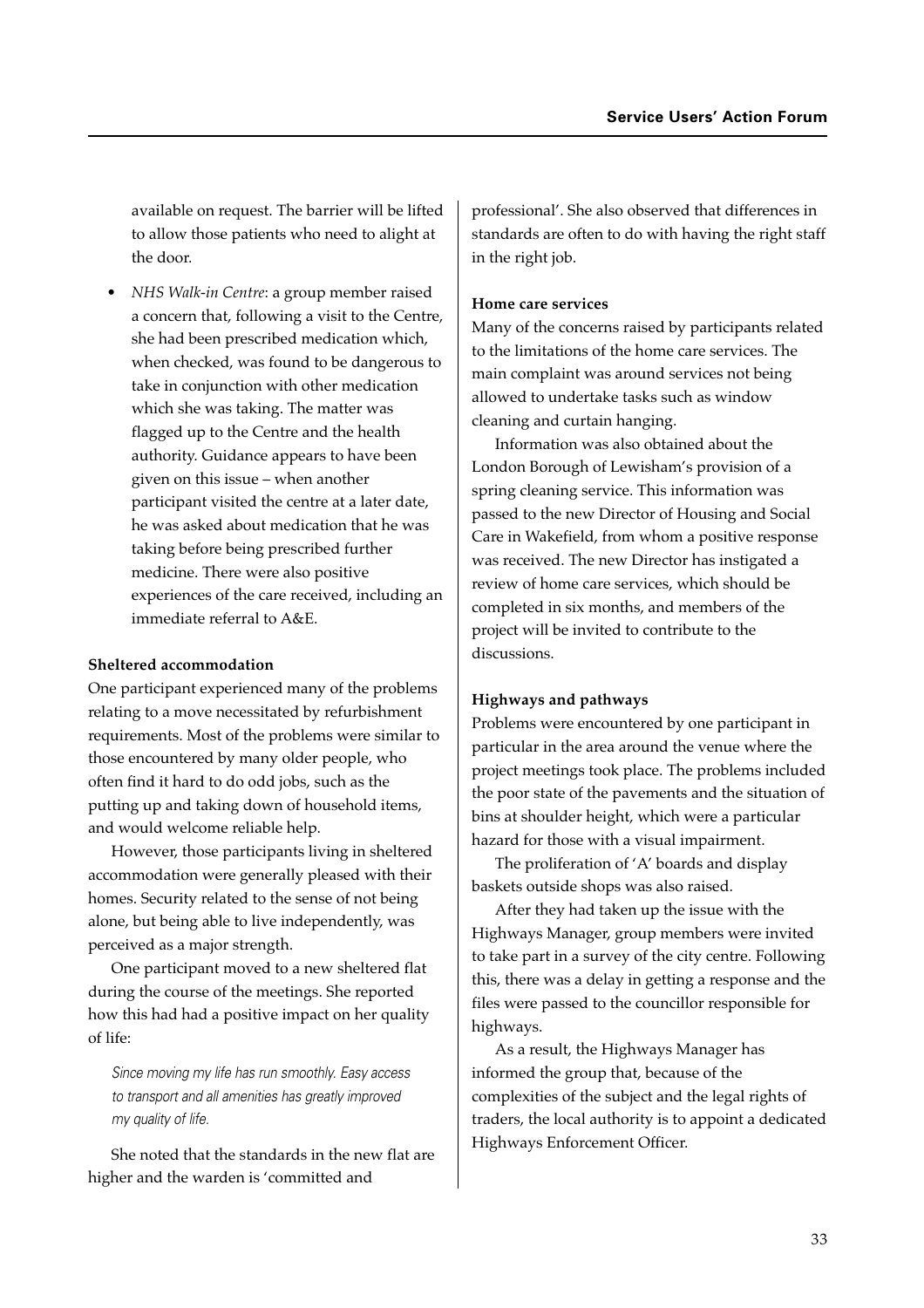#### **Conclusion**

The feedback from the participants of the project can be taken as a 'snapshot' in time and reflects many issues of national and local concern.

In the health arena, concerns with waiting times predominate, at best creating frustration, at worst causing one participant to reconsider hospital care. Support for independent living is shown to be a further concern. Local home care services have

been found to be limited and there is frustration for older people unable to complete odd jobs, such as curtain hanging and changing light bulbs.

In introducing the idea of outcomes, the project did enable participants to think about the outcomes they wanted in their lives and the support they needed to achieve them, and it started to address how to deliver those outcomes with relevant service providers.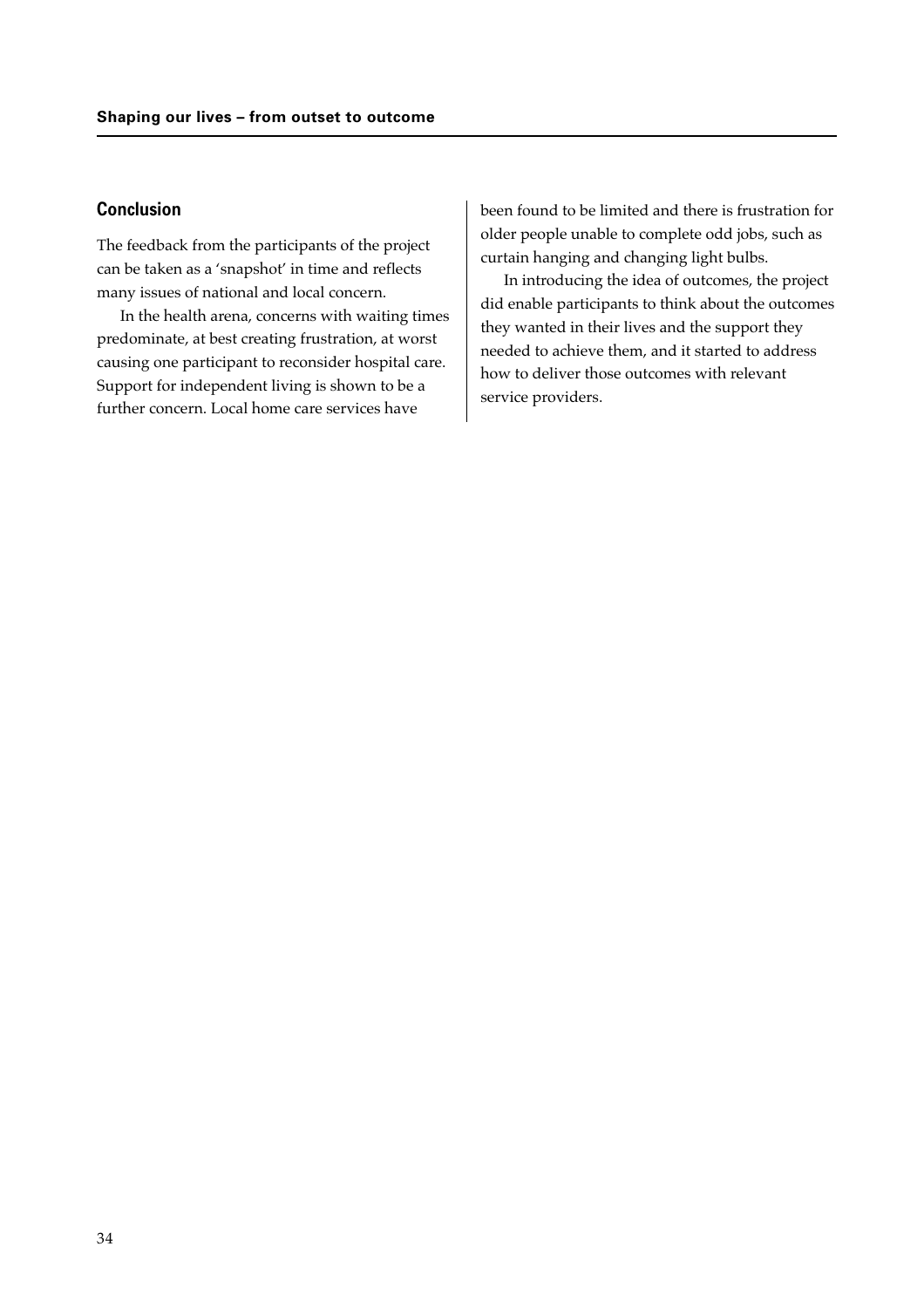# **10 Ethnic Disabled Group Emerged (EDGE)**

# **Introduction**

This report describes the work carried out by EDGE with Shaping Our Lives between October 2000 and September 2001.

The project was set up for one year to support individuals to look at and reflect on their lives and the outcomes that they experience. It included seminars, home visits and meetings with other organisations.

The work took EDGE to a different level in the way it looks at the problems of ethnic disabled people. It matched EDGE's existing objectives of:

- assisting ethnic disabled people to access voluntary and statutory services
- developing partnerships between ethnic disabled people and statutory/voluntary services.

# **What the project did**

The activities carried out for the project were challenging, eventful and very fulfilling.

The project was due to start in October 2000. At first it was slow to take off because of some administrative problems and getting the information out to members. When things did get moving, it was encouraging to see the enormous interest in the project. With more resources, the project could have started working with 80 people at the start; by the end, the number might have gone as high as 250 people because of the level of interest generated by contact with a range of organisations.

During the course of the project, EDGE was in contact with:

- Moss Side and Hulme Women's Action Forum
- Manchester Action Forum for the Health Care of Ethnic Minorities
- Moss Side and Hulme Task Force
- Black Disabled People Group
- Bibini Y6 Carers' Group for Ethnic Disabled People
- Afro-Caribbean Care Group
- African Society
- Afro-Caribbean Mental Health
- Social Services
- Greater Manchester Coalition of Disabled People
- Moss Side Job Centre
- Moss Side Leisure Centre
- Manchester Sickle Cell Centre
- Manchester Mini Bus Agency
- Ring and Ride
- Ebony Homecare Services
- Voluntary Action Manchester
- Greenhays Education Centre
- Adult Education Centre.

The project was carried out with a combination of meetings and seminars with groups, as outlined in the original project plan, and one-to-one work and support by the development worker. This was because we found that ethnic disabled people preferred to talk about their lives on a one-to-one basis rather than in a group. Home visits were made to all participants during the course of the project. This was also important as some members were unable to attend the seminars because of disabilities that limited their mobility and these people would have been excluded if the project had been based around just seminars.

The visits seemed to be very welcome but they did take a lot of time. On average, the time spent on each visit was two to three hours. Some members had serious problems that required the worker to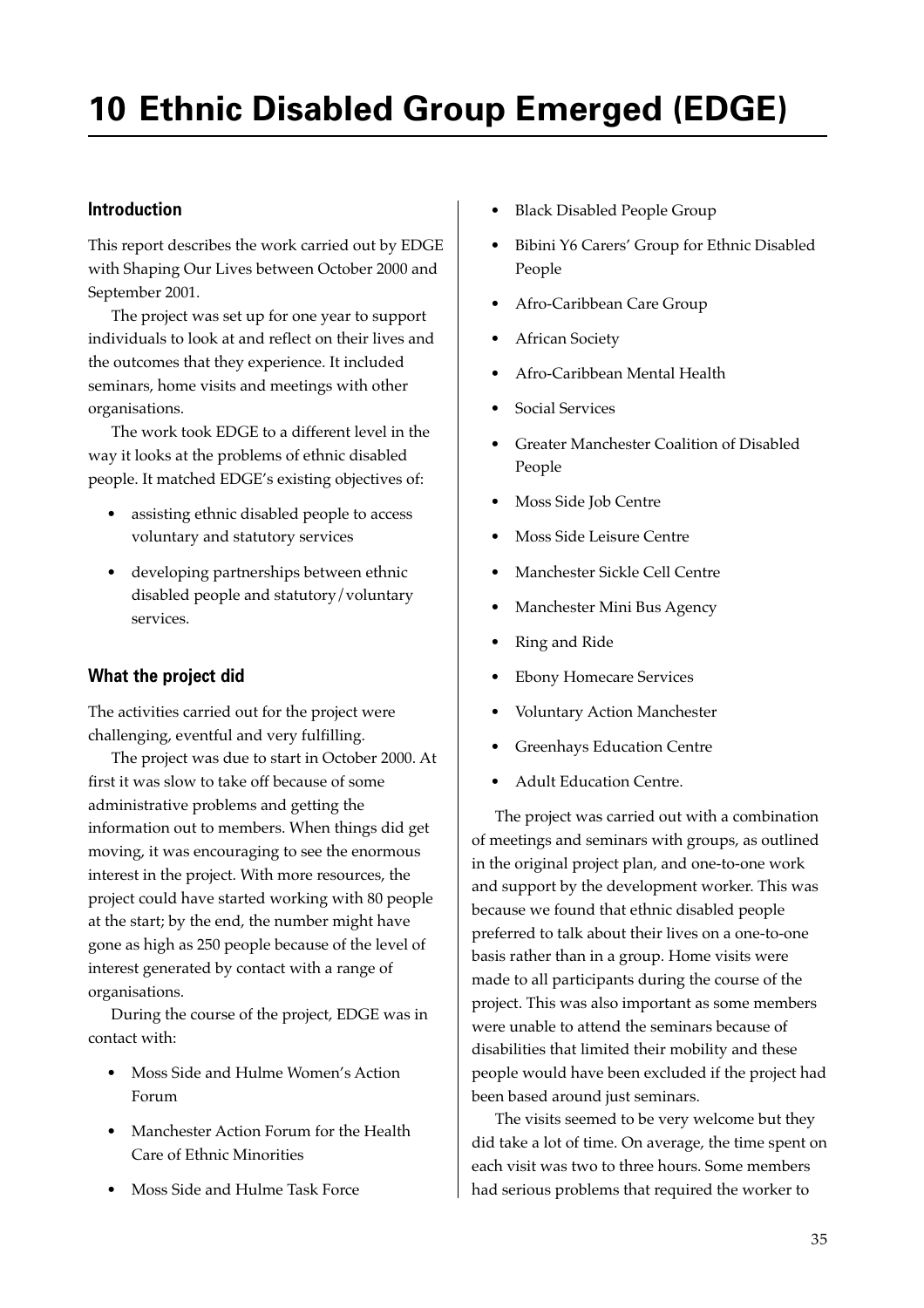spend a considerable amount of time with them and to carry out a lot of follow-up work.

After informing and recruiting people to take part in the work, the project started with an introductory meeting, which was held to tell members about the project and about outcomes.

People spoke about what their disabilities were and what support they needed. They watched the Shaping Our Lives video and talked about the idea of direct payments. The members of the group were interested in finding out more. One person in the group had had direct payments but found them too complicated.

Another issue was the question of what it meant to be disabled. Some people were not able to identify what being disabled really was and what determined them being classed as a disabled person.

The group was also asked to think about two things that they would like to achieve. The answers ranged from being able to get up in the morning, to getting the right care, to going out to work.

This meeting set the scene for the project. It was attended by 12 people.

Two further meetings, which focused on care services and transport issues, were held. These were both attended by 12 people.

The bulk of the work focused on visits to members in their homes.

#### **The issues addressed by the project**

#### **Care services**

Most people thought that the care they received could be improved. At the introductory session one person said:

I don't think that I'm receiving the right kind of care but I don't know what to do about it.

Other members supported this. They wanted to be able to live in their homes so that they had the freedom to do what they wanted, when they wanted.

They asked for home care services that were culturally aware and understood the needs of ethnic disabled people. One member had this sort of service and said that he was very pleased with the support given.

Other meetings identified some specific issues.

- *Home care*: several members were concerned about cleaning services for their homes and they were put in touch with EDGE's own home care service that has been set up by EDGE.
- *Social services*: members had a number of problems with social services. These were mainly about staff coming late, staff cancelling appointments and issues around language barriers. The development worker contacted the social services department but it did not respond during the time of the project. When the worker followed up the contact she was told that the department had lost the details.
- *Direct payments*: following the use of the Shaping Our Lives video in the introductory session, there were some discussions of direct payments. There was some interest along with concern about the possible complexities of employing personal assistants.

The development worker investigated the issue but further work is needed.

#### **Help with odd jobs at home**

Members talked about problems with odd jobs at home – changing light bulbs, minor repairs and the like.

As a result, the development worker met with the local Care and Repair service, the branch of a national charity that helps with exactly this type of problem. Information was collected and given out to members.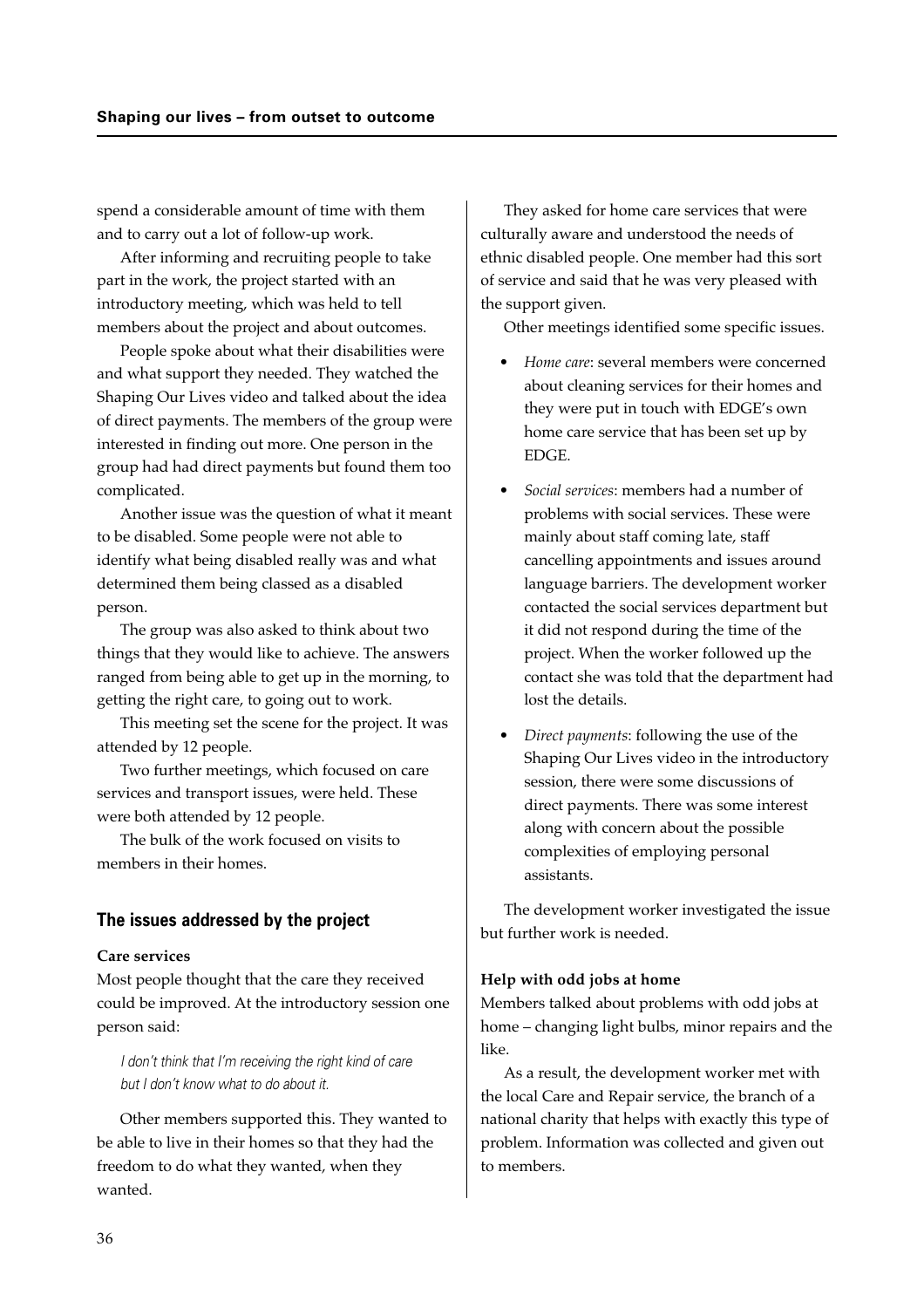#### **Transport**

Discussions of transport brought out some positive and negative outcomes.

Members praised the city's Ring and Ride Service. The nature of the service – picking people up from their own homes – was highly valued. Participants also praised the staff who run the service for the assistance they give to passengers.

After this discussion, the development worker met with the Ring and Ride Service and helped people who were not already members of the service to join it. Later in the project, some members were experiencing problems with the Ring and Ride minibuses arriving late to pick people up and the development worker met again with staff at the service to address the problem.

Conversely, Manchester's new tram system was seen as being of very limited use. While it is physically accessible, people felt unable to use it as they do not live close enough to the routes.

One user voiced concerns about the voucher scheme in Manchester that gives people with mobility impairments subsidised taxi fares. The user complained that taxis often do not turn up when he calls for or books a trip. This issue has been taken up with the taxi company but they had not responded at the time of writing.

#### **Heritage**

Many of the members spoke about their history and experiences of coming to live in Britain and this led the development worker to contact the People's History Museum. There was discussion about putting on an exhibition at EDGE but this has yet to be arranged.

Contact was also made with the local adult education institute to find out about potential opportunities.

#### **Other issues dealt with during one-to-one sessions**

• Housing: extensive support to a member in dealings with housing officers.

- Difficulties with health services.
- Lack of information: meetings with members showed that many did not know where to get information and advice apart from EDGE itself.
- Accessibility: where people were aware of other services they did not feel that they were accessible to them. When speaking about their cultural problems and other issues, they felt happier dealing with an organisation run by people from the same background.
- Companionship: members valued EDGE's drop-in sessions as somewhere that they could go for friendship and to be around people from their own background.

#### **Reports of two home visits**

#### **Visit one**

The member told of how she came to England from Jamaica in December 1966. The thing that stuck in her mind was how cold it was and she felt like she was standing in a freezer. She had come to look after the two children of a friend who had died but she did not do this for very long. She had her first child, Lyn, in 1968 and her second, Winston, in 1970.

One of the many stories she shared was about going to a shop. She didn't realise that you had to open the door in order to go in. She stood outside the shop thinking it was closed as she was used to all the doors in Jamaica being left open all the time. She waited ages until someone went into the shop.

The member went on to tell a story of the experience of many West Indians in the 1950s and 1960s. It still brought tears to her eyes. She recounted moving to a flat in Didsbury and how she went to introduce herself and her children to the couple who lived upstairs, but they just shut the door in their faces.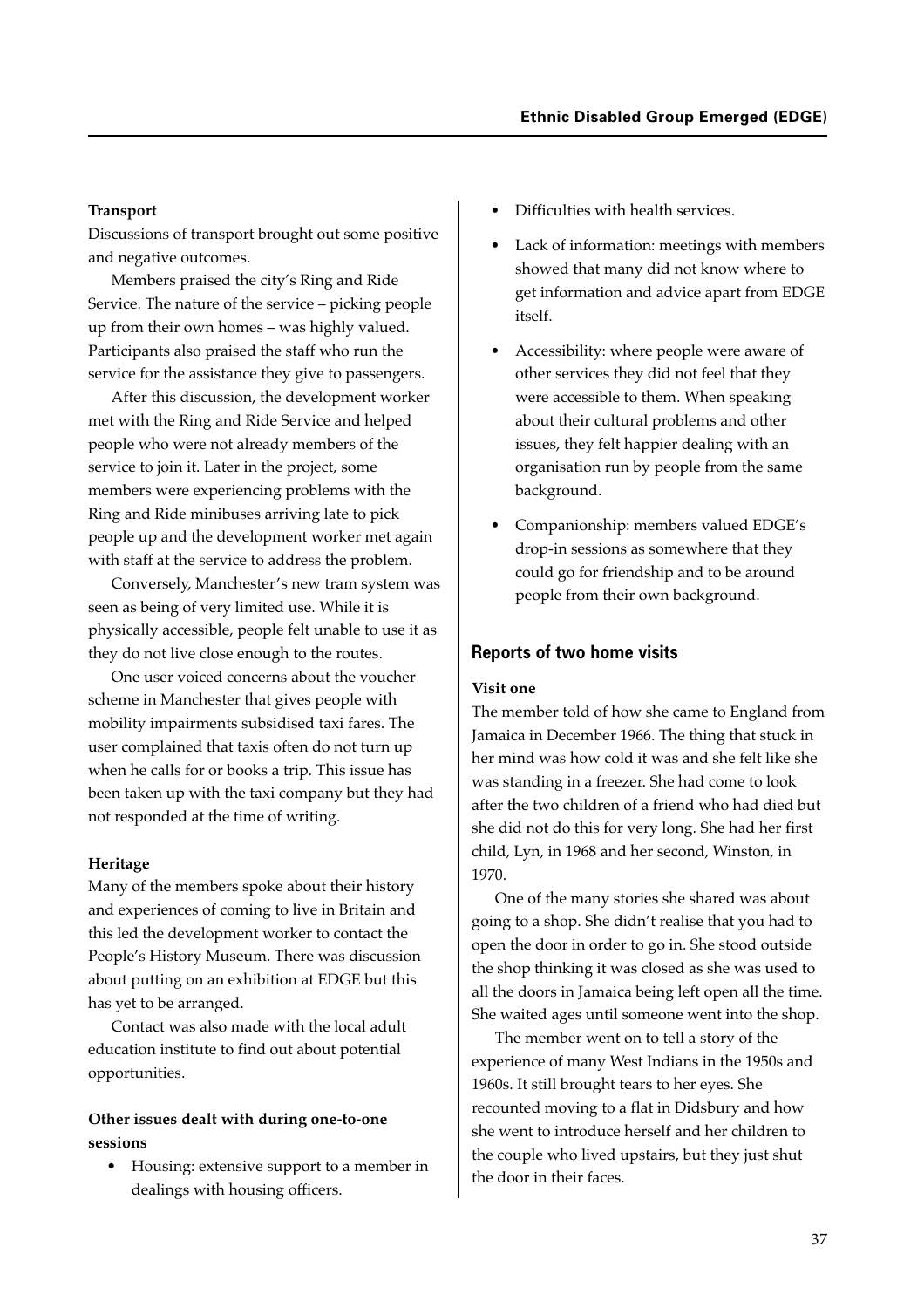She worked in Withington Hospital for many years and then left to look after her children.

In the early 1990s, she began to suffer from oesteoarthritis and high blood pressure. It became increasingly difficult for her to walk.

The only help that she seemed to get was from her doctor and he had referred her to social services. They sent out a social worker to see her but they told her they could not send anyone to do her shopping or laundry. She asked them about cleaning her home and was told that this was not essential. She was told that, if she wanted a home help, she would have to pay, which she did not mind. All they gave her was a list of telephone numbers and they left her to call people. That was the last she heard from social services.

The development worker informed her about EDGE's home care service.

Asked about how often she got out, she said that she went to three centres. She had to pay £4 to go to one of them, although it did not do anything for her apart from getting her out of the house. The centres were her only means of getting out of the house. She would not see anyone otherwise and felt lonely in the flat by herself.

She had not told any of the centres about the help that she needed.

The outcomes that she would most like to achieve are being rid of the pain that she experiences; to be able to get a home help as this would help her to maintain her independence. She believes that it should be her right to live in the home that she chooses.

At that time, she felt that no one seemed to be supporting her to be independent. Information was not readily available to her and she did not know who to speak to or where to go to find out about help.

She thought that the Ring and Ride Service should look at its policies regarding its services. At present, it offers its services only by pre-booking but it is not always possible to book if something happens and you need to use the service straight away.

#### **Visit two**

This member was 24 years old when she came to England by boat in the winter of 1954. She went straight to Bishop Street in Moss Side. She remembers it being very damp and her brother-inlaw was living in the house where she got a room. Her first job was at Raffles clothing and she remembers that the pay was not very good.

She was joined later by her husband and her 14 year-old son, Vincent. Her mother, who was disabled, also came. She looked after her mother until she hurt her back. She went into hospital for an operation to repair the damage to her back but it was unsuccessful. This meant that she became disabled at the age of 42.

She registered as disabled after going to see her doctor when it became increasingly difficult to walk. She did not get any help from social services and in those days she did not know that she could get help from them. With no support available she just had to get on with life.

She did go to social security to ask for help but did not get any because she owned a shop. Although she had great difficulty making ends meet, she continued working until she retired. She received only £9 from social security.

She felt, if there was help, no one knew where to go for it.

After she retired, she had a nurse who came to visit her. The nurse thought her accommodation was unsuitable and found her a flat in a sheltered housing complex where she lived for a while. She was not happy there and decided to find somewhere else and now lives in purpose-built accommodation for elderly and disabled people.

She would like there to be more centres for disabled people. She goes to EDGE, which she enjoys as it is the only time that she is able to get out, meet people and find out what's going on. She would like to go out to more centres like EDGE and to have someone to take her there. She thought that EDGE would be better if there was more room.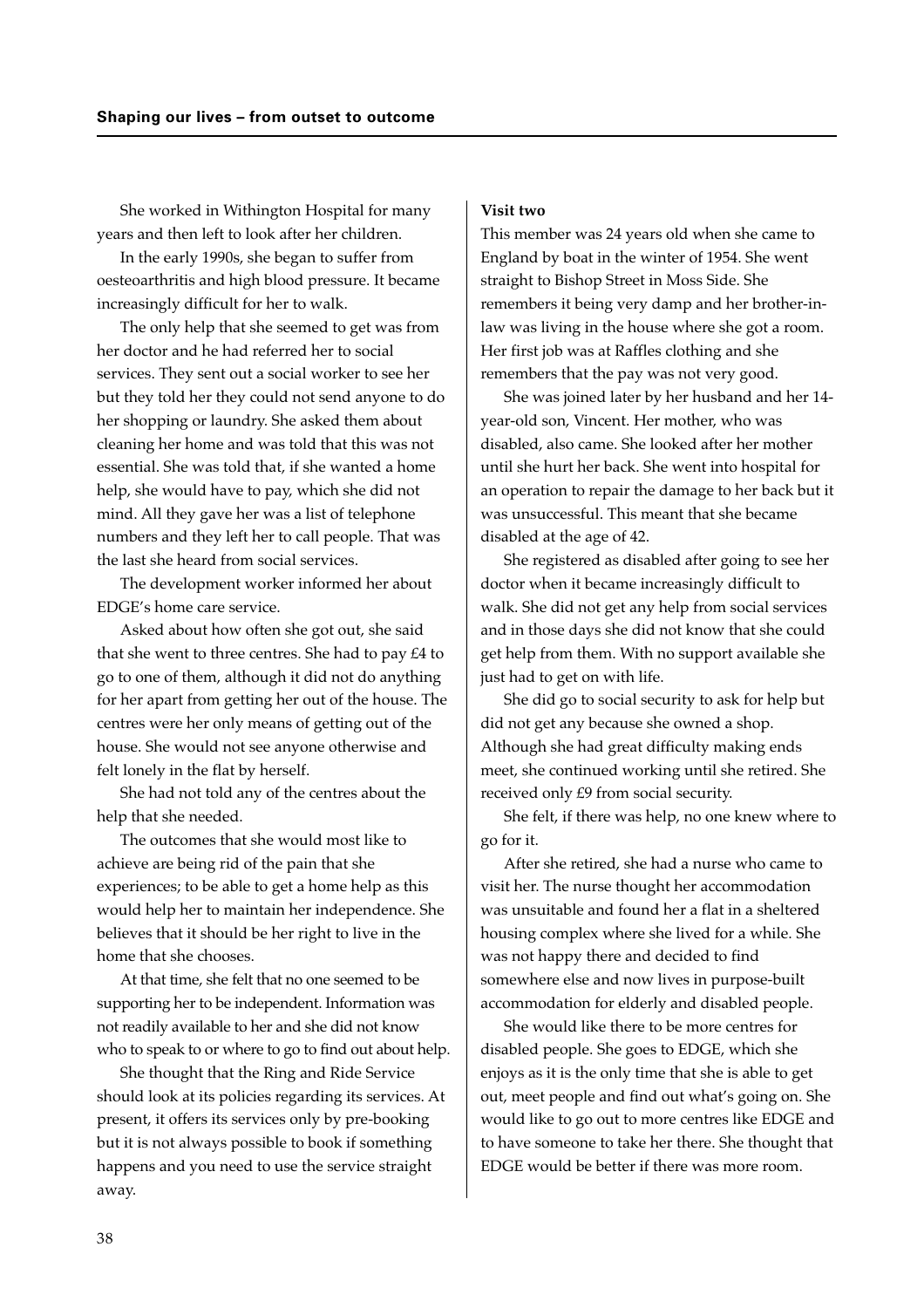She has a social worker and a home help who does cleaning and laundry. They do the work that she needs but the home help does not stay for the full hour. She also has someone who checks on her every morning because she has diabetes.

She feels very restricted about getting out and where she can go. She wishes there were people to help her to get out and more places where she could go. She had to give up going to one day centre because they were not able to guarantee transport for her.

### **Conclusion**

The project was very popular with EDGE's members. There was such a high level of interest that we could have had meetings every week.

The project met key objectives of:

- bringing members of the ethnic disabled community together
- making other organisations aware of the needs of ethnic disabled people and the outcomes that they want to achieve
- developing the self-awareness of the group members
- starting to raise awareness of direct payments.

Members of the groups are beginning to feel that their lives are not such a struggle but there is a long way to go. There are also many more ethnic disabled people who could be part of this work.

A key issue for the continuation of the project will be ensuring that the work becomes as efficient and effective as possible. EDGE particularly wants to ensure that ethnic disabled people receive information and advice on the support that is available. The work of the project will also make a contribution towards recording the knowledge and experience of ethnic disabled people.

EDGE's work with Shaping Our Lives has achieved a great deal in this first year, but there is certainly much more to do.